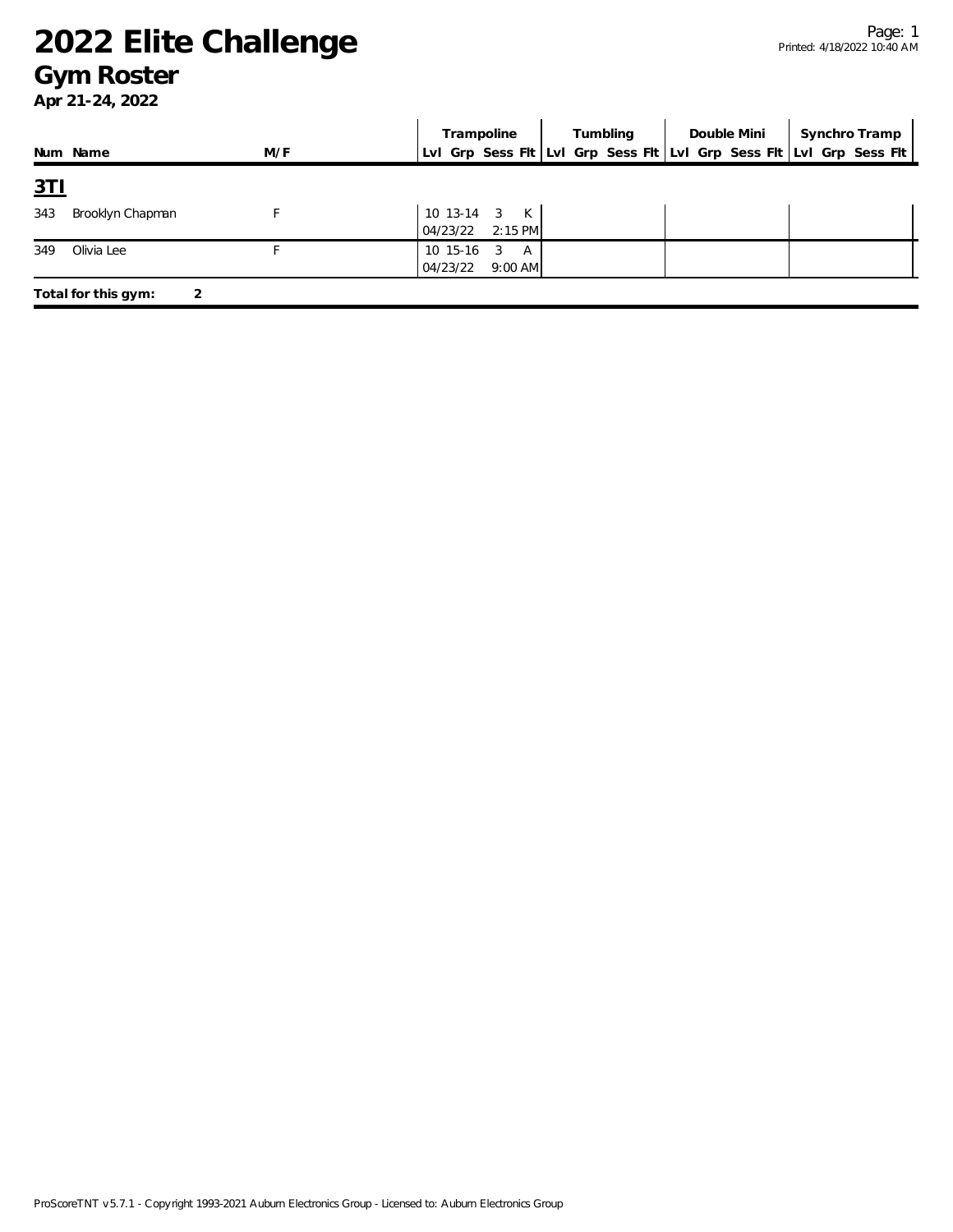#### **Gym Roster**

|                          |     | Synchro Tramp<br>Tumbling<br>Trampoline<br>Double Mini              |  |
|--------------------------|-----|---------------------------------------------------------------------|--|
| Num Name                 | M/F | Lvl Grp Sess Flt Lvl Grp Sess Flt Lvl Grp Sess Flt Lvl Grp Sess Flt |  |
| <b>Air Extreme</b>       |     |                                                                     |  |
| 319<br>Dom Dumas         | M   | SR 18+ 2 L<br>$7:45$ PM<br>04/22/22                                 |  |
| 367<br>Mikaela Snider    |     | IE 17-21<br>$-E$<br>04/22/22 11:15 AM                               |  |
| Total for this gym:<br>2 |     |                                                                     |  |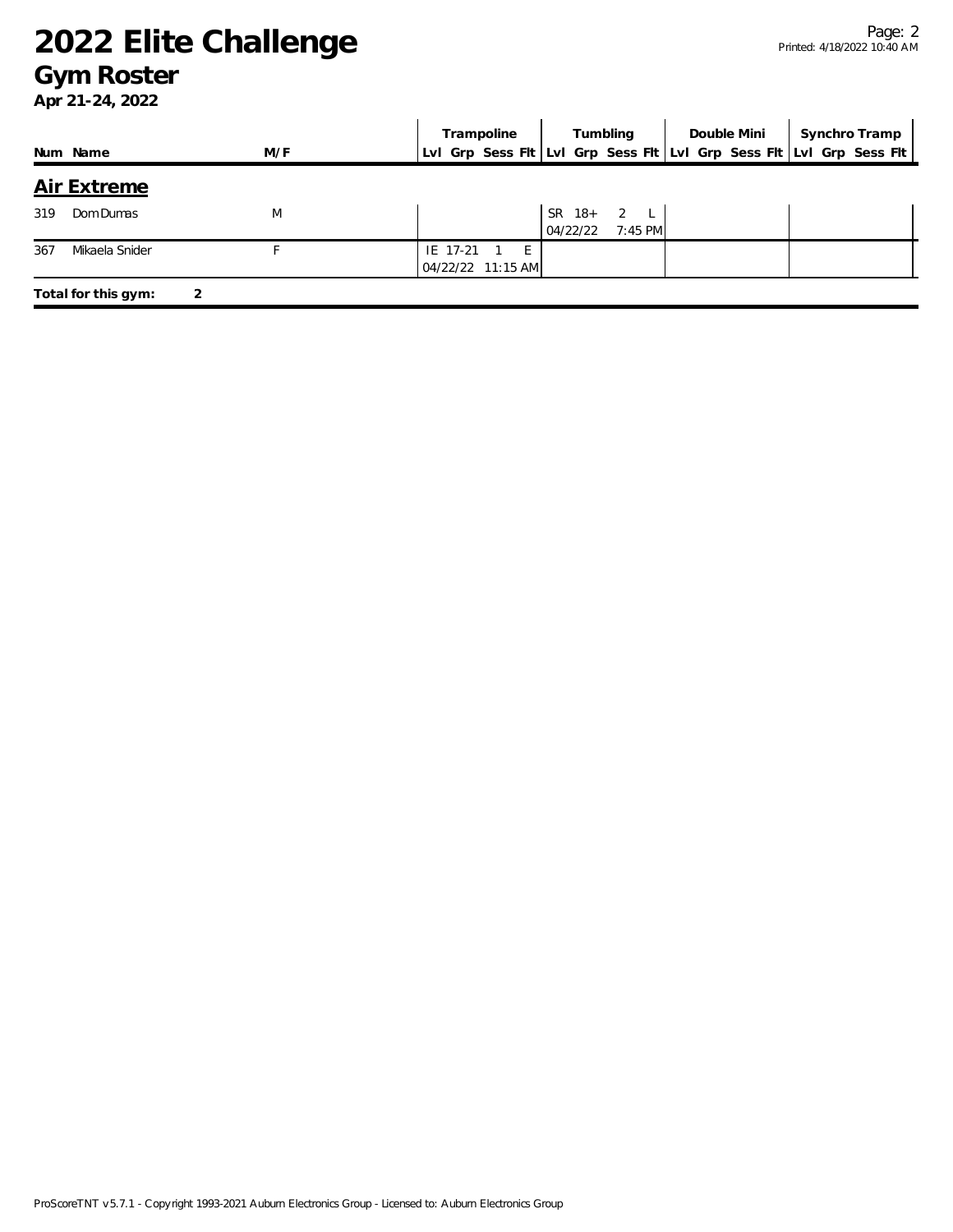#### **Gym Roster**

|     |                          |     | Trampoline                                                          |   |          | Tumbling            |                              | Double Mini                   | Synchro Tramp |  |
|-----|--------------------------|-----|---------------------------------------------------------------------|---|----------|---------------------|------------------------------|-------------------------------|---------------|--|
|     | Num Name                 | M/F | LvI Grp Sess FIt LvI Grp Sess FIt LvI Grp Sess FIt LvI Grp Sess FIt |   |          |                     |                              |                               |               |  |
|     | <b>Airbenders</b>        |     |                                                                     |   |          |                     |                              |                               |               |  |
| 130 | Hudson Hensley           | M   | $\mathcal{R}$<br>$10, 15-16$<br>04/23/22 10:45 AM                   | D |          |                     | $10$ 15-16 3<br>04/23/22     | A<br>$9:00$ AM                |               |  |
| 221 | Seth Landrum             | M   | OP 17-21<br>3<br>04/23/22 11:15 AM 04/22/22                         | E | OP 17-21 | E<br>$\overline{2}$ | OP 17-21<br>4:15 PM 04/22/22 | M<br>$\mathcal{P}$<br>8:15 PM |               |  |
| 266 | Jonathon Purdum          | M   | IE 17-21<br>04/22/22 11:45 AM                                       | F |          |                     | SR.<br>$18+$<br>04/22/22     | $\mathcal{P}$<br>6:15 PM      |               |  |
|     | 3<br>Total for this gym: |     |                                                                     |   |          |                     |                              |                               |               |  |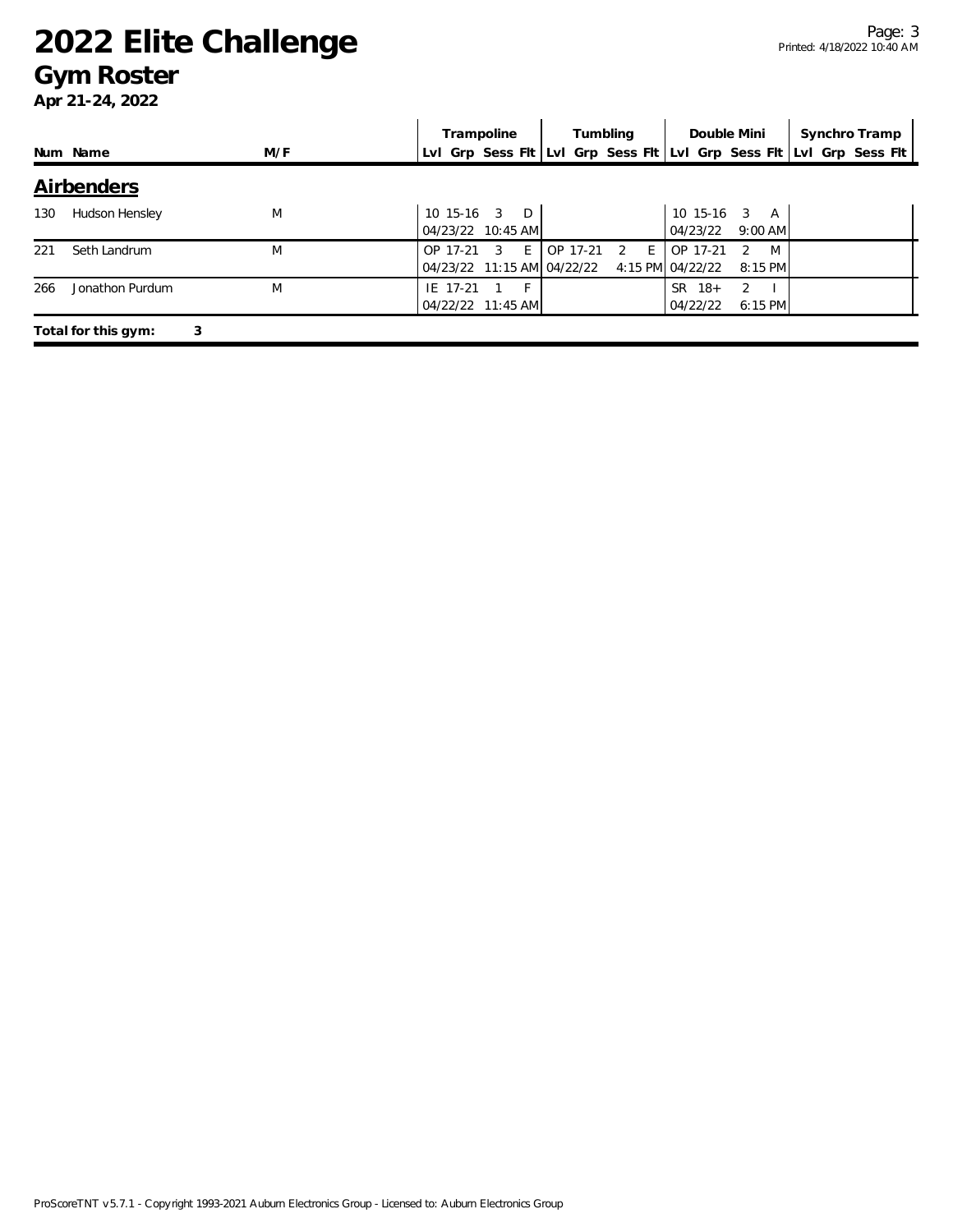#### **Gym Roster**

|     |                          |     | Trampoline                                            | Tumbling | Double Mini                                                         | Synchro Tramp                       |              |  |
|-----|--------------------------|-----|-------------------------------------------------------|----------|---------------------------------------------------------------------|-------------------------------------|--------------|--|
|     | Num Name                 | M/F |                                                       |          | Lvl Grp Sess Flt Lvl Grp Sess Flt Lvl Grp Sess Flt Lvl Grp Sess Flt |                                     |              |  |
|     | Airborne Academy         |     |                                                       |          |                                                                     |                                     |              |  |
| 341 | Riley Cain               |     | $10 \t15-16 \t3$<br><b>A</b><br>04/23/22<br>$9:00$ AM |          |                                                                     |                                     |              |  |
| 414 | Cain-Raddish             |     |                                                       |          |                                                                     | S <sub>1</sub><br>$15+$<br>04/24/22 | 5<br>1:40 PM |  |
| 143 | Jaelyn Raddish           |     | 10 15-16<br>3<br>B<br>04/23/22<br>$9:45$ AM           |          | 10 15-16<br>- F<br>3<br>04/23/22 11:45 AM                           |                                     |              |  |
|     | 3<br>Total for this gym: |     |                                                       |          |                                                                     |                                     |              |  |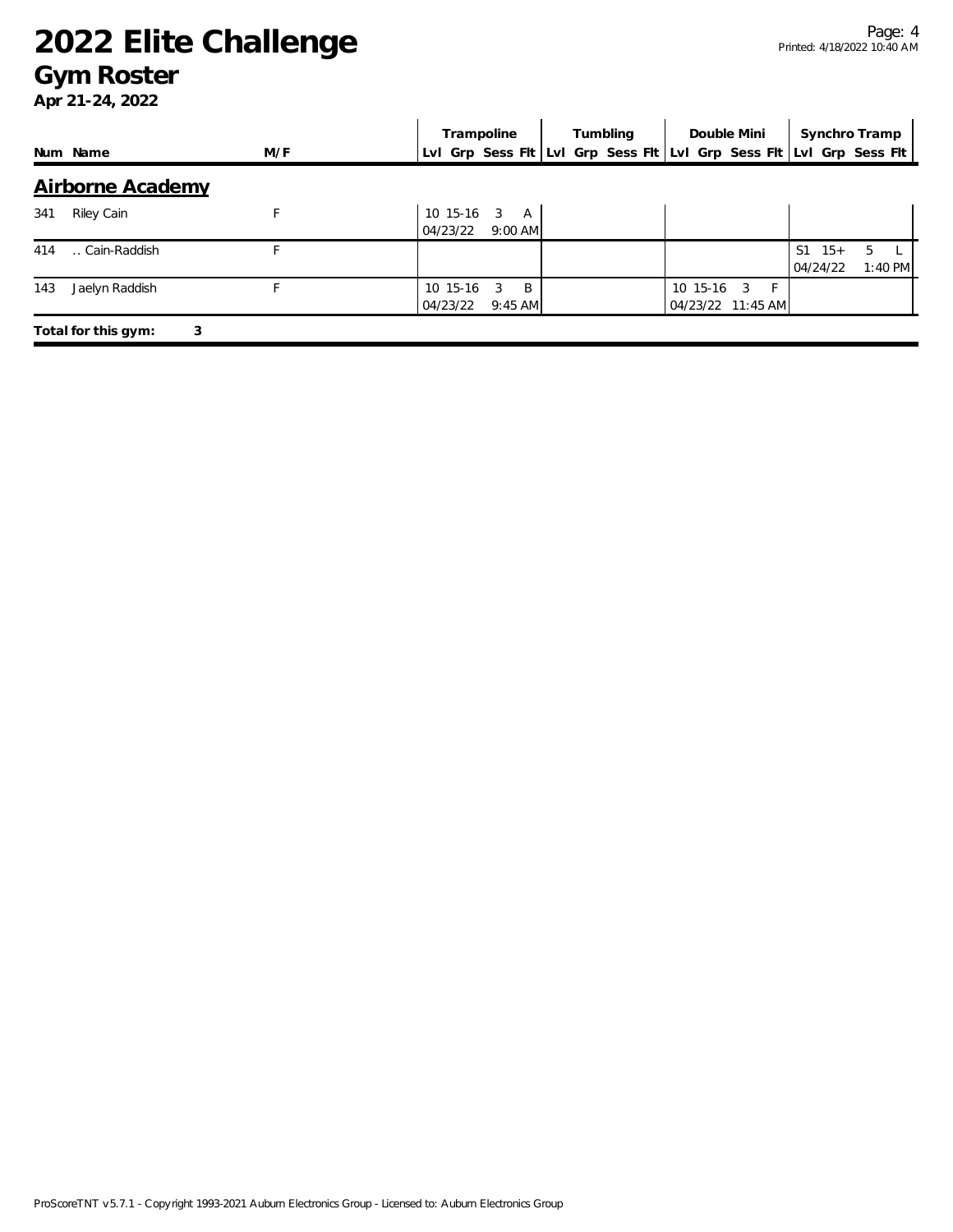#### **Gym Roster**

|     |                     |     |                      | Trampoline     | Tumbling                                                                            |          | Double Mini       | Synchro Tramp                                                       |
|-----|---------------------|-----|----------------------|----------------|-------------------------------------------------------------------------------------|----------|-------------------|---------------------------------------------------------------------|
|     | Num Name            | M/F |                      |                |                                                                                     |          |                   | Lvl Grp Sess Fit Lvl Grp Sess Fit Lvl Grp Sess Fit Lvl Grp Sess Fit |
|     | <u>All American</u> |     |                      |                |                                                                                     |          |                   |                                                                     |
| 196 | <b>Blake Graham</b> |     | 04/22/22             |                | JR 15-16 2 G JR 15-16 2 A JR 15-16 1 B<br>5:15 PM 04/22/22 2:00 PM 04/22/22 9:45 AM |          |                   |                                                                     |
| 297 | Chandler Graham     |     | YE 13-14<br>04/22/22 | A<br>$9:00$ AM |                                                                                     | YE 13-14 | 04/22/22 11:45 AM |                                                                     |
|     | Total for this gym: |     |                      |                |                                                                                     |          |                   |                                                                     |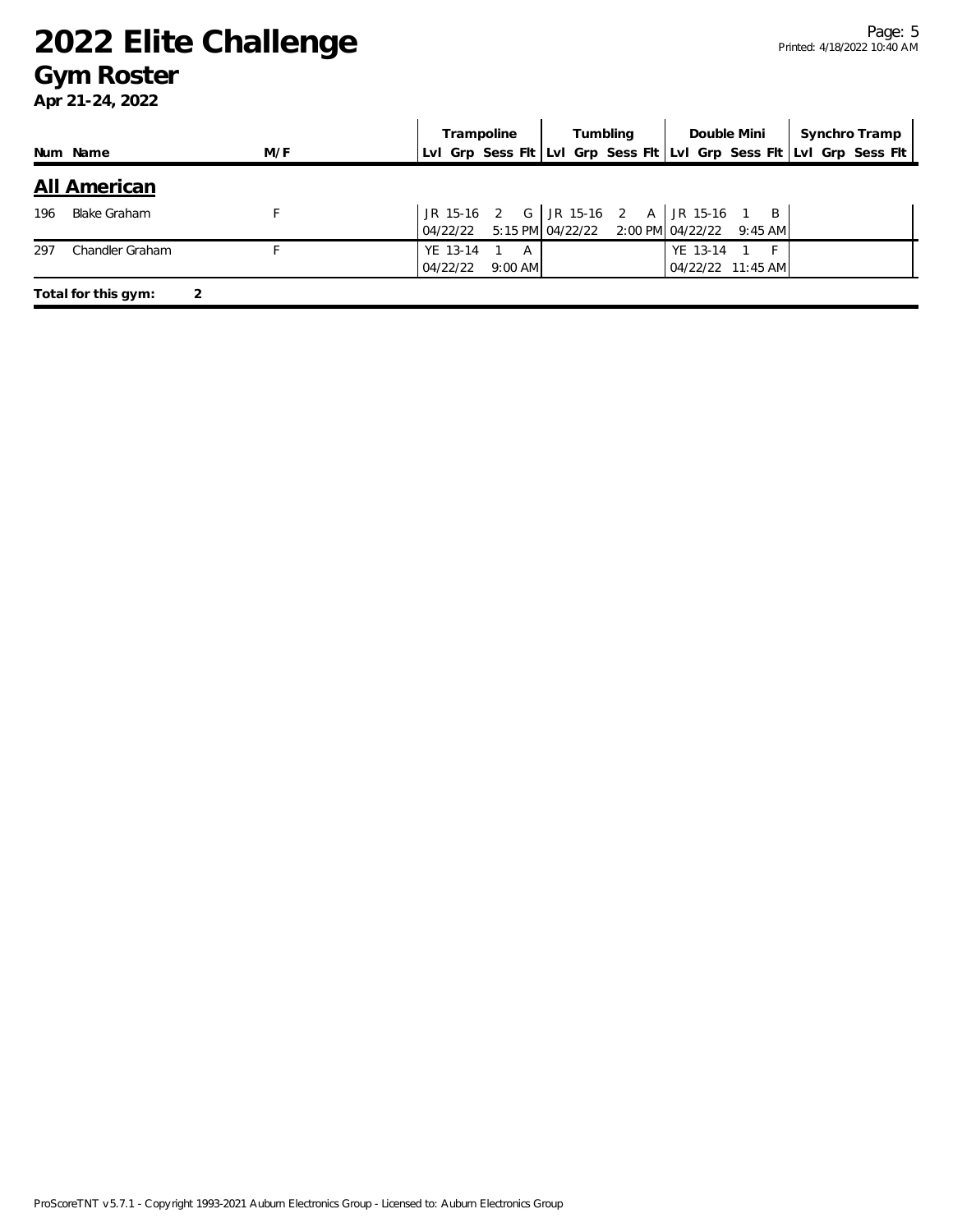#### **Gym Roster**

|               |                          |     | Trampoline                                                     | Tumbling           | Double Mini                                                | Synchro Tramp                                                       |
|---------------|--------------------------|-----|----------------------------------------------------------------|--------------------|------------------------------------------------------------|---------------------------------------------------------------------|
|               | Num Name                 | M/F |                                                                |                    |                                                            | Lyl Grp Sess Fit Lyl Grp Sess Fit Lyl Grp Sess Fit Lyl Grp Sess Fit |
| <b>Aspire</b> |                          |     |                                                                |                    |                                                            |                                                                     |
| 212           | Van Larson               | M   | JR 15-16<br>$\overline{2}$<br>$-E$<br>04/22/22<br>4:15 PM      |                    | $JR$ 15-16<br>- D<br>04/22/22 10:45 AM                     |                                                                     |
| 222           | Bryan Olas               | M   | E<br>$\mathcal{R}$<br>$OP$ 22+<br>04/23/22 11:15 AM 04/22/22   | $OP$ 22+<br>2 E    | $OP$ 22+<br>$\mathcal{L}$<br>4:15 PM 04/22/22<br>$7:45$ PM |                                                                     |
| 245           | Ghavyn Thompson          | M   | OP 17-21<br>$\mathcal{R}$<br>- F<br>04/23/22 11:45 AM 04/22/22 | K<br>IE 17-21<br>2 | $SR$ 18+<br>2<br>H<br>7:15 PM 04/22/22<br>$5:45$ PM        |                                                                     |
|               | Total for this gym:<br>3 |     |                                                                |                    |                                                            |                                                                     |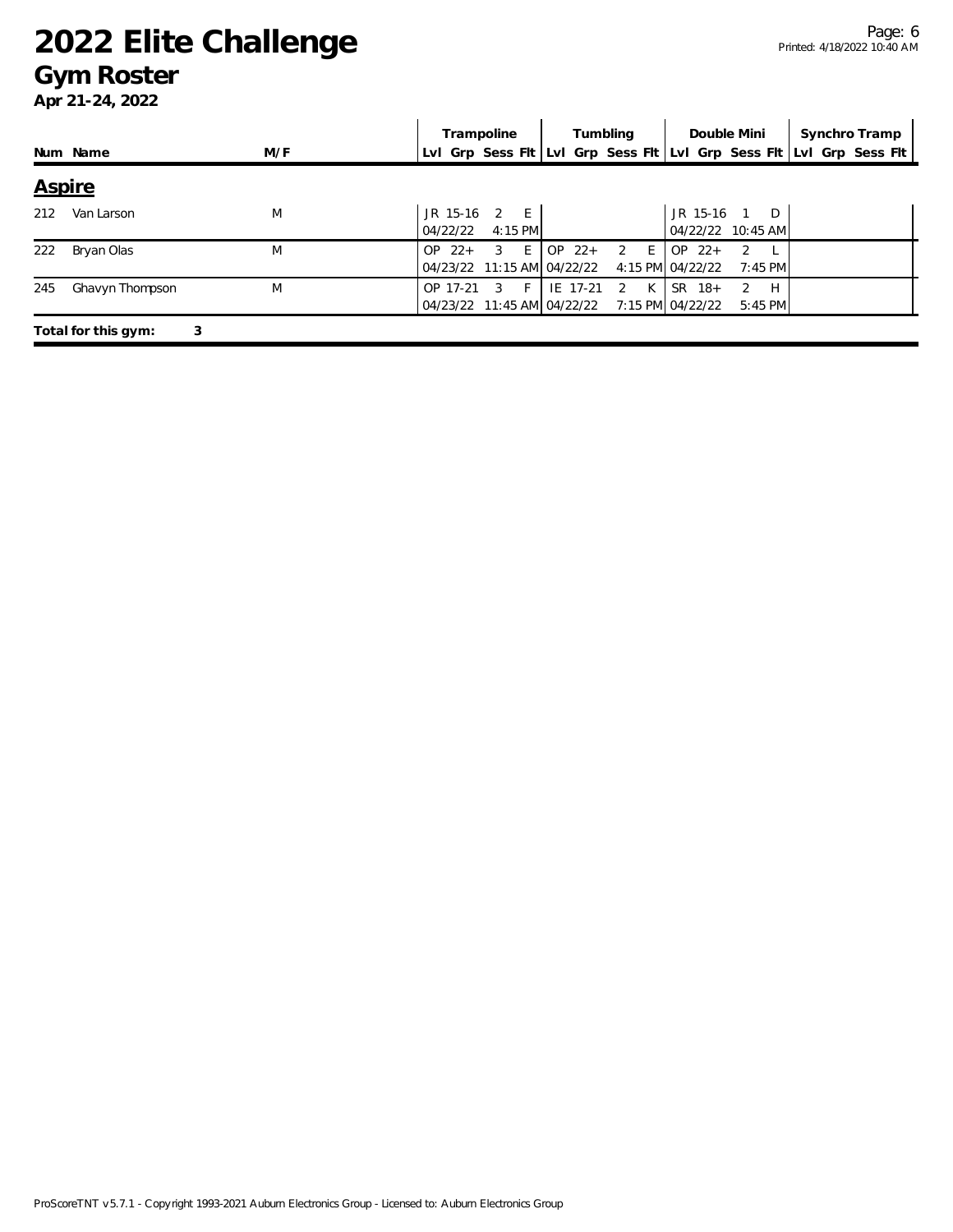#### **Gym Roster**

|                          |     | Synchro Tramp<br>Trampoline<br>Tumbling<br>Double Mini                                  |
|--------------------------|-----|-----------------------------------------------------------------------------------------|
| Num Name                 | M/F | Lvl Grp Sess Flt Lvl Grp Sess Flt Lvl Grp Sess Flt Lvl Grp Sess Flt                     |
| <b>Aspire Gymnastics</b> |     |                                                                                         |
| Dylan Bealey<br>177      | M   | IE 17-21 2 K   IE 17-21 2 C<br>04/22/22 7:15 PM 04/22/22 3:15 PM                        |
| Lauren Primm<br>240      |     | H<br>OP 17-21<br>-3<br>OP 17-21<br>K<br>2<br>04/23/22 12:45 PM<br>$7:15$ PM<br>04/22/22 |
| Total for this gym:<br>2 |     |                                                                                         |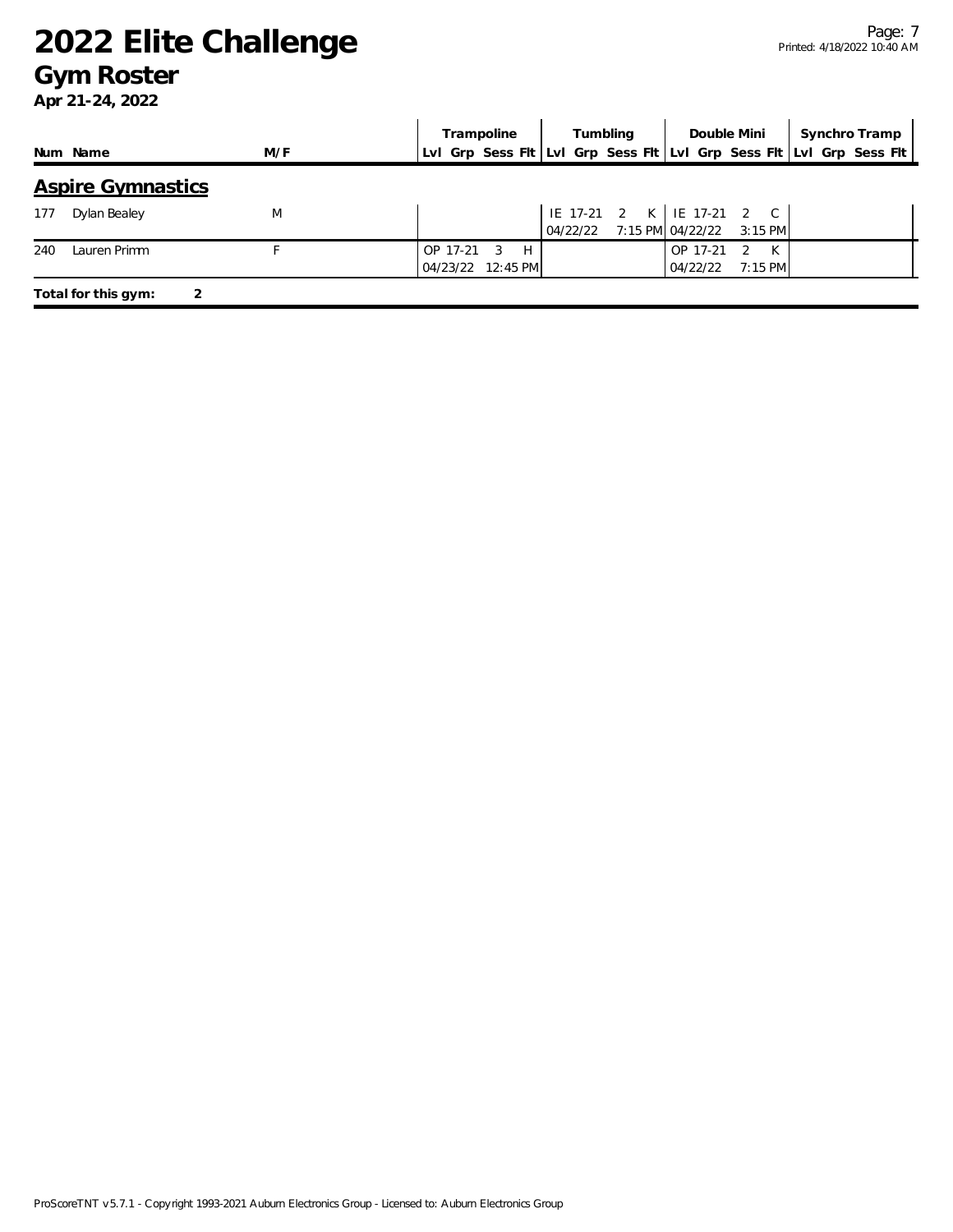#### **Gym Roster**

|     |                      |     | Trampoline                                           | Tumbling | Double Mini                                        | Synchro Tramp                                                       |
|-----|----------------------|-----|------------------------------------------------------|----------|----------------------------------------------------|---------------------------------------------------------------------|
|     | Num Name             | M/F |                                                      |          |                                                    | Lvl Grp Sess Flt Lvl Grp Sess Flt Lvl Grp Sess Flt Lvl Grp Sess Flt |
|     | Carolina Elite       |     |                                                      |          |                                                    |                                                                     |
| 263 | Gracie Harder        |     | $\Box$<br>IE 17-21<br>04/22/22 10:45 AM              |          | $2 \quad B$<br>$SR \t18+$<br>04/22/22<br>$2:45$ PM |                                                                     |
| 278 | <b>Trevor Harder</b> | M   | $\mathbb{C}$<br>SR 18+<br>2<br>04/22/22<br>$3:15$ PM |          | $SR$ 18+<br>H<br>2<br>$5:45$ PM<br>04/22/22        |                                                                     |
| 267 | Aaron Remole         | M   | IE 17-21<br>G<br>04/22/22<br>$12:15$ PM              |          | $SR$ 18+<br>2<br>H<br>04/22/22<br>5:45 PM          |                                                                     |
|     | Total for this gym:  | 3   |                                                      |          |                                                    |                                                                     |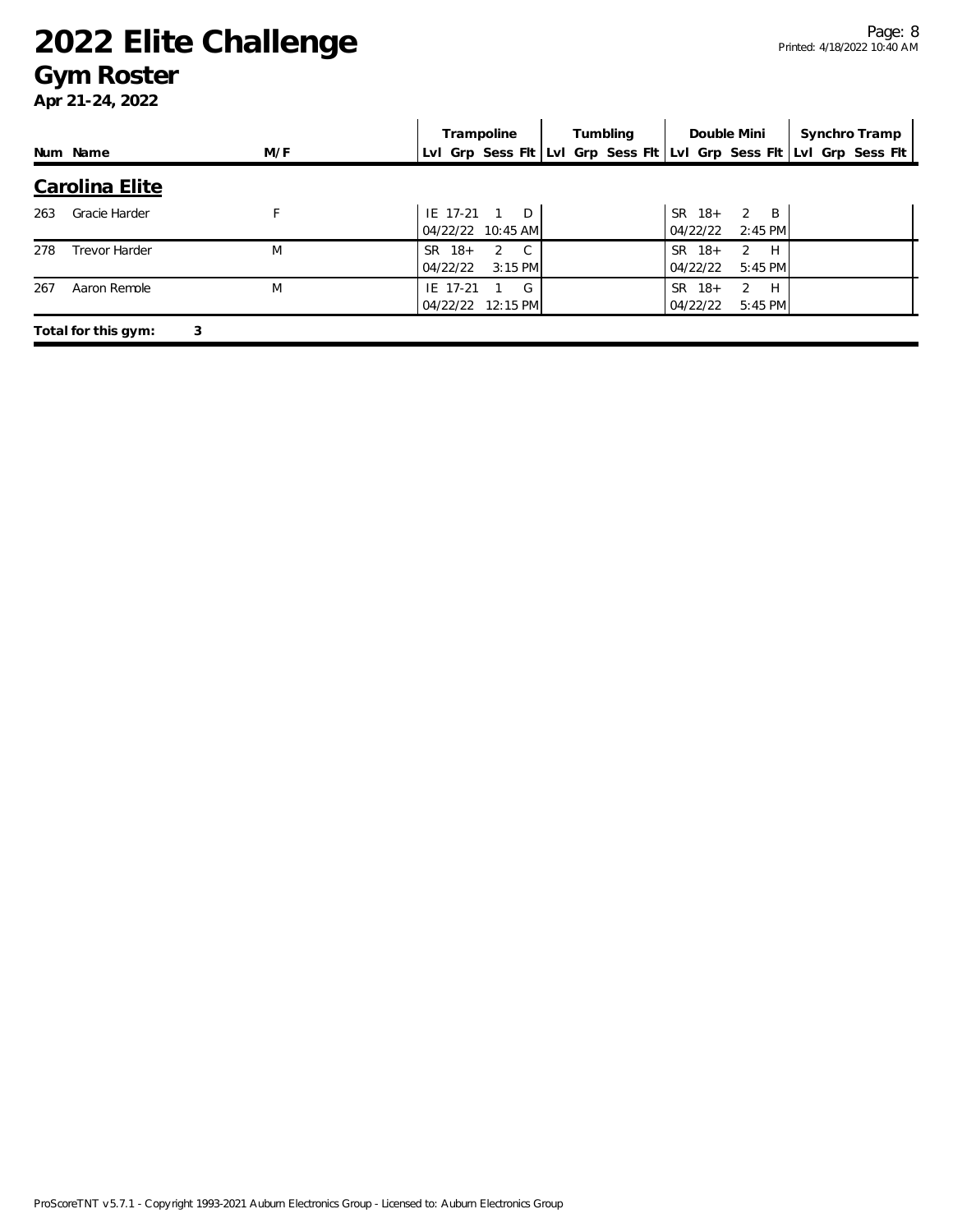### **Gym Roster**

|             |                           |     | Trampoline                                  | Tumbling                                             | Double Mini                                                 | Synchro Tramp                                                       |
|-------------|---------------------------|-----|---------------------------------------------|------------------------------------------------------|-------------------------------------------------------------|---------------------------------------------------------------------|
|             | Num Name                  | M/F |                                             |                                                      |                                                             | Lvl Grp Sess Fit Lvl Grp Sess Fit Lvl Grp Sess Fit Lvl Grp Sess Fit |
| <b>CAVU</b> |                           |     |                                             |                                                      |                                                             |                                                                     |
| 120         | Phoenix Britt             | F   | 10 15-16 3 C<br>04/23/22 10:15 AM           |                                                      | 10 15-16 3 E<br>04/23/22 11:15 AM                           |                                                                     |
| 413         | Britt-Stecky              | F   |                                             |                                                      |                                                             | JR 15-16<br>2<br>M<br>04/22/22<br>8:15 PM                           |
| 199         | ZaQuae Carter             | M   |                                             | JR 15-16<br>2<br>$\mathsf{C}$<br>04/22/22            | JR 15-16 1<br>D<br>3:15 PM 04/22/22 10:45 AM                |                                                                     |
| 234         | Amelia Glynn              | F   | OP 17-21<br>3<br>H<br>04/23/22<br>12:45 PM  |                                                      | OP 17-21<br>2 K<br>7:15 PM<br>04/22/22                      |                                                                     |
| 132         | Maya Kantor               | F   | 3<br>B<br>10 15-16<br>04/23/22<br>$9:45$ AM |                                                      | $\mathbf{3}$<br>10 15-16<br>$-F$<br>04/23/22 11:45 AM       |                                                                     |
| 257         | Bj Mensah                 | M   |                                             | SR 18+<br>$\overline{2}$<br>$\mathsf{L}$<br>04/22/22 | SR 18+<br>$\overline{2}$<br>7:45 PM 04/22/22<br>6:15 PM     |                                                                     |
| 106         | Ty-LA Morris              | F   |                                             | 10 15-16<br>$\mathbf{3}$<br>D<br>04/23/22            | $\mathbf{3}$<br>10 15-16<br>E<br>10:45 AM 04/23/22 11:15 AM |                                                                     |
| 111         | Kaitlyn Siksnius          | F   |                                             | JR 15-16<br>2<br>$\mathsf{A}$<br>04/22/22            | $10$ 15-16 3<br>D<br>2:00 PM 04/23/22 10:45 AM              |                                                                     |
| 158         | Olivia Stecky             | F   | JR 15-16<br>2<br>H<br>04/22/22<br>5:45 PM   |                                                      | 10 15-16 3<br>E<br>04/23/22 11:15 AM                        |                                                                     |
| 203         | Amare Walker              | M   |                                             | JR 15-16<br>2<br>$\mathsf{C}$<br>04/22/22            | JR 15-16 1 C<br>3:15 PM 04/22/22 10:15 AM                   |                                                                     |
|             | Total for this gym:<br>10 |     |                                             |                                                      |                                                             |                                                                     |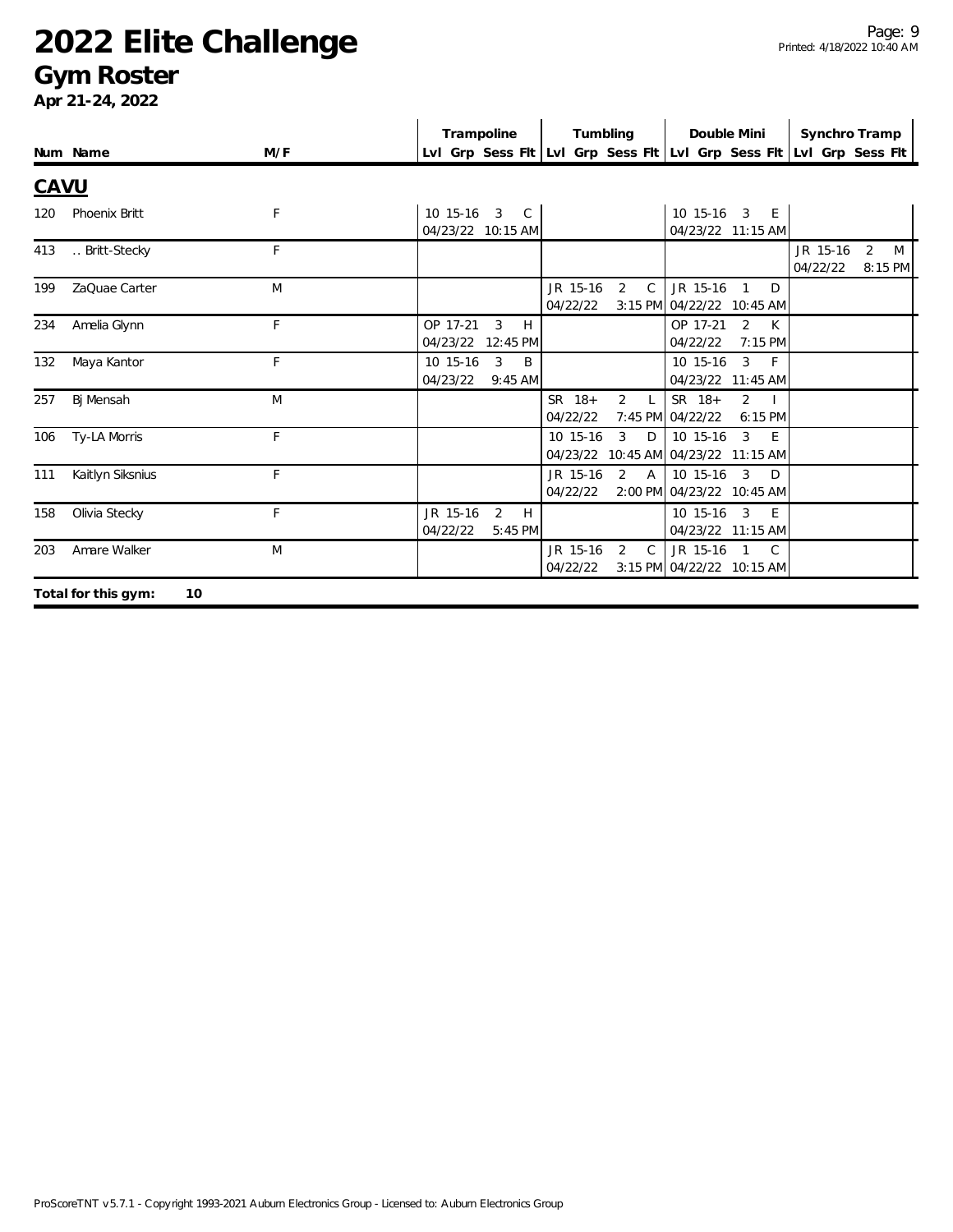### **Gym Roster**

|     |                           |     | Trampoline                                  | Tumbling           | Double Mini                                                         | Synchro Tramp                                    |
|-----|---------------------------|-----|---------------------------------------------|--------------------|---------------------------------------------------------------------|--------------------------------------------------|
|     | Num Name                  | M/F |                                             |                    | Lvl Grp Sess Fit Lvl Grp Sess Fit Lvl Grp Sess Fit Lvl Grp Sess Fit |                                                  |
|     | <b>Champions Westlake</b> |     |                                             |                    |                                                                     |                                                  |
| 295 | Joseph Borders            | M   | YE 13-14<br>1 C<br>04/22/22 10:15 AM        |                    | YE 13-14<br>$1 \quad F$<br>04/22/22 11:15 AM                        |                                                  |
| 419 | Borders-Rozenshteyn       | M   |                                             |                    |                                                                     | YE 13-14<br>$\mathcal{L}$<br>7:45 PM<br>04/22/22 |
| 181 | Antonio Figueroa          | M   | OP 17-21<br>3<br>04/23/22 11:45 AM 04/22/22 | 17-21<br>E.<br>OP. | IE 17-21<br>D<br>4:15 PM 04/22/22<br>$3:45$ PM                      |                                                  |
|     | 3<br>Total for this gym:  |     |                                             |                    |                                                                     |                                                  |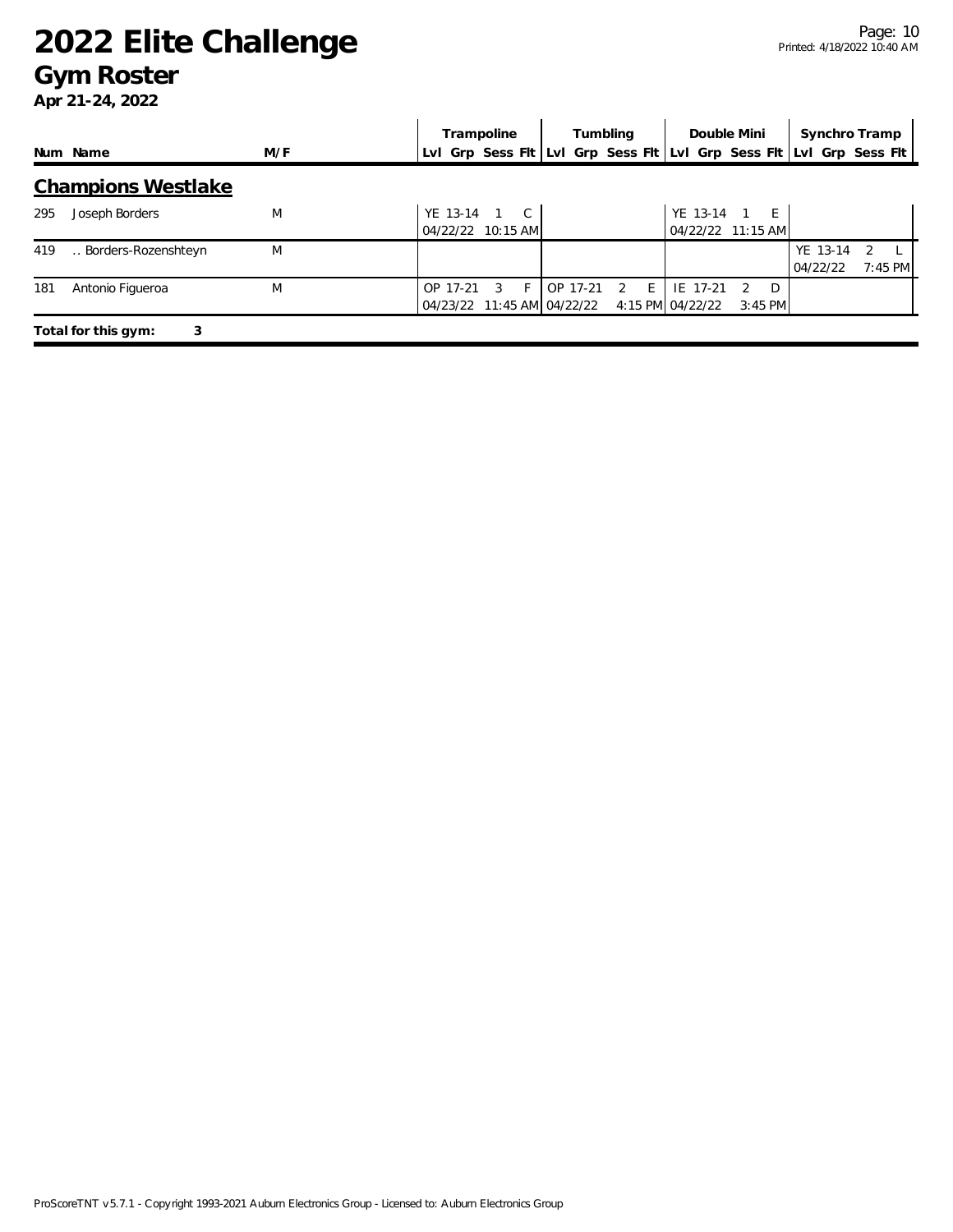#### **Gym Roster**

|             |                          |     |  | Trampoline                                                          |                      |          | Tumbling                  |  | Double Mini |  | Synchro Tramp |
|-------------|--------------------------|-----|--|---------------------------------------------------------------------|----------------------|----------|---------------------------|--|-------------|--|---------------|
|             | Num Name                 | M/F |  | Lvl Grp Sess Fit Lvl Grp Sess Fit Lvl Grp Sess Fit Lvl Grp Sess Fit |                      |          |                           |  |             |  |               |
| <b>CIGA</b> |                          |     |  |                                                                     |                      |          |                           |  |             |  |               |
| 306         | Hannah Davis             |     |  |                                                                     |                      | 04/22/22 | IE 17-21 2 M<br>$8:15$ PM |  |             |  |               |
| 311         | Amelia Gasper            | F.  |  |                                                                     | 04/22/22             | JR 15-16 | 2 A<br>$2:00$ PM          |  |             |  |               |
| 324         | Jill Papenhause          |     |  |                                                                     | $SR$ 18+<br>04/22/22 |          | 2J<br>6:45 PM             |  |             |  |               |
|             | 3<br>Total for this gym: |     |  |                                                                     |                      |          |                           |  |             |  |               |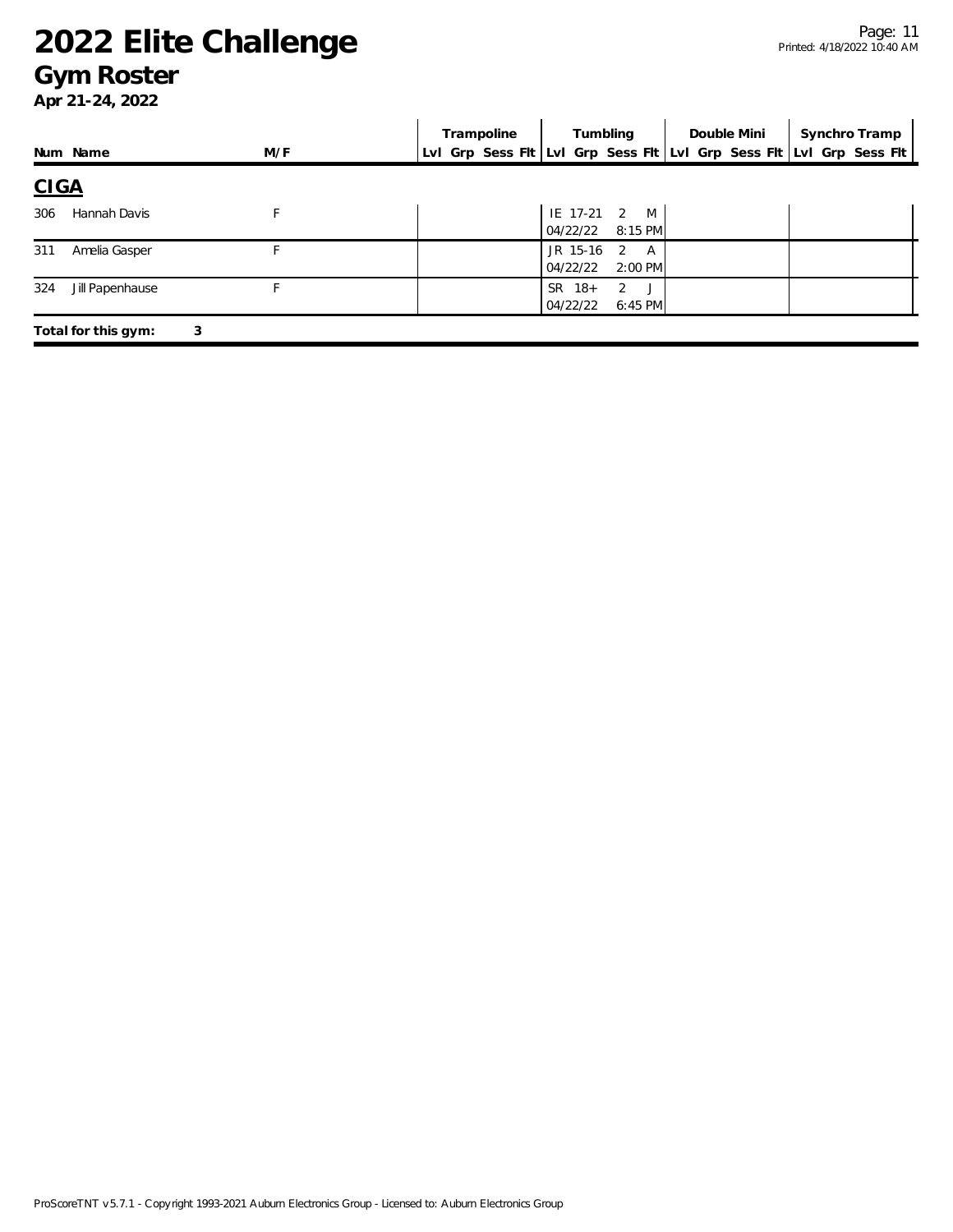#### **Gym Roster**

|                          |     | Trampoline | Tumbling                         | Double Mini                        | Synchro Tramp                                                       |
|--------------------------|-----|------------|----------------------------------|------------------------------------|---------------------------------------------------------------------|
| Num Name                 | M/F |            |                                  |                                    | LvI Grp Sess FIt LvI Grp Sess FIt LvI Grp Sess FIt LvI Grp Sess FIt |
| <b>Culprit Athletics</b> |     |            |                                  |                                    |                                                                     |
| 307<br>Isaiah Griggs     | M   |            | IE 17-21 2 K<br>04/22/22 7:15 PM |                                    |                                                                     |
| Luke Todd<br>294         | M   |            | YE 13-14 2 C   YE 13-14 1 E      | 04/22/22 3:15 PM 04/22/22 11:15 AM |                                                                     |
| Total for this gym:      | 2   |            |                                  |                                    |                                                                     |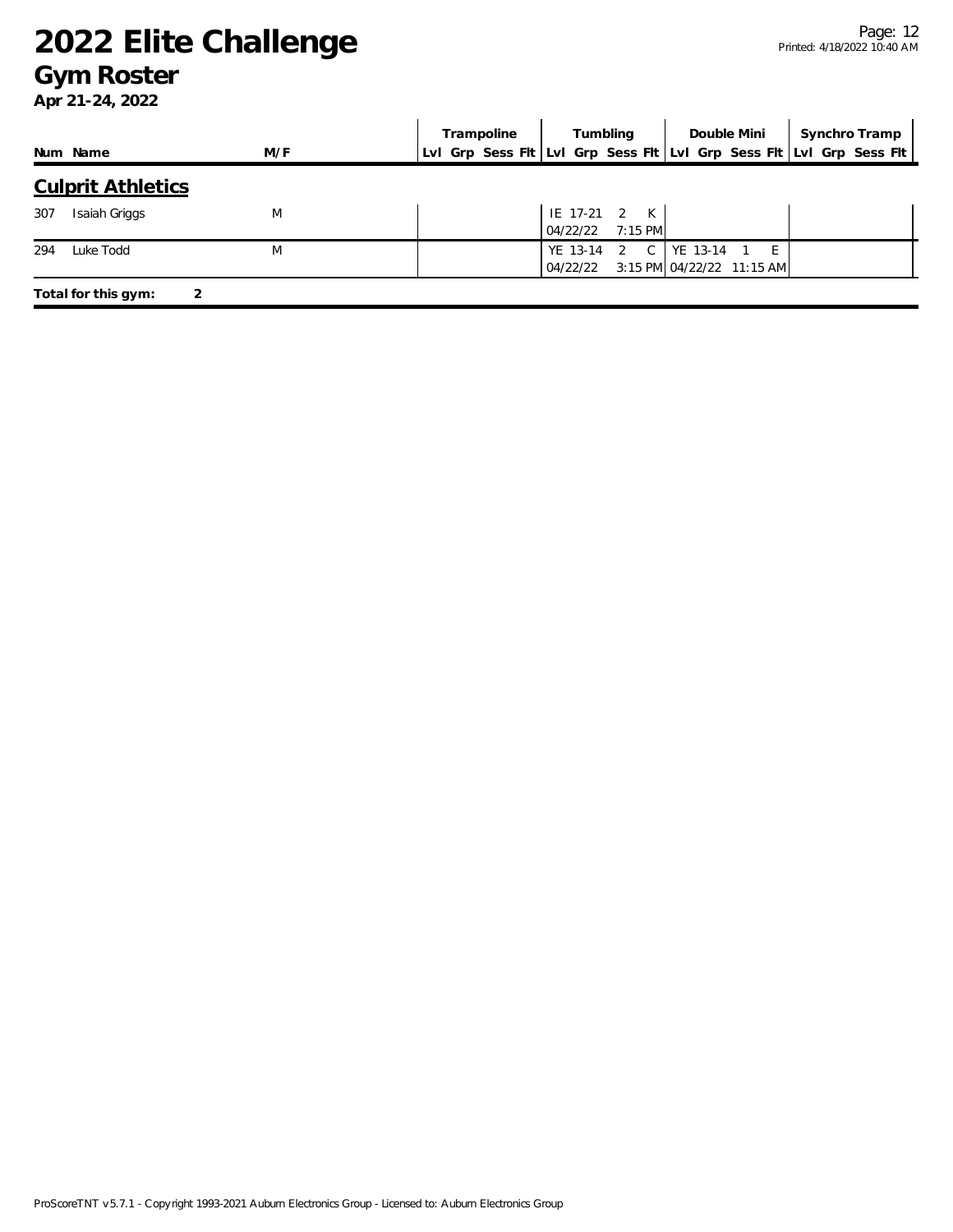#### **Gym Roster**

|                            |     | Trampoline                                               | Tumbling                                                                 | Double Mini                | Synchro Tramp                                                       |
|----------------------------|-----|----------------------------------------------------------|--------------------------------------------------------------------------|----------------------------|---------------------------------------------------------------------|
| Num Name                   | M/F |                                                          |                                                                          |                            | LvI Grp Sess Fit LvI Grp Sess Fit LvI Grp Sess Fit LvI Grp Sess Fit |
| Desert Gymcats             |     |                                                          |                                                                          |                            |                                                                     |
| Jovohn Arriaga<br>315      | M   |                                                          | SR 18+ 2 L<br>$7:45$ PM<br>04/22/22                                      |                            |                                                                     |
| 223<br>Daniel Sjafiroeddin | M   | $\overline{\mathbf{3}}$<br>$E \rightarrow 0$<br>OP 17-21 | $E_{\perp}$<br>OP 17-21 2<br>04/23/22 11:15 AM 04/22/22 4:15 PM 04/22/22 | OP 17-21<br>M<br>$8:15$ PM |                                                                     |
| Total for this gym:        |     |                                                          |                                                                          |                            |                                                                     |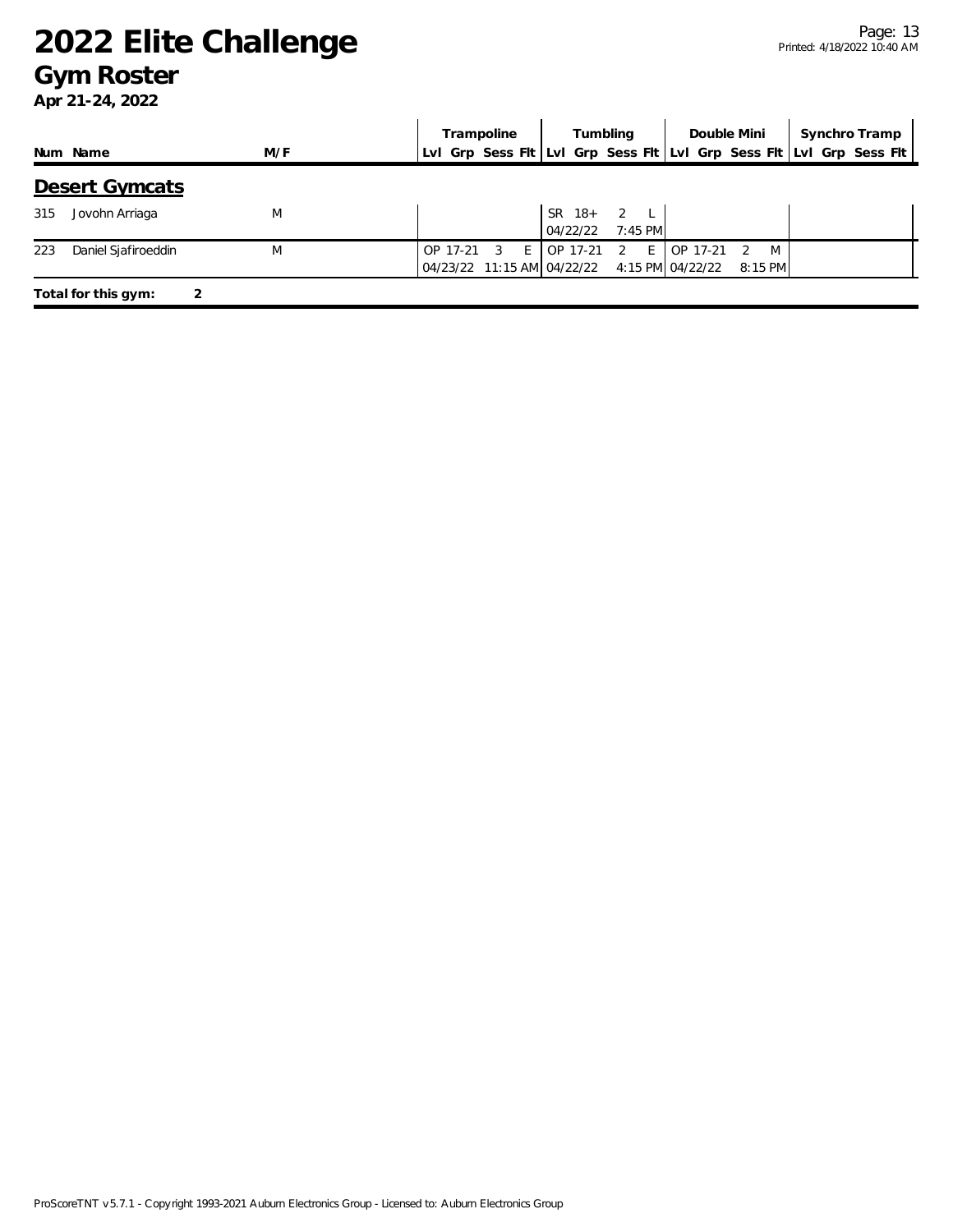#### **Gym Roster**

|     |                          |     | Trampoline                                          | Tumbling | Double Mini                                    | Synchro Tramp                                                       |
|-----|--------------------------|-----|-----------------------------------------------------|----------|------------------------------------------------|---------------------------------------------------------------------|
|     | Num Name                 | M/F |                                                     |          |                                                | Lvl Grp Sess Fit Lvl Grp Sess Fit Lvl Grp Sess Fit Lvl Grp Sess Fit |
|     | <b>Dulles Gymnastics</b> |     |                                                     |          |                                                |                                                                     |
| 232 | Sarah Fila               |     | OP 17-21<br>$\mathcal{R}$<br>H<br>04/23/22 12:45 PM |          | OP 17-21 2<br>$7:45$ PM<br>04/22/22            |                                                                     |
| 138 | Paxton Martinez          | M   | 10 15-16<br>D<br>3<br>04/23/22 10:45 AM             |          | $10, 15-16$<br>3<br>A<br>04/23/22<br>$9:00$ AM |                                                                     |
| 285 | Aliah Raga               |     |                                                     |          | SR.<br>$18+$<br>2<br>A<br>04/22/22<br>2:00 PM  |                                                                     |
|     | 3<br>Total for this gym: |     |                                                     |          |                                                |                                                                     |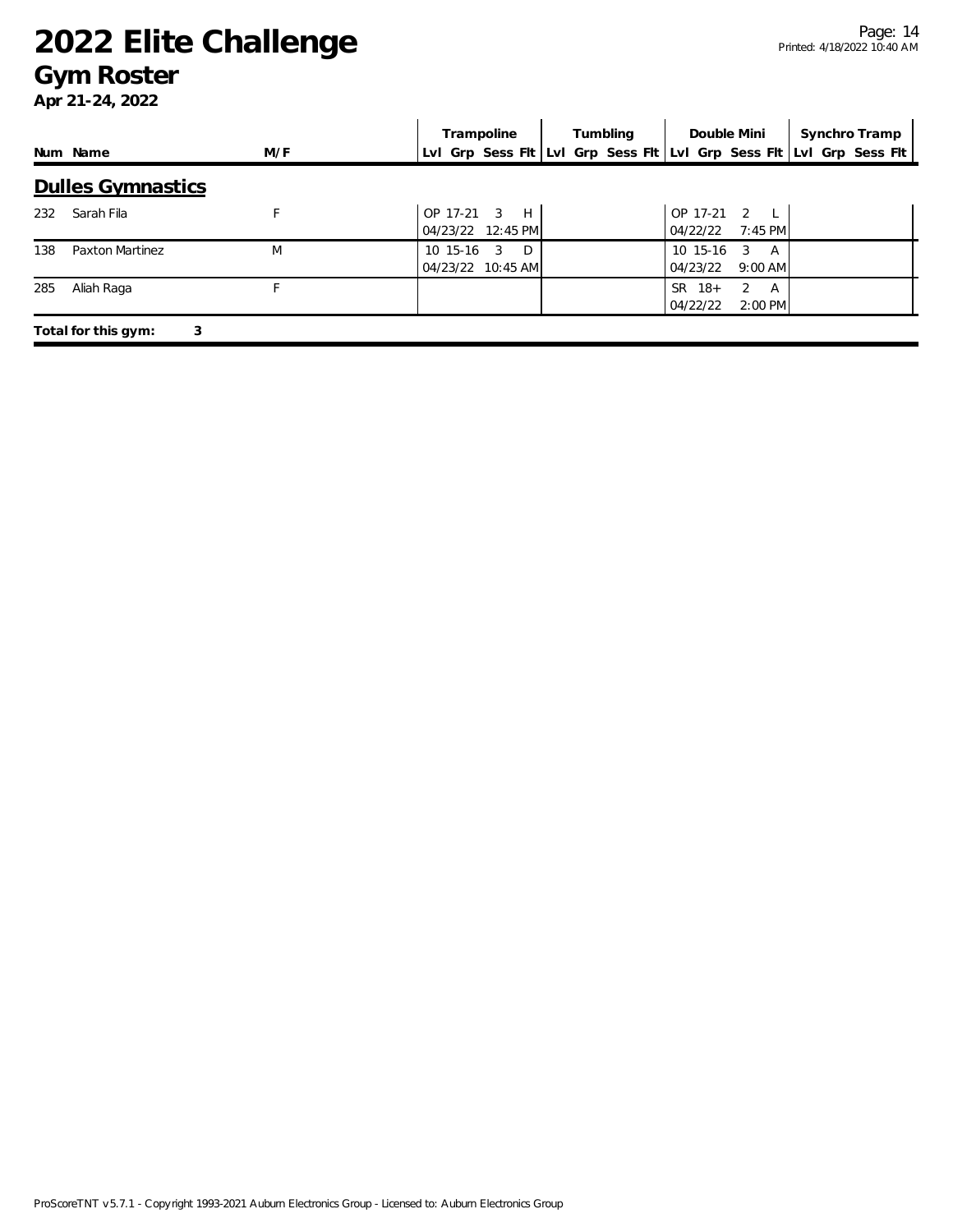#### **Gym Roster**

|                             |     | Trampoline Tumbling Double Mini Synchro Tramp<br>LvI Grp Sess Flt LvI Grp Sess Flt LvI Grp Sess Flt LvI Grp Sess Flt                                  |  |  |  |  |  |
|-----------------------------|-----|-------------------------------------------------------------------------------------------------------------------------------------------------------|--|--|--|--|--|
| Num Name                    | M/F |                                                                                                                                                       |  |  |  |  |  |
| <b>DUPG</b>                 |     |                                                                                                                                                       |  |  |  |  |  |
| <b>Finley Merker</b><br>251 |     | $\begin{array}{ cccc } \text{OP} & 17-21 & 3 & \text{E} & \text{SR} & 18+ & 2 & \text{B} \\ 04/23/22 & 11:15 & AM & 04/22/22 & 2:45 & PM \end{array}$ |  |  |  |  |  |
| Total for this gym:         |     |                                                                                                                                                       |  |  |  |  |  |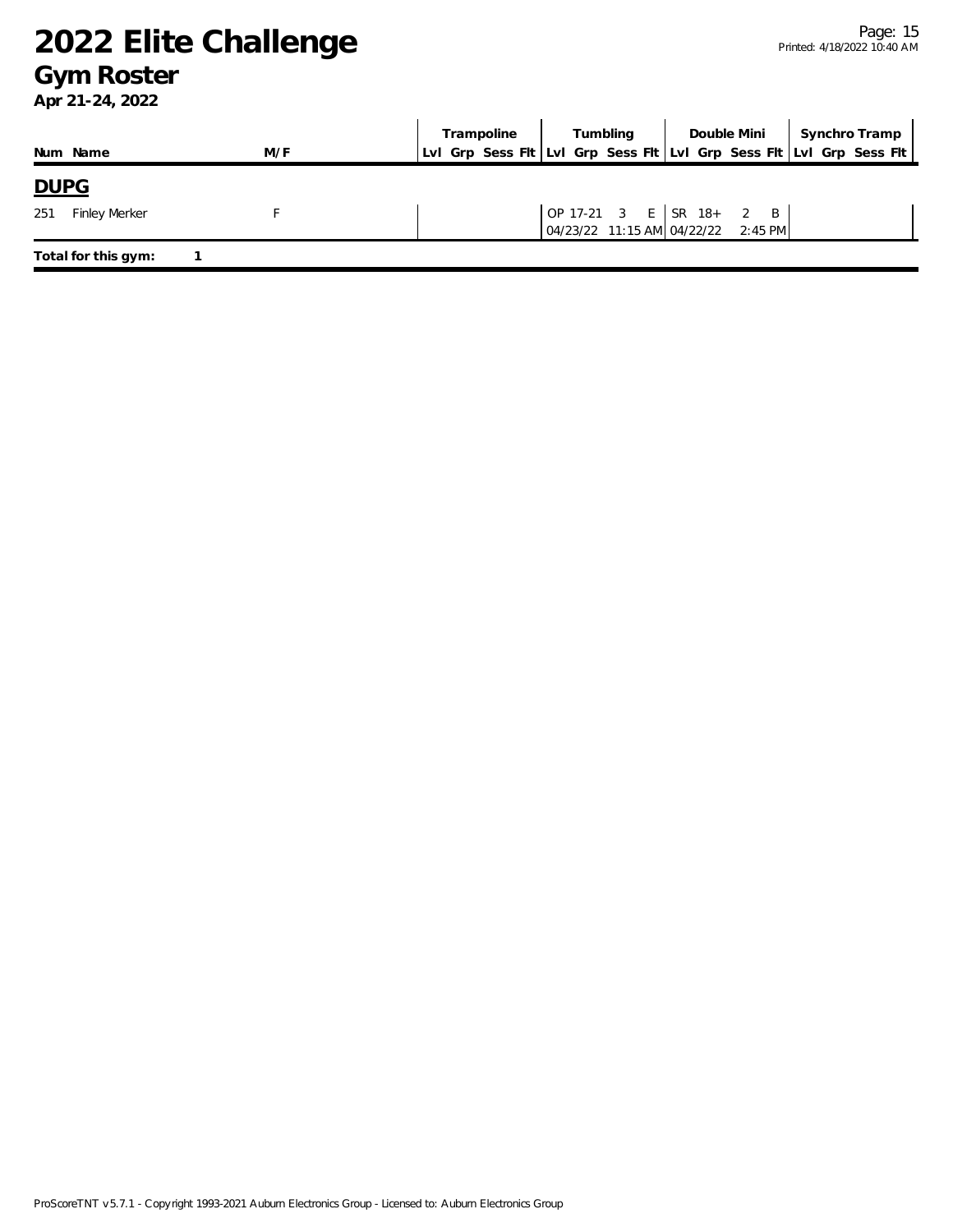#### **Gym Roster**

|     |                           |     | Trampoline | Tumbling                                   | Double Mini                                                      | Synchro Tramp                                                       |  |
|-----|---------------------------|-----|------------|--------------------------------------------|------------------------------------------------------------------|---------------------------------------------------------------------|--|
|     | Num Name                  | M/F |            |                                            |                                                                  | Lvl Grp Sess Flt Lvl Grp Sess Flt Lvl Grp Sess Flt Lvl Grp Sess Flt |  |
|     | <b>Dynamic Gymnastics</b> |     |            |                                            |                                                                  |                                                                     |  |
| 178 | Benjamin Glass            | M   |            |                                            | IE 17-21 2 K   IE 17-21 2 D<br>04/22/22 7:15 PM 04/22/22 3:45 PM |                                                                     |  |
| 225 | Ainslee Ridout            |     |            | OP 17-21 3 E<br>04/23/22 11:15 AM 04/22/22 | OP 17-21<br>7:45 PM                                              |                                                                     |  |
| 109 | AJ Thomas                 | M   |            | 10 13-14 2 D<br>04/22/22                   | 10 13-14<br>3<br>3:45 PM 04/23/22<br>$1:45$ PM                   |                                                                     |  |
|     | 3<br>Total for this gym:  |     |            |                                            |                                                                  |                                                                     |  |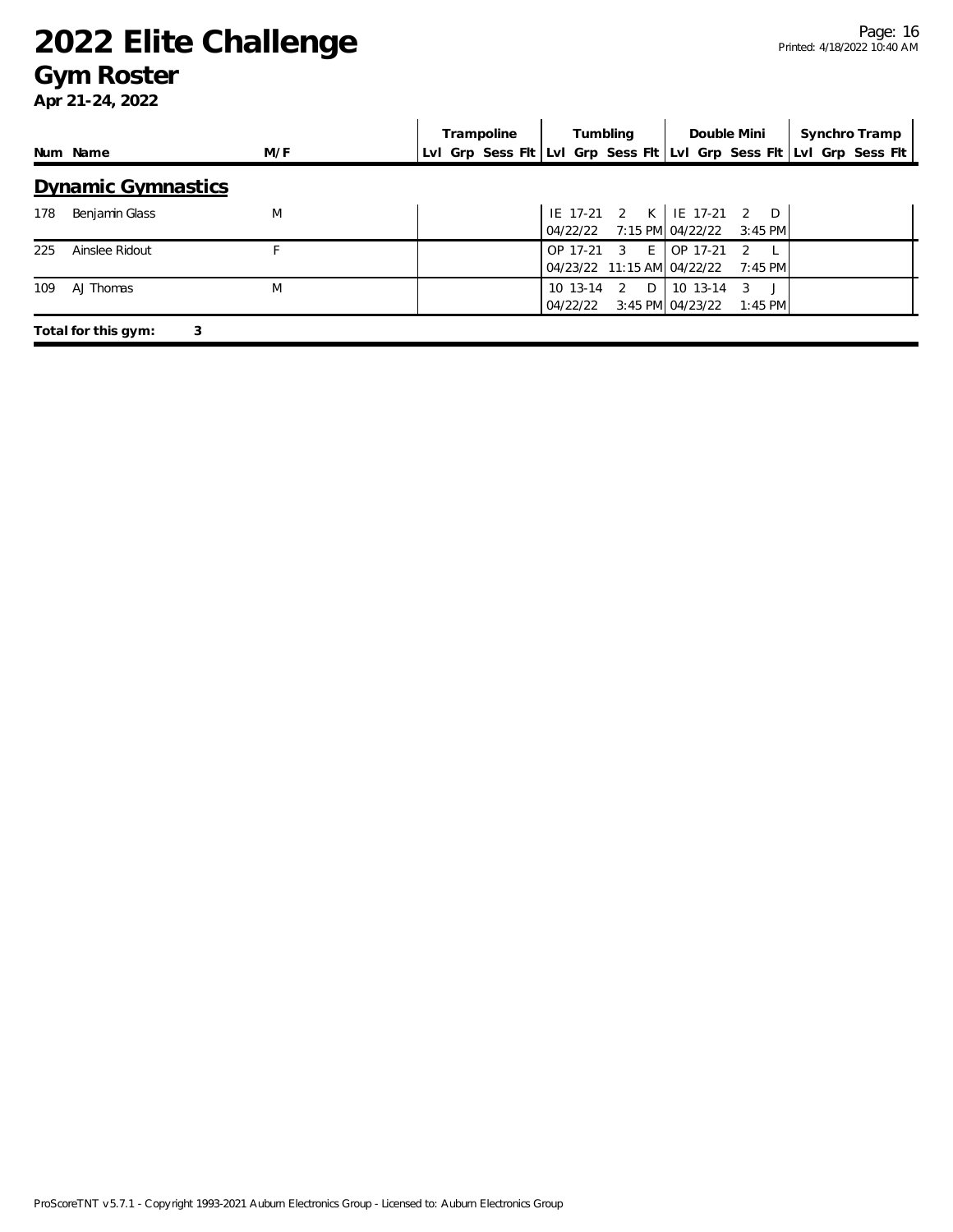### **Gym Roster**

|     |                            |     |                      | Trampoline                        | Tumbling |          | Double Mini |                              | Synchro Tramp     |                                                                     |
|-----|----------------------------|-----|----------------------|-----------------------------------|----------|----------|-------------|------------------------------|-------------------|---------------------------------------------------------------------|
|     | Num Name                   | M/F |                      |                                   |          |          |             |                              |                   | Lvl Grp Sess Flt Lvl Grp Sess Flt Lvl Grp Sess Flt Lvl Grp Sess Flt |
|     | <b>Dynamite Gymnastics</b> |     |                      |                                   |          |          |             |                              |                   |                                                                     |
| 254 | Alexander Cole             | M   |                      |                                   |          | 04/22/22 | SR 18+ 2 L  | $SR$ 18+<br>7:45 PM 04/22/22 | 2J<br>$6:45$ PM   |                                                                     |
| 213 | Kai Lawson                 | M   | JR 15-16<br>04/22/22 | $\mathcal{P}$<br>- F<br>$4:45$ PM |          |          |             | JR 15-16                     | 04/22/22 10:15 AM |                                                                     |
| 279 | Tomas Minc                 | M   | SR 18+<br>04/22/22   | 2<br>- B<br>$2:45$ PM             |          |          |             | $SR$ 18+<br>04/22/22         | 2 H<br>$5:45$ PM  |                                                                     |
| 142 | Rafi Pikofsky-Christiansen | M   | YE 13-14             | C.<br>04/22/22 10:15 AM           |          |          |             | 10 13-14<br>04/23/22         | 3<br>$1:45$ PM    |                                                                     |
|     | Total for this gym:<br>4   |     |                      |                                   |          |          |             |                              |                   |                                                                     |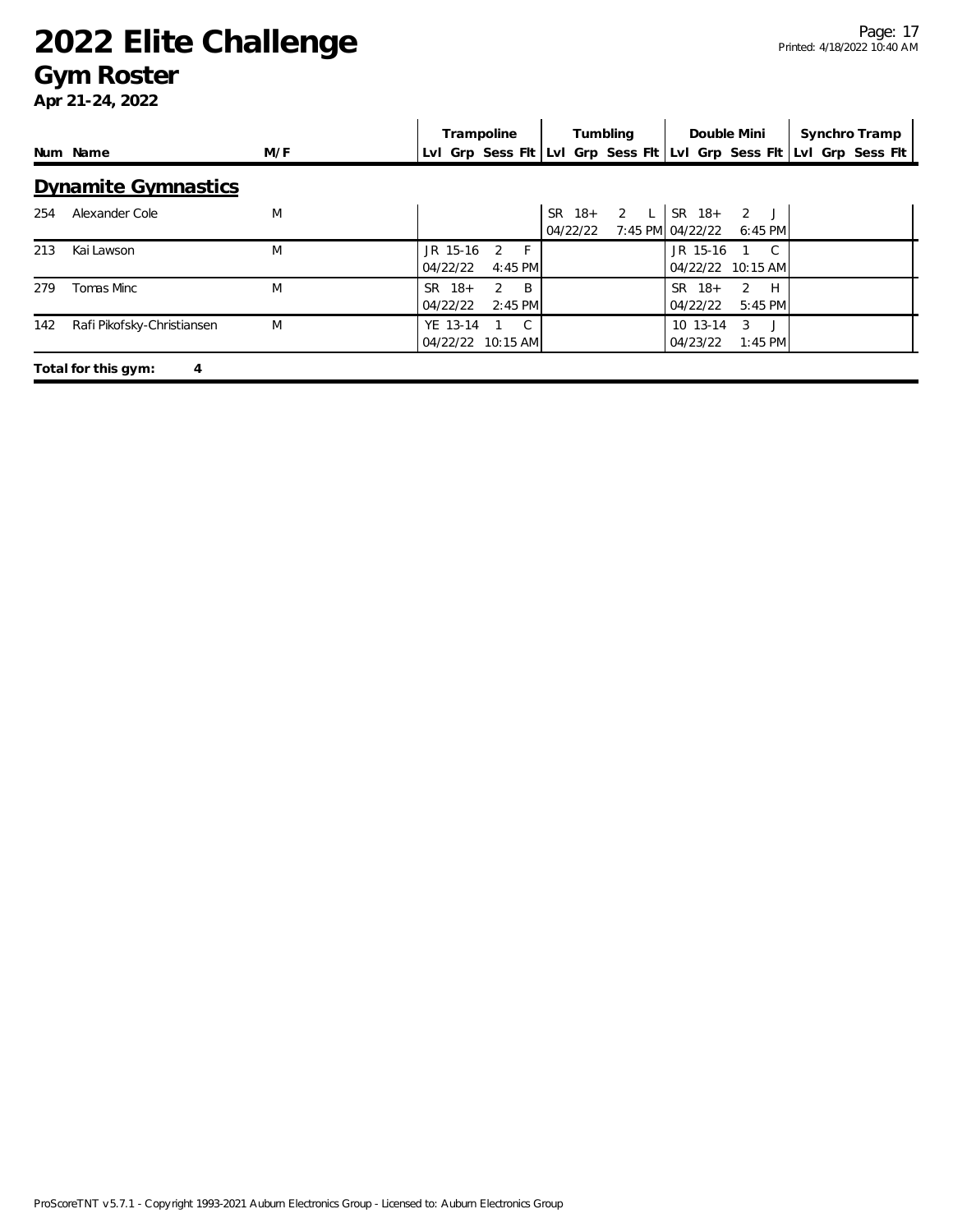#### **Gym Roster**

|     |                            |             | Trampoline                                                          | Tumbling                                                            | Double Mini                                                  | Synchro Tramp                                                |
|-----|----------------------------|-------------|---------------------------------------------------------------------|---------------------------------------------------------------------|--------------------------------------------------------------|--------------------------------------------------------------|
|     | Num Name                   | M/F         |                                                                     | Lvl Grp Sess Fit Lvl Grp Sess Fit Lvl Grp Sess Fit Lvl Grp Sess Fit |                                                              |                                                              |
|     | <b>Eagle Gymnastics TX</b> |             |                                                                     |                                                                     |                                                              |                                                              |
| 368 | Kate Arakawa               | F           | JR 15-16 2 G<br>04/22/22<br>5:15 PM                                 |                                                                     |                                                              |                                                              |
| 376 | Shelby Cannon              | $\mathsf F$ | OP 17-21<br>$\overline{3}$<br>H<br>04/23/22 12:45 PM                |                                                                     |                                                              |                                                              |
| 302 | Rocki Cook                 | $\mathsf F$ |                                                                     | 10 13-14 3<br>D<br>04/23/22 10:45 AM                                |                                                              |                                                              |
| 344 | Cate Devlin                | F           | 10 15-16<br>$\overline{3}$<br>$\overline{A}$<br>04/23/22<br>9:00 AM |                                                                     |                                                              |                                                              |
| 418 | Devlin-Dickson             | $\mathsf F$ |                                                                     |                                                                     |                                                              | $S1 \quad 15+$<br>5<br>$\mathsf{L}$<br>04/24/22<br>1:40 PM   |
| 102 | Kalyana Dickson            | $\mathsf F$ | 10 15-16<br>3<br>B<br>04/23/22                                      | 10 15-16<br>3<br>D<br>9:45 AM 04/23/22 10:45 AM 04/23/22 11:45 AM   | 10 15-16<br>$\overline{3}$<br>-F                             |                                                              |
| 346 | Grace Encalade             | $\mathsf F$ | $\mathbf{1}$<br>YE 11-12<br>Α<br>04/22/22<br>9:00 AM                |                                                                     |                                                              |                                                              |
| 255 | Susan Gill                 | $\mathsf F$ |                                                                     | SR 18+<br>2<br>J<br>04/22/22                                        | SR 18+<br>$\overline{2}$<br>A<br>6:45 PM 04/22/22<br>2:00 PM |                                                              |
| 399 | Maya Goode                 | $\mathsf F$ | YE 13-14<br>$\mathbf{1}$<br>B<br>04/22/22<br>$9:45$ AM              |                                                                     |                                                              |                                                              |
| 436 | Goode-Kim                  | F           |                                                                     |                                                                     |                                                              | YE 13-14<br>$\overline{2}$<br>$\perp$<br>04/22/22<br>7:45 PM |
| 332 | Skye Hawk                  | F           |                                                                     | B<br>YE 13-14<br>2<br>04/22/22                                      | YE 13-14 1<br>F<br>2:45 PM 04/22/22 11:45 AM                 |                                                              |
| 400 | Channing Kim               | F           | YE 13-14<br>$\overline{1}$<br>A<br>04/22/22<br>9:00 AM              |                                                                     |                                                              |                                                              |
| 390 | <b>Isaac Rowley</b>        | M           | SR 18+<br>$\overline{2}$<br>B<br>04/22/22<br>2:45 PM                |                                                                     |                                                              |                                                              |
| 403 | Rowley-Shostak             | M           |                                                                     |                                                                     |                                                              | $\overline{2}$<br>SR 18+<br>K<br>04/22/22<br>7:15 PM         |
| 186 | Caroline Walker            | $\mathsf F$ | IE 17-21<br>$\mathbf{1}$<br>D<br>04/22/22 10:45 AM                  |                                                                     | SR 18+<br>$\overline{2}$<br>Α<br>04/22/22<br>2:00 PM         |                                                              |
| 354 | Kate Yeager                | $\mathsf F$ | 3<br>10 15-16<br>A<br>04/23/22<br>9:00 AM                           |                                                                     |                                                              |                                                              |
|     | Total for this gym:<br>16  |             |                                                                     |                                                                     |                                                              |                                                              |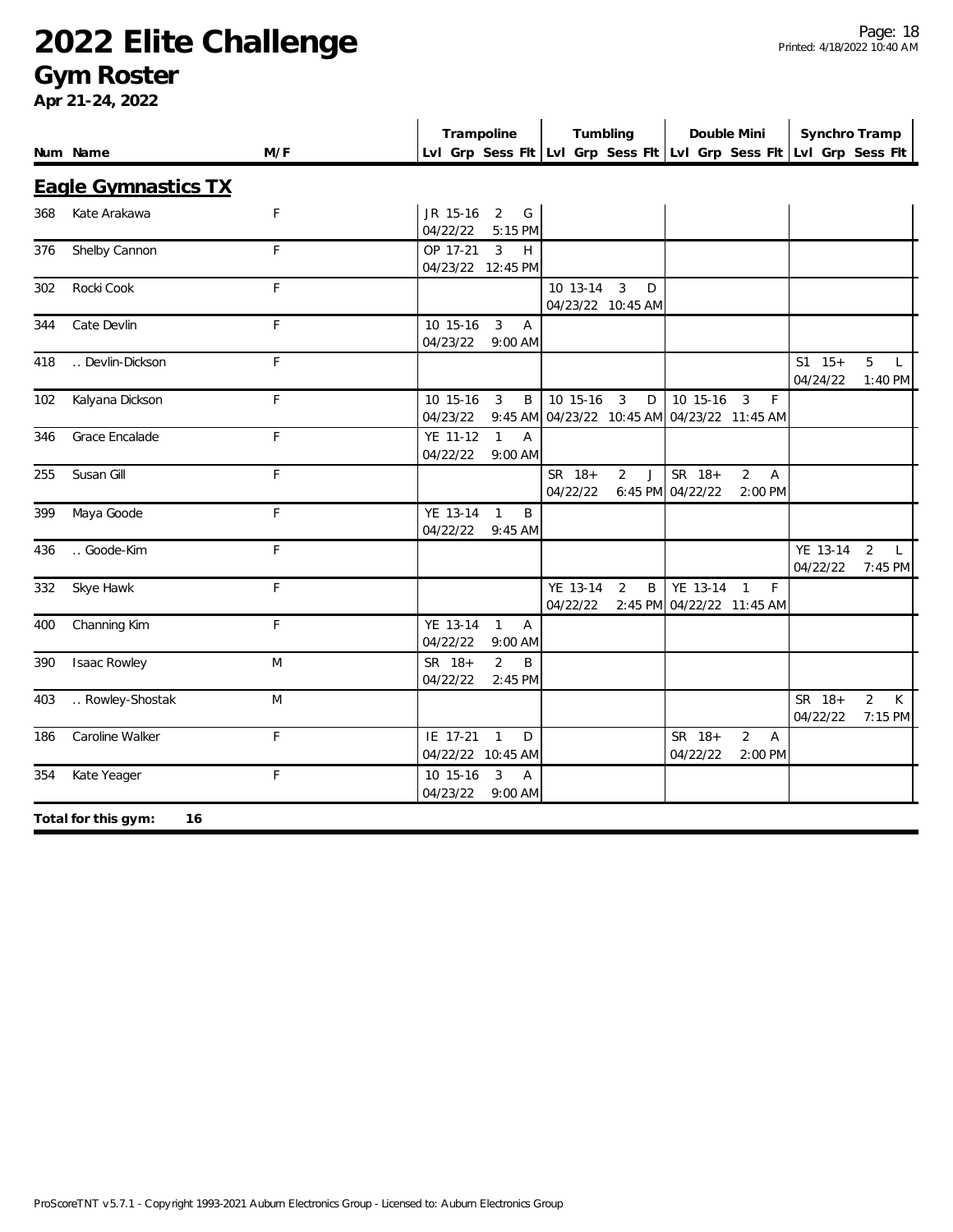#### **Gym Roster**

|                     |     | Trampoline Tumbling Double Mini Synchro Tramp<br>LvI Grp Sess Flt LvI Grp Sess Flt LvI Grp Sess Flt LvI Grp Sess Flt |  |  |  |                                                                |  |  |  |
|---------------------|-----|----------------------------------------------------------------------------------------------------------------------|--|--|--|----------------------------------------------------------------|--|--|--|
| Num Name            | M/F |                                                                                                                      |  |  |  |                                                                |  |  |  |
| <u>EAQC</u>         |     |                                                                                                                      |  |  |  |                                                                |  |  |  |
| 200<br>Lyric Gordon |     |                                                                                                                      |  |  |  | JR 15-16 2 A JR 15-16 1 B<br>04/22/22 2:00 PM 04/22/22 9:45 AM |  |  |  |
| Total for this gym: |     |                                                                                                                      |  |  |  |                                                                |  |  |  |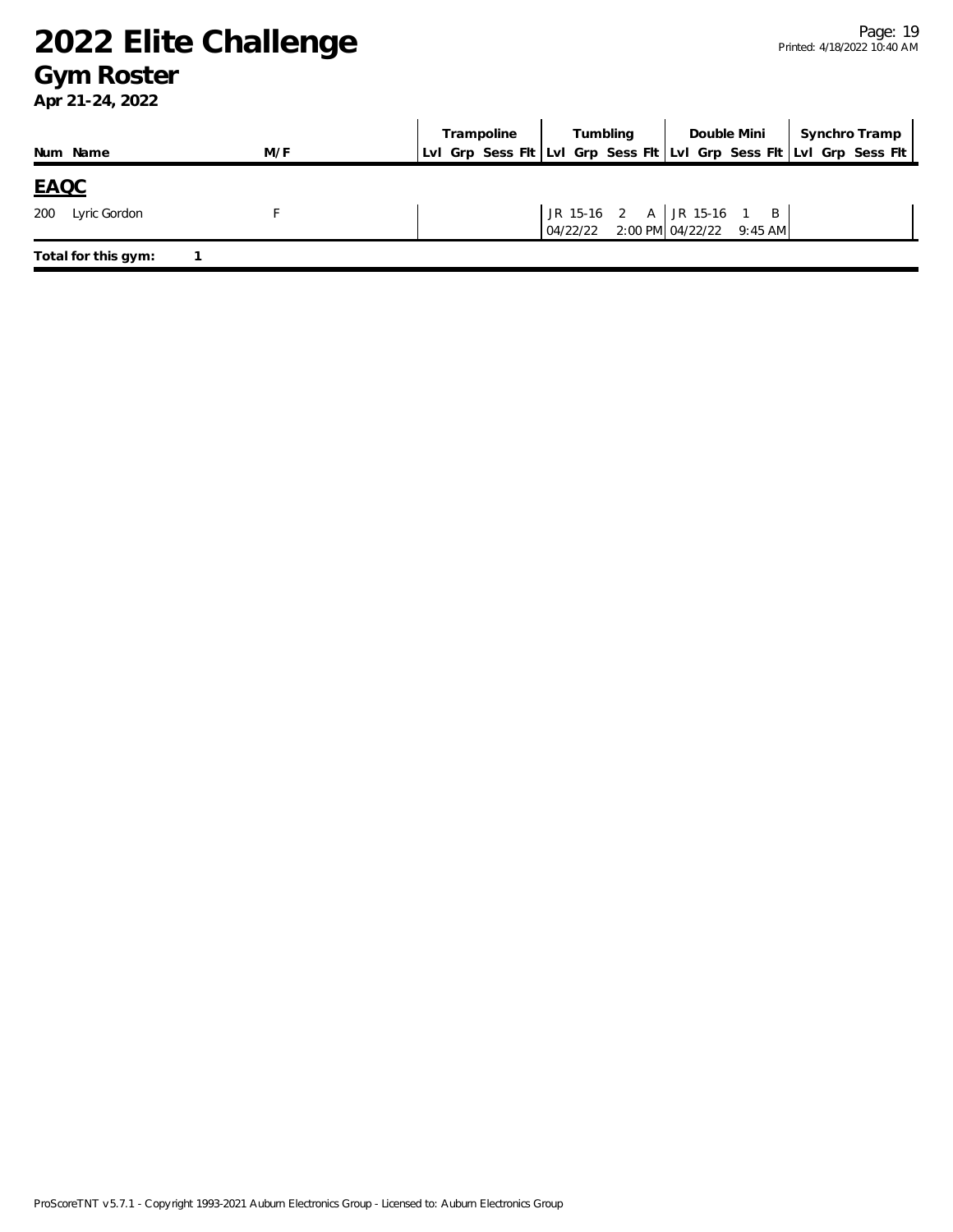#### **Gym Roster**

|     |                          |     | Trampoline                                       | Tumbling | Double Mini                                              | Synchro Tramp                                                       |  |  |  |  |
|-----|--------------------------|-----|--------------------------------------------------|----------|----------------------------------------------------------|---------------------------------------------------------------------|--|--|--|--|
|     | Num Name                 | M/F |                                                  |          |                                                          | Lvl Grp Sess Flt Lvl Grp Sess Flt Lvl Grp Sess Flt Lvl Grp Sess Flt |  |  |  |  |
|     | <b>Elevated</b>          |     |                                                  |          |                                                          |                                                                     |  |  |  |  |
| 381 | David Ford               | M   | $2 \quad B$<br>$SR$ 18+<br>04/22/22<br>$2:45$ PM |          |                                                          |                                                                     |  |  |  |  |
| 384 | Tenma Ide                | M   | $SR$ 18+<br>$2 \quad C$<br>04/22/22<br>$3:15$ PM |          |                                                          |                                                                     |  |  |  |  |
| 159 | <b>Tyler Tolerico</b>    | M   | $-F$<br>JR 15-16<br>2<br>04/22/22<br>4:45 PM     |          | $\overline{B}$<br>10 15-16<br>3<br>04/23/22<br>$9:45$ AM |                                                                     |  |  |  |  |
| 395 | Elijah Vogel             | M   | $SR$ 18+<br>$2 \quad C$<br>3:15 PM<br>04/22/22   |          |                                                          |                                                                     |  |  |  |  |
|     | Total for this gym:<br>4 |     |                                                  |          |                                                          |                                                                     |  |  |  |  |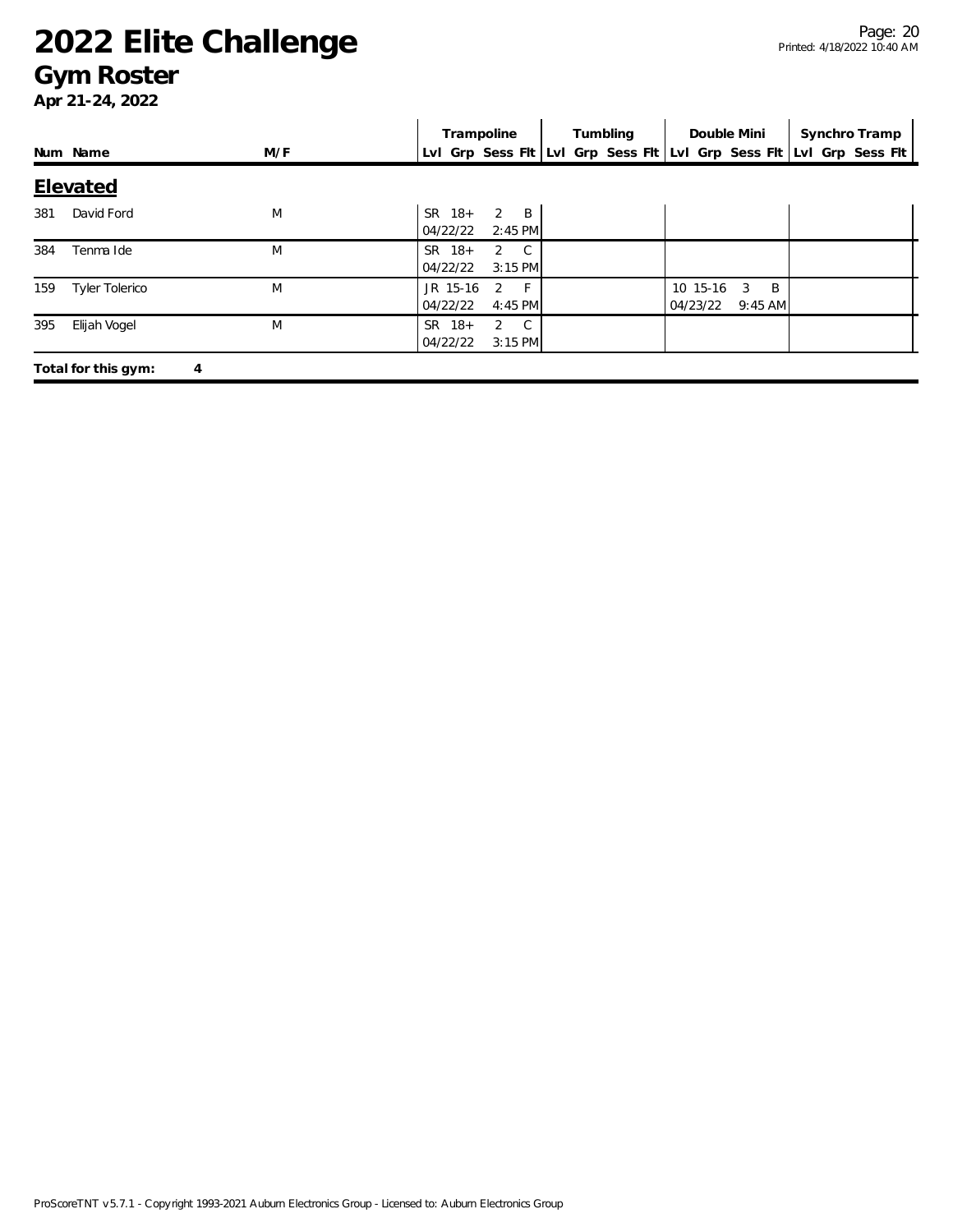#### **Gym Roster**

|     |                          |     | Trampoline                                  | Tumbling                                         | Double Mini                                                      | Synchro Tramp                                                       |
|-----|--------------------------|-----|---------------------------------------------|--------------------------------------------------|------------------------------------------------------------------|---------------------------------------------------------------------|
|     | Num Name                 | M/F |                                             |                                                  |                                                                  | LvI Grp Sess FIt LvI Grp Sess FIt LvI Grp Sess FIt LvI Grp Sess FIt |
|     | <b>Elite World</b>       |     |                                             |                                                  |                                                                  |                                                                     |
| 103 | Justin Booker-Kincaid    | M   |                                             | 10 15-16 2 D 10 15-16<br>04/22/22                | $\mathbf{3}$<br>A<br>3:45 PM 04/23/22<br>$9:00$ AM               |                                                                     |
| 329 | Miya Hutchens            | F   |                                             | YE 11-12<br>$2 \quad B$<br>04/22/22<br>$2:45$ PM |                                                                  |                                                                     |
| 114 | Amari Jackson            | F   |                                             | $2 \quad B$<br>YE 13-14<br>04/22/22              | 10 13-14<br>3<br>H<br>2:45 PM 04/23/22 12:45 PM                  |                                                                     |
| 256 | Nastia Katchalova        | F   |                                             | $SR$ 18+<br>2J<br>04/22/22                       | $SR$ 18+<br>B <sub>1</sub><br>2<br>6:45 PM 04/22/22<br>$2:45$ PM |                                                                     |
| 303 | Hailey Pellegrini        | F   |                                             | 10 13-14<br>-3<br>$\Box$<br>04/23/22 10:45 AM    |                                                                  |                                                                     |
| 160 | Maxine Touisithiphonexay | F   | JR 15-16<br>2<br>H<br>04/22/22<br>$5:45$ PM |                                                  | E<br>10 15-16<br>3<br>04/23/22 11:15 AM                          |                                                                     |
|     | Total for this gym:<br>6 |     |                                             |                                                  |                                                                  |                                                                     |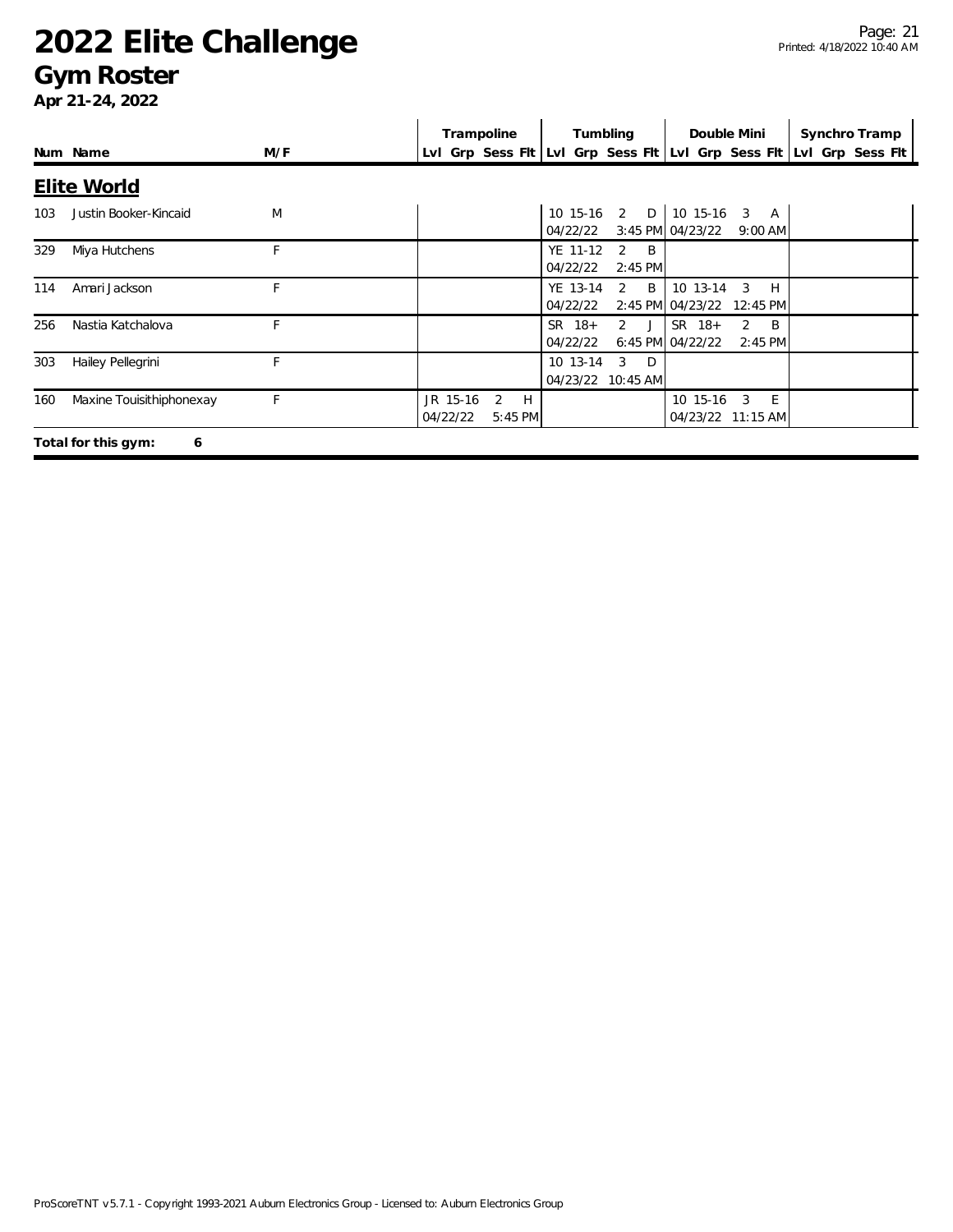#### **Gym Roster**

|     |                          |     | Trampoline | Tumbling                                     | Double Mini                                         | Synchro Tramp                                                       |  |  |  |  |
|-----|--------------------------|-----|------------|----------------------------------------------|-----------------------------------------------------|---------------------------------------------------------------------|--|--|--|--|
|     | Num Name                 | M/F |            |                                              |                                                     | Lvl Grp Sess Fit Lvl Grp Sess Fit Lvl Grp Sess Fit Lvl Grp Sess Fit |  |  |  |  |
|     | <b>Elmwood</b>           |     |            |                                              |                                                     |                                                                     |  |  |  |  |
| 115 | Tyse Love                | M   |            | YE 13-14 2 C 10 13-14 3<br>04/22/22          | K<br>3:15 PM 04/23/22 2:15 PM                       |                                                                     |  |  |  |  |
| 321 | Patrick Lyell            | M   |            | $SR$ 18+<br>$2 \perp$<br>04/22/22<br>7:45 PM |                                                     |                                                                     |  |  |  |  |
| 107 | Terence jr. Petit        | M   |            | D<br>10 15-16<br>2<br>04/22/22               | B<br>10 15-16<br>3<br>3:45 PM 04/23/22<br>$9:45$ AM |                                                                     |  |  |  |  |
| 314 | Olivia Pierce            | Е   |            | JR 15-16<br>2 A<br>04/22/22<br>2:00 PM       |                                                     |                                                                     |  |  |  |  |
|     | Total for this gym:<br>4 |     |            |                                              |                                                     |                                                                     |  |  |  |  |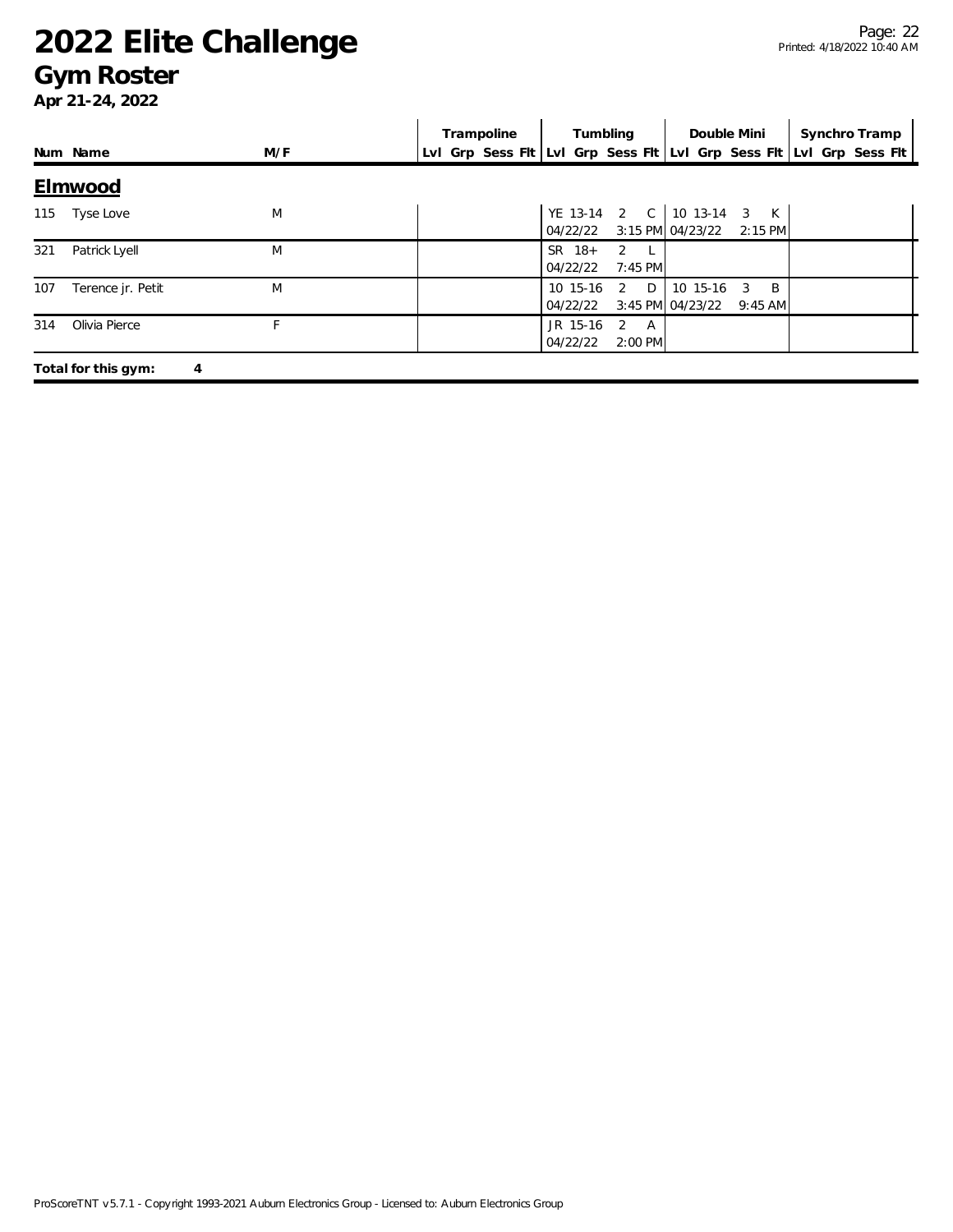#### **Gym Roster**

|             |                          |     | Trampoline | Tumbling                                                            | Double Mini                                                  | Synchro Tramp |  |
|-------------|--------------------------|-----|------------|---------------------------------------------------------------------|--------------------------------------------------------------|---------------|--|
|             | Num Name                 | M/F |            | Lvl Grp Sess Fit Lvl Grp Sess Fit Lvl Grp Sess Fit Lvl Grp Sess Fit |                                                              |               |  |
| <b>ESCX</b> |                          |     |            |                                                                     |                                                              |               |  |
| 246         | Ava Binkowski            | F   |            | IE 17-21 2 M SR 18+<br>04/22/22                                     | 2 A<br>8:15 PM 04/22/22<br>2:00 PM                           |               |  |
| 172         | Mia Borracci             | F   |            |                                                                     | 10 13-14<br>3<br>04/23/22<br>$1:15$ PM                       |               |  |
| 201         | Jackie Kent              | F   |            | JR 15-16<br>2 A<br>04/22/22                                         | JR 15-16<br>B<br>2:00 PM 04/22/22<br>$9:45$ AM               |               |  |
| 249         | <b>Hunter Moravec</b>    | M   |            | 2 K<br>IE 17-21<br>04/22/22                                         | SR 18+<br>$\overline{2}$<br>H<br>7:15 PM 04/22/22<br>5:45 PM |               |  |
|             | Total for this gym:<br>4 |     |            |                                                                     |                                                              |               |  |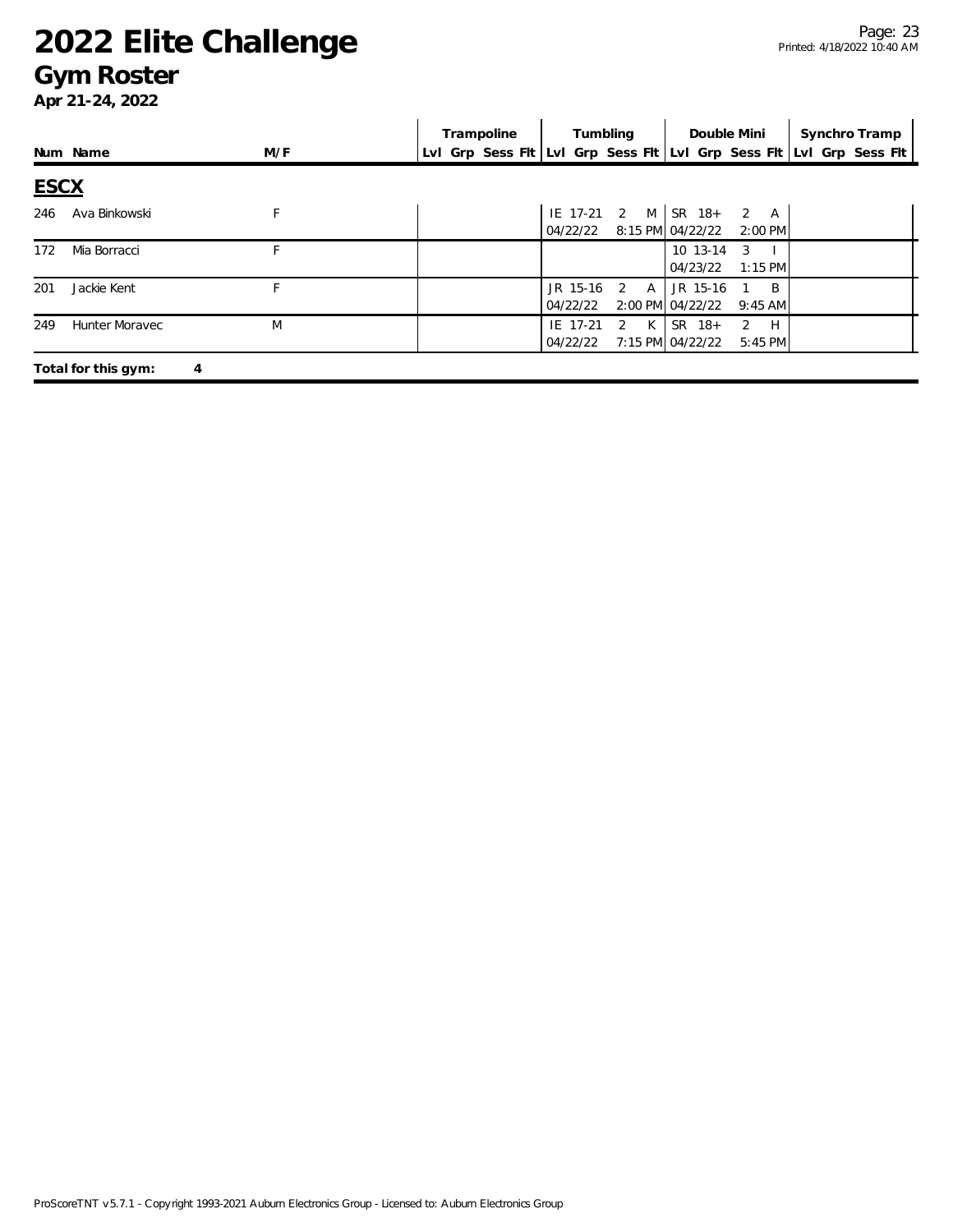#### **Gym Roster**

|     |                       |             | Trampoline                                                      | Tumbling                                                            | Double Mini                                                         | Synchro Tramp          |                                |  |
|-----|-----------------------|-------------|-----------------------------------------------------------------|---------------------------------------------------------------------|---------------------------------------------------------------------|------------------------|--------------------------------|--|
|     | Num Name              | M/F         |                                                                 | Lvl Grp Sess Fit Lvl Grp Sess Fit Lvl Grp Sess Fit Lvl Grp Sess Fit |                                                                     |                        |                                |  |
| ETA |                       |             |                                                                 |                                                                     |                                                                     |                        |                                |  |
| 374 | Joie Bauman           | F           | OP 22+<br>3<br>F<br>04/23/22 11:45 AM                           |                                                                     |                                                                     |                        |                                |  |
| 119 | Kenadie Bohannon      | F           | 10 11-12<br>$\overline{\mathbf{3}}$<br>J<br>04/23/22<br>1:45 PM |                                                                     | $10$ 11-12 3<br>$\mathsf{C}$<br>04/23/22 10:15 AM                   |                        |                                |  |
| 416 | Bohannon-Zink         | F           |                                                                 |                                                                     |                                                                     | S1 14U<br>04/24/22     | 5<br>$\mathsf{L}$<br>1:40 PM   |  |
| 340 | Autumn Bruno          | F           | 10 11-12<br>$\overline{3}$<br>J<br>04/23/22<br>1:45 PM          |                                                                     |                                                                     |                        |                                |  |
| 121 | Sarah Bruno           | F           | 10 13-14<br>$\mathbf{3}$<br>$\mathsf{L}$<br>04/23/22<br>2:45 PM |                                                                     | 10 13-14 3<br>H<br>04/23/22 12:45 PM                                |                        |                                |  |
| 424 | Bruno-Salvado         | F           |                                                                 |                                                                     |                                                                     | S1 14U<br>04/24/22     | 5<br>$\mathsf{L}$<br>1:40 PM   |  |
| 420 | Bruno-Valente         | F           |                                                                 |                                                                     |                                                                     | S1 14U<br>04/24/22     | 5<br>$1:40$ PM                 |  |
| 163 | Sydney Buchanan       | F           | YE 13-14 1<br>B<br>04/22/22<br>$9:45$ AM                        |                                                                     | $\mathbf{3}$<br>10 13-14<br>04/23/22<br>1:15 PM                     |                        |                                |  |
| 423 | Buchanan-Christopher  | F           |                                                                 |                                                                     |                                                                     | YE 13-14<br>04/22/22   | 2<br>L<br>7:45 PM              |  |
| 164 | Tessa Christopher     | $\mathsf F$ | YE 13-14<br>$\mathbf{1}$<br>B<br>04/22/22<br>$9:45$ AM          |                                                                     | 10 13-14<br>3<br>04/23/22<br>1:15 PM                                |                        |                                |  |
| 380 | Aylin Cobos           | $\mathsf F$ | SR 18+<br>$\overline{2}$<br>D<br>04/22/22<br>3:45 PM            |                                                                     |                                                                     |                        |                                |  |
| 359 | Alana Cushing         | $\mathsf F$ | IE 17-21<br>$\overline{1}$<br>D<br>04/22/22 10:45 AM            |                                                                     |                                                                     |                        |                                |  |
| 429 | Cushing-Sherman       | $\mathsf F$ |                                                                 |                                                                     |                                                                     | SR 18+<br>04/22/22     | $\overline{2}$<br>К<br>7:15 PM |  |
| 208 | Ava DeHanes           | $\mathsf F$ | JR 15-16<br>2<br>G<br>04/22/22<br>5:15 PM                       |                                                                     | JR 15-16<br>$\overline{1}$<br>$\overline{A}$<br>04/22/22<br>9:00 AM |                        |                                |  |
| 430 | DeHanes-Mytnik        | F           |                                                                 |                                                                     |                                                                     | JR 15-16<br>04/22/22   | 2<br>M<br>8:15 PM              |  |
| 345 | Aaron Edelman         | M           | 10 15-16<br>3<br>D<br>04/23/22 10:45 AM                         |                                                                     |                                                                     |                        |                                |  |
| 209 | Leah Edelman          | $\mathsf F$ | JR 15-16 2<br>G<br>04/22/22 5:15 PM                             |                                                                     | JR 15-16 1<br>B<br>04/22/22 9:45 AM                                 |                        |                                |  |
|     | 431  Edelman-Garafalo | $\mathsf F$ |                                                                 |                                                                     |                                                                     | JR 15-16 2<br>04/22/22 | ${\sf M}$<br>8:15 PM           |  |
| 210 | Leah Garafalo         | $\mathsf F$ | JR 15-16 2 H<br>04/22/22<br>5:45 PM                             |                                                                     | JR 15-16 1 A<br>04/22/22 9:00 AM                                    |                        |                                |  |
| 383 | Ava Hernando          | $\mathsf F$ | SR 18+<br>$\overline{2}$<br>D<br>04/22/22<br>3:45 PM            |                                                                     |                                                                     |                        |                                |  |
| 385 | Joey Isenberg         | M           | SR 18+<br>$\overline{2}$<br>Β<br>04/22/22<br>2:45 PM            |                                                                     |                                                                     |                        |                                |  |
| 386 | Camilla Lopes Gomes   | $\mathsf F$ | SR 18+<br>$\overline{2}$<br>D<br>04/22/22<br>$3:45$ PM          |                                                                     |                                                                     |                        |                                |  |
| 372 | Logan McCoy           | $\mathsf F$ | JR 15-16<br>2<br>G<br>04/22/22<br>5:15 PM                       |                                                                     |                                                                     |                        |                                |  |
| 401 | Alexandra Mytnik      | $\mathsf F$ | YE 13-14<br>$\overline{1}$<br>A<br>04/22/22 9:00 AM             |                                                                     |                                                                     |                        |                                |  |
| 170 | Alex Rozenshteyn      | M           | YE 13-14 1 C<br>04/22/22 10:15 AM                               |                                                                     | 10 13-14 3 J<br>04/23/22 1:45 PM                                    |                        |                                |  |
|     |                       |             |                                                                 |                                                                     |                                                                     |                        |                                |  |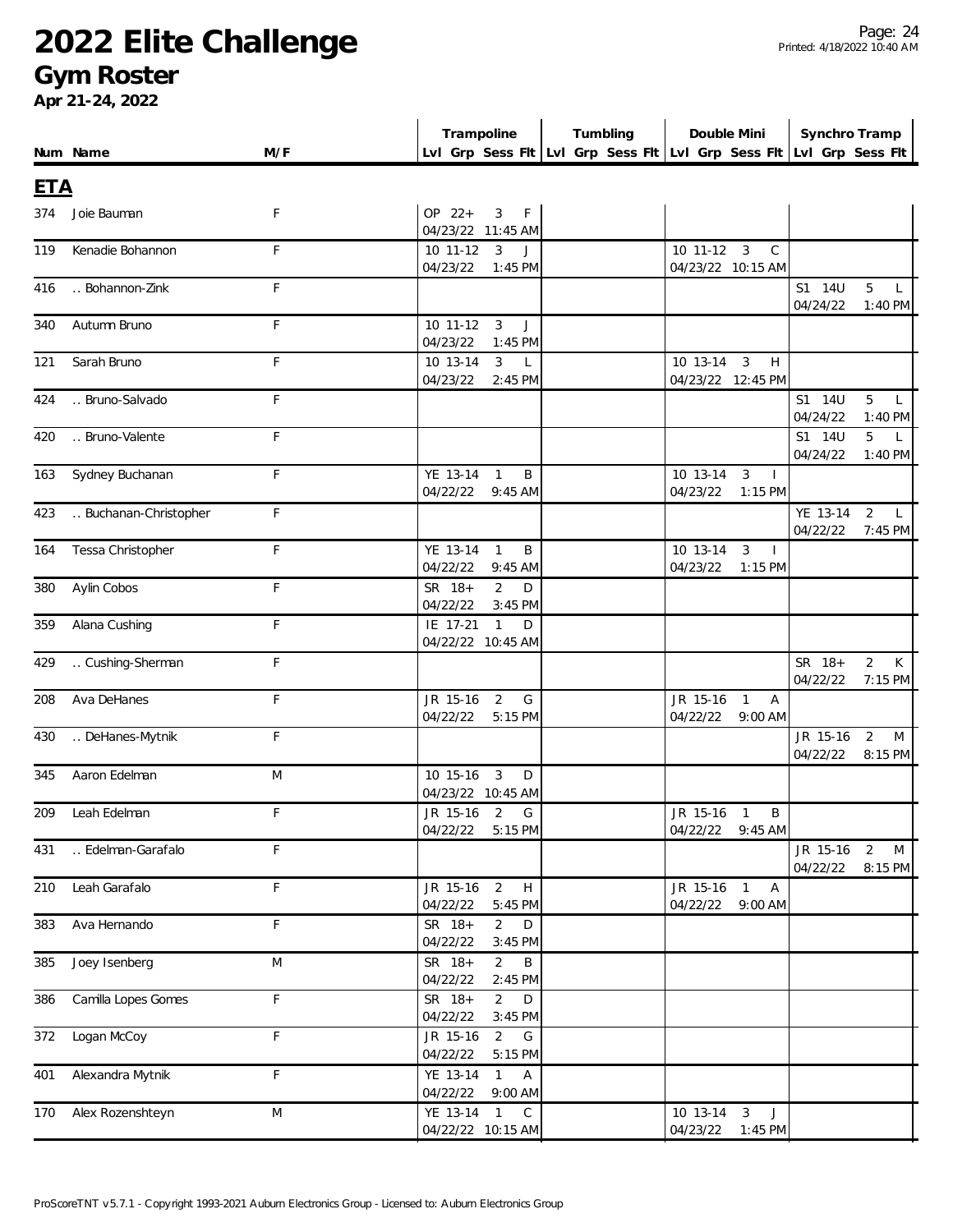### **Gym Roster**

|            |                           |     | Trampoline                                             | Tumbling | Double Mini                       | Synchro Tramp                                                       |
|------------|---------------------------|-----|--------------------------------------------------------|----------|-----------------------------------|---------------------------------------------------------------------|
|            | Num Name                  | M/F |                                                        |          |                                   | Lvl Grp Sess FIt Lvl Grp Sess FIt Lvl Grp Sess FIt Lvl Grp Sess FIt |
| <u>ETA</u> | continued                 |     |                                                        |          |                                   |                                                                     |
| 146        | Sophie Salvado            | F   | 10 11-12<br>$\mathbf{3}$<br>J<br>04/23/22<br>$1:45$ PM |          | 10 11-12 3 C<br>04/23/22 10:15 AM |                                                                     |
| 373        | Ashley Sherman            | F   | JR 15-16<br>2<br>$-$ G<br>04/22/22<br>$5:15$ PM        |          |                                   |                                                                     |
| 391        | Michelle Sherman          | F   | $2$ D<br>SR 18+<br>04/22/22<br>$3:45$ PM               |          |                                   |                                                                     |
| 425        | Sherman-Ursu              | F   |                                                        |          |                                   | JR 15-16<br>2<br>M<br>04/22/22<br>8:15 PM                           |
| 402        | Bella Ursu                | F   | YE 13-14<br>A<br>04/22/22<br>$9:00$ AM                 |          |                                   |                                                                     |
| 353        | Gia Valente               | F   | 3<br>10 15-16<br>A<br>04/23/22<br>$9:00$ AM            |          |                                   |                                                                     |
| 356        | Madeline Zink             | F   | K<br>3<br>10 13-14<br>04/23/22<br>$2:15$ PM            |          |                                   |                                                                     |
|            | 32<br>Total for this gym: |     |                                                        |          |                                   |                                                                     |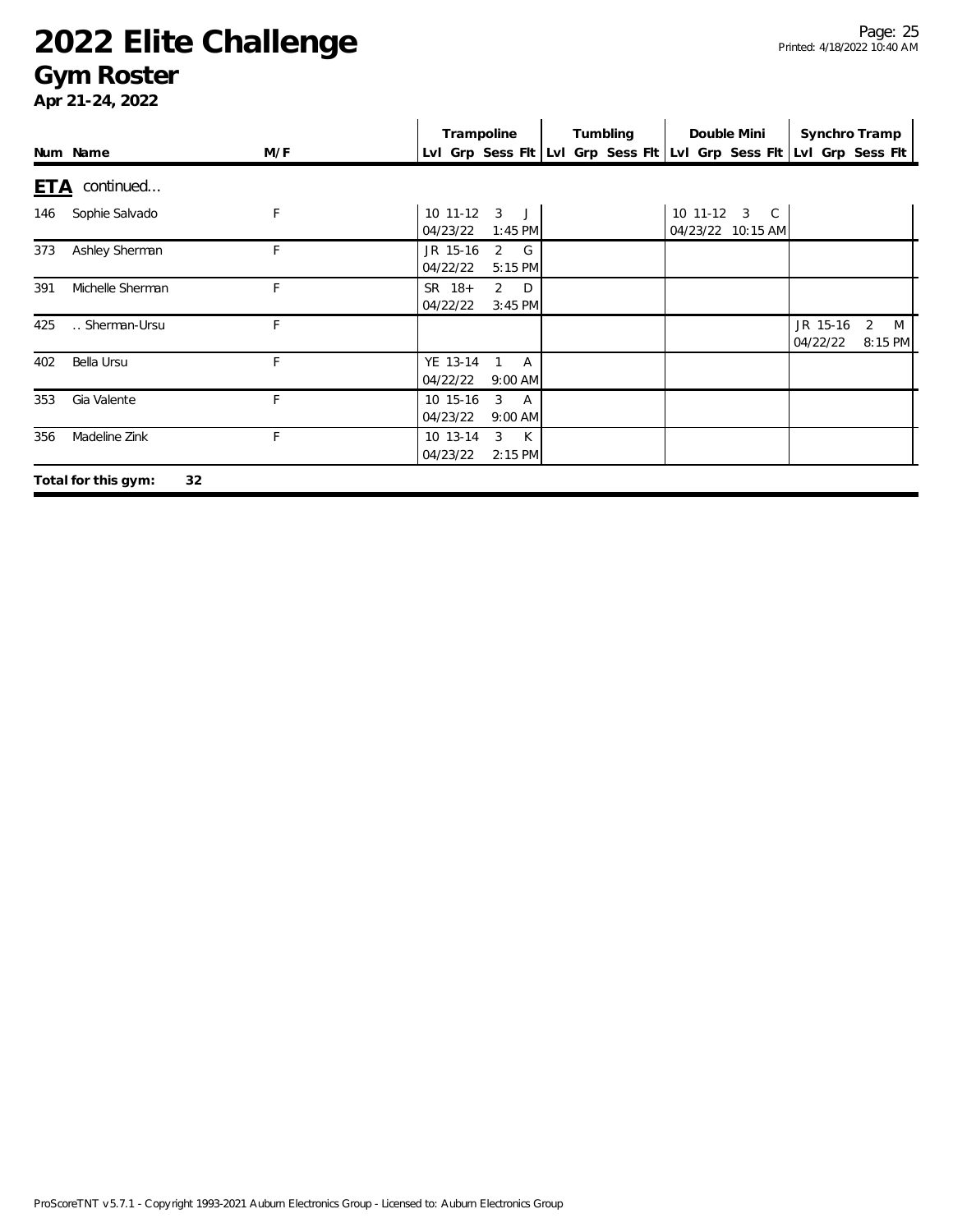#### **Gym Roster**

|     |                          |     | Trampoline                                                          | Tumbling | Double Mini                                                       | Synchro Tramp |
|-----|--------------------------|-----|---------------------------------------------------------------------|----------|-------------------------------------------------------------------|---------------|
|     | Num Name                 | M/F | Lvl Grp Sess Fit Lvl Grp Sess Fit Lvl Grp Sess Fit Lvl Grp Sess Fit |          |                                                                   |               |
|     | <b>EWA Prosper</b>       |     |                                                                     |          |                                                                   |               |
| 231 | Kyndal Callender         |     | $\mathbf{3}$<br>0P<br>H<br>04/23/22<br>12:45 PM                     |          | OP 17-21<br>2<br>$L^{-1}$<br>04/22/22<br>$7:45$ PM                |               |
| 174 | Zarah Lugosi             |     |                                                                     |          | 10 11-12<br>$\overline{3}$<br>$\overline{C}$<br>04/23/22 10:15 AM |               |
| 144 | Kate Ragan               | F   | 3<br>10 13-14<br>04/23/22<br>$2:45$ PM                              |          | $10$ 13-14 3<br>H<br>04/23/22 12:45 PM                            |               |
| 176 | Sam Taylor               | F   |                                                                     |          | $10$ 15-16 3<br>$\Box$<br>04/23/22 10:45 AM                       |               |
| 152 | Camden Weddle            | M   | 10 15-16<br>3<br>D<br>04/23/22 10:45 AM                             |          | 10 15-16<br>3<br>$\overline{B}$<br>04/23/22<br>$9:45$ AM          |               |
|     | 5<br>Total for this gym: |     |                                                                     |          |                                                                   |               |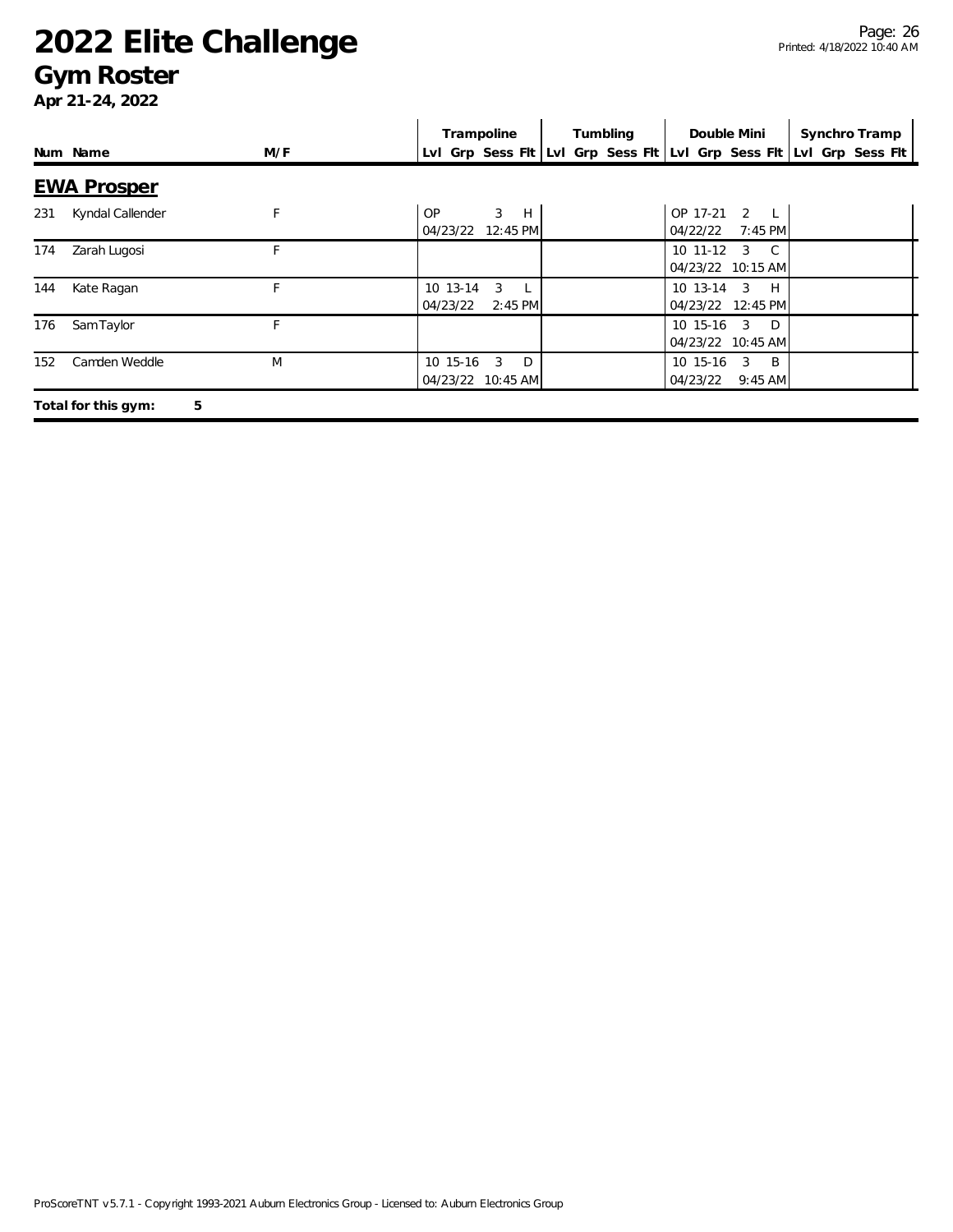#### **Gym Roster**

|                            |     | Trampoline                                                          |                                  | Tumbling | Double Mini | Synchro Tramp        |                              |
|----------------------------|-----|---------------------------------------------------------------------|----------------------------------|----------|-------------|----------------------|------------------------------|
| Num Name                   | M/F | Lvl Grp Sess Fit Lvl Grp Sess Fit Lvl Grp Sess Fit Lvl Grp Sess Fit |                                  |          |             |                      |                              |
| <b>Fairland Gymnastics</b> |     |                                                                     |                                  |          |             |                      |                              |
| Amano-Stevens<br>411       |     |                                                                     |                                  |          |             | $SR$ 18+<br>04/22/22 | $\mathbf{2}$<br>К<br>7:15 PM |
| 393<br>Jessica Stevens     |     | $SR$ 18+<br>04/22/22                                                | D.<br>$\mathcal{P}$<br>$3:45$ PM |          |             |                      |                              |
| Total for this gym:        | 2   |                                                                     |                                  |          |             |                      |                              |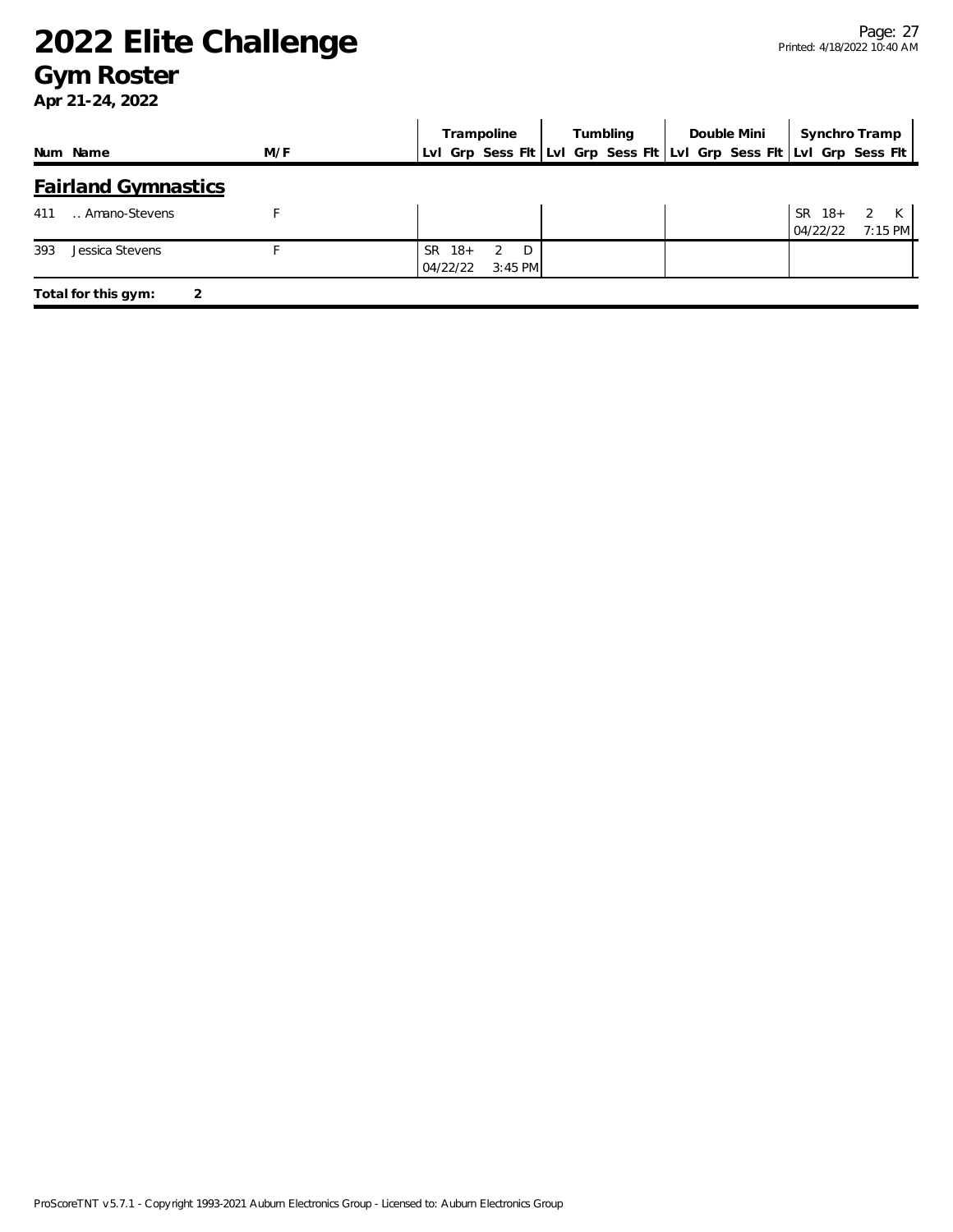#### **Gym Roster**

|     |                          |     | Trampoline | Tumbling                                  | Double Mini                                         | Synchro Tramp                                                       |
|-----|--------------------------|-----|------------|-------------------------------------------|-----------------------------------------------------|---------------------------------------------------------------------|
|     | Num Name                 | M/F |            |                                           |                                                     | Lvl Grp Sess Fit Lvl Grp Sess Fit Lvl Grp Sess Fit Lvl Grp Sess Fit |
|     | <b>Flip City South</b>   |     |            |                                           |                                                     |                                                                     |
| 443 | TJ Kazeem-Riley          | M   |            | 2 K<br>SR 18+<br>04/22/22<br>$7:15$ PM    |                                                     |                                                                     |
| 445 | Caleb Merckson           | M   |            | 10 15-16<br>2 F<br>04/22/22<br>4:45 PM    |                                                     |                                                                     |
| 446 | Emmanuel Riley           | M   |            | $2$ F<br>10 13-14<br>04/22/22             | 10 13-14<br>K<br>3<br>4:45 PM 04/23/22<br>$2:15$ PM |                                                                     |
| 444 | Nasiarra Riley           |     |            | 2<br>M<br>$SR$ 18+<br>04/22/22<br>8:15 PM |                                                     |                                                                     |
|     | Total for this gym:<br>4 |     |            |                                           |                                                     |                                                                     |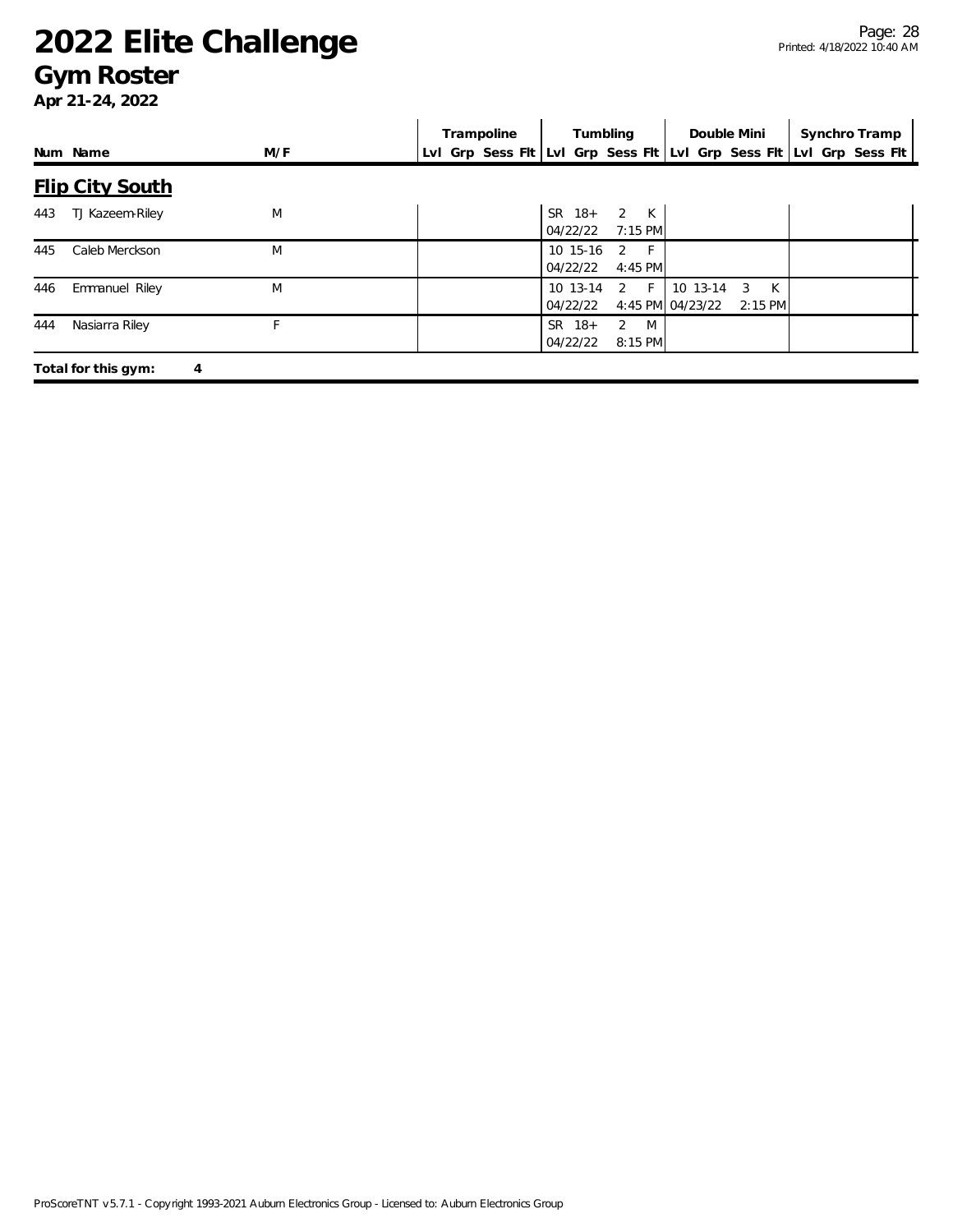#### **Gym Roster**

|     |                     |     | Trampoline                                                          |                      | Tumbling                               |                                  | Double Mini                     |                              | Synchro Tramp        |                     |  |
|-----|---------------------|-----|---------------------------------------------------------------------|----------------------|----------------------------------------|----------------------------------|---------------------------------|------------------------------|----------------------|---------------------|--|
|     | Num Name            | M/F | Lvl Grp Sess Flt Lvl Grp Sess Flt Lvl Grp Sess Flt Lvl Grp Sess Flt |                      |                                        |                                  |                                 |                              |                      |                     |  |
|     | <b>Flip Factory</b> |     |                                                                     |                      |                                        |                                  |                                 |                              |                      |                     |  |
| 206 | Will Cockrill       | M   | JR 15-16<br>04/22/22                                                | 2<br>$-E$<br>4:15 PM |                                        |                                  | JR 15-16 1<br>04/22/22 10:45 AM | D                            |                      |                     |  |
| 404 | Cockrill-Lawson     | M   |                                                                     |                      |                                        |                                  |                                 |                              | JR 15-16<br>04/22/22 | 2<br>M<br>$8:15$ PM |  |
| 313 | Lawrence Owens      | F   |                                                                     |                      | JR 15-16<br>04/22/22                   | 2<br>$\overline{A}$<br>$2:00$ PM |                                 |                              |                      |                     |  |
| 169 | Brianna Richardson  | F   | YE 13-14<br>04/22/22                                                | A<br>$9:00$ AM       |                                        |                                  | 10 13-14<br>04/23/22            | 3<br>H<br>12:45 PM           |                      |                     |  |
| 243 | Sarah Shahidi       | F   |                                                                     |                      | OP 17-21<br>04/23/22 11:15 AM 04/22/22 | E.<br>3                          | OP 17-21                        | 2<br>$\mathsf{K}$<br>7:15 PM |                      |                     |  |
| 287 | Michael Sofia       | M   | $10$ 11-12<br>04/23/22                                              | 3<br>$1:15$ PM       |                                        |                                  | YE 11-12<br>04/22/22 11:45 AM   | - F                          |                      |                     |  |
| 153 | Aidan Wittenberg    | M   | 10 13-14<br>04/23/22                                                | 3<br>$1:15$ PM       |                                        |                                  | 10 13-14<br>04/23/22            | 3<br>$\Box$<br>$1:45$ PM     |                      |                     |  |
|     | Total for this gym: |     |                                                                     |                      |                                        |                                  |                                 |                              |                      |                     |  |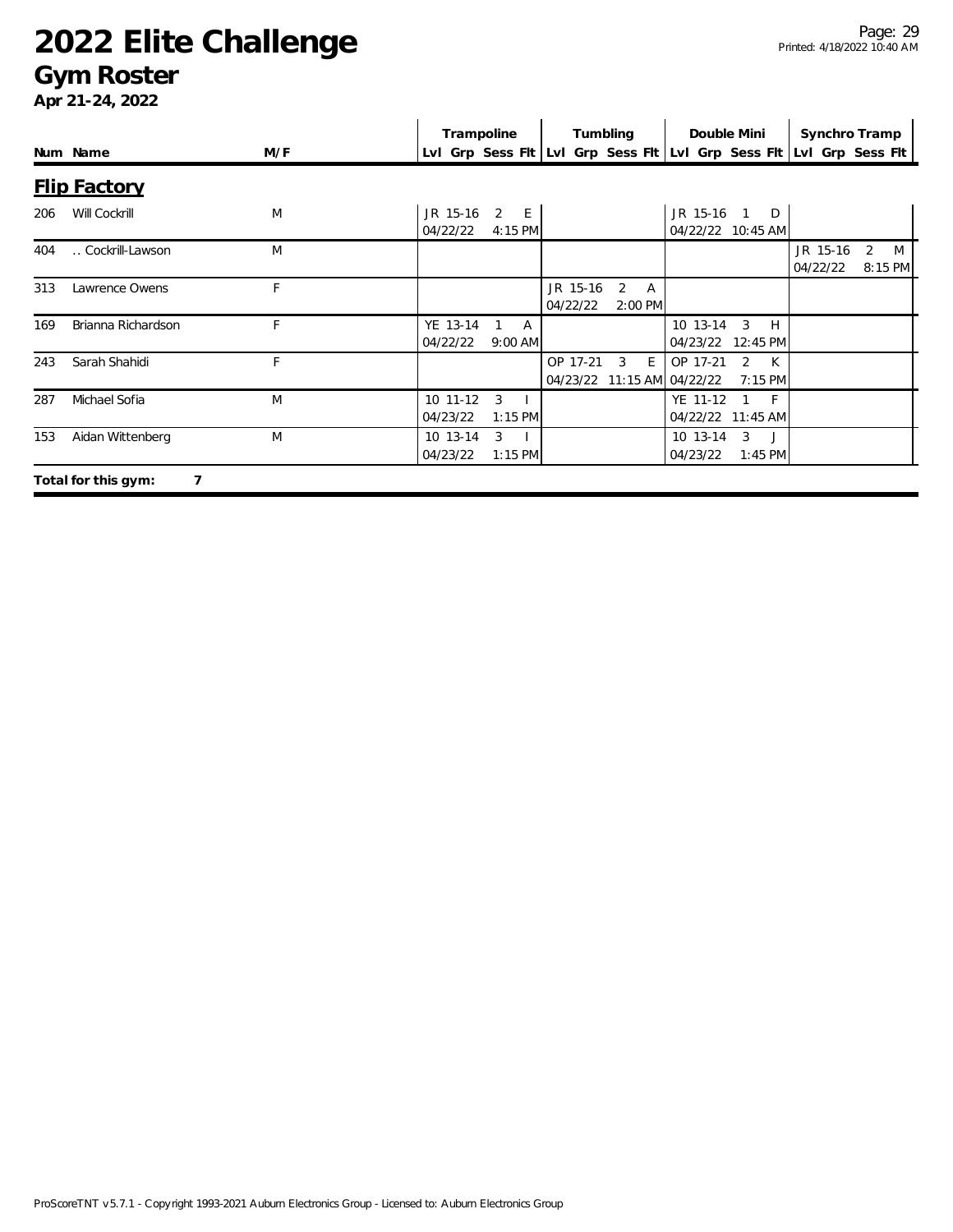#### **Gym Roster**

|     |                          |     | Trampoline                                                  | Tumbling | Double Mini                                           | Synchro Tramp                                     |
|-----|--------------------------|-----|-------------------------------------------------------------|----------|-------------------------------------------------------|---------------------------------------------------|
|     | Num Name                 | M/F | Lvl Grp Sess Fit Lvl Grp Sess Fit Lvl Grp Sess Fit          |          |                                                       | Lvl Grp Sess Flt                                  |
|     | <b>Flipside</b>          |     |                                                             |          |                                                       |                                                   |
| 134 | Ainslee Kline            | F   | $10$ 11-12<br>3<br>04/23/22<br>$1:45$ PM                    |          | 10 11-12 3 C<br>04/23/22 10:15 AM                     |                                                   |
| 264 | Dylan Kline              | M   | G<br>IE 17-21<br>04/22/22<br>12:15 PM                       |          | $SR$ 18+<br>2<br>6:15 PM<br>04/22/22                  |                                                   |
| 236 | Hayden Kline             | M   | OP 17-21<br>3<br>- F<br>04/23/22 11:45 AM                   |          | OP 17-21<br>2<br>M<br>04/22/22<br>8:15 PM             |                                                   |
| 410 | Kline-Schreiner          | Е   |                                                             |          |                                                       | S <sub>1</sub><br>14U<br>5<br>04/24/22<br>1:40 PM |
| 148 | Lexie Schreiner          | F   | 3<br><b>10U</b><br>10 <sup>1</sup><br>04/23/22<br>$1:15$ PM |          | 10 <sub>U</sub><br>3<br>10<br>C.<br>04/23/22 10:15 AM |                                                   |
|     | 5<br>Total for this gym: |     |                                                             |          |                                                       |                                                   |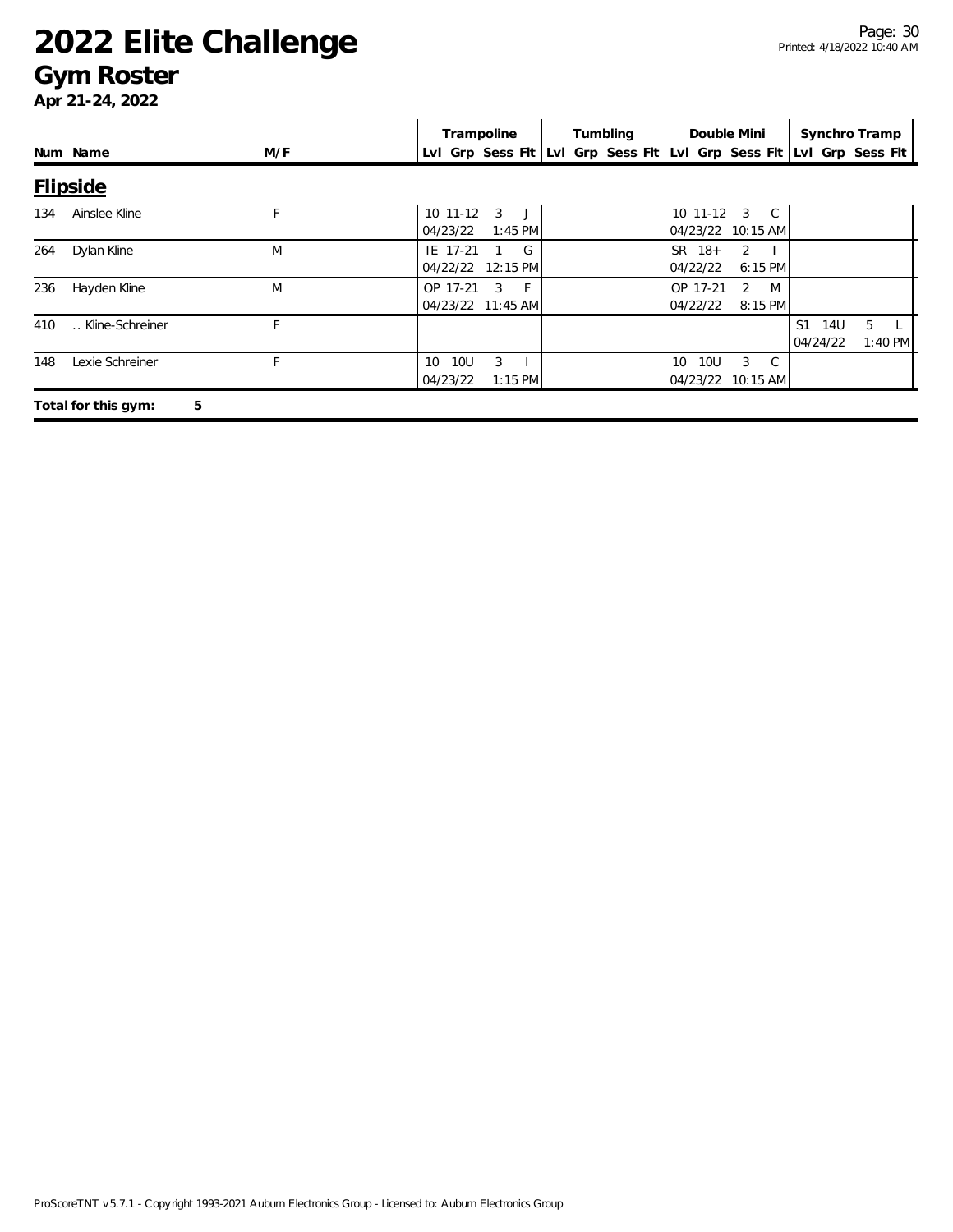#### **Gym Roster**

|     |                          |     | Trampoline                                                          | Tumbling | Double Mini                                                        | Synchro Tramp |  |  |  |
|-----|--------------------------|-----|---------------------------------------------------------------------|----------|--------------------------------------------------------------------|---------------|--|--|--|
|     | Num Name                 | M/F | Lvl Grp Sess Fit Lvl Grp Sess Fit Lvl Grp Sess Fit Lvl Grp Sess Fit |          |                                                                    |               |  |  |  |
|     | <b>FOND</b>              |     |                                                                     |          |                                                                    |               |  |  |  |
| 284 | Kristle Lowell           | F   |                                                                     |          | <b>SR</b><br>$18+$<br>B<br>$\overline{2}$<br>$2:45$ PM<br>04/22/22 |               |  |  |  |
| 215 | Clara McNew              |     | JR 15-16<br>G<br>2<br>04/22/22<br>$5:15$ PM                         |          | JR 15-16<br>A<br>04/22/22<br>$9:00$ AM                             |               |  |  |  |
| 268 | <b>Carver Stennett</b>   | M   | OP 17-21<br>F.<br>3<br>04/23/22 11:15 AM                            |          | $18+$<br>SR.<br>2<br>04/22/22<br>6:15 PM                           |               |  |  |  |
|     | 3<br>Total for this gym: |     |                                                                     |          |                                                                    |               |  |  |  |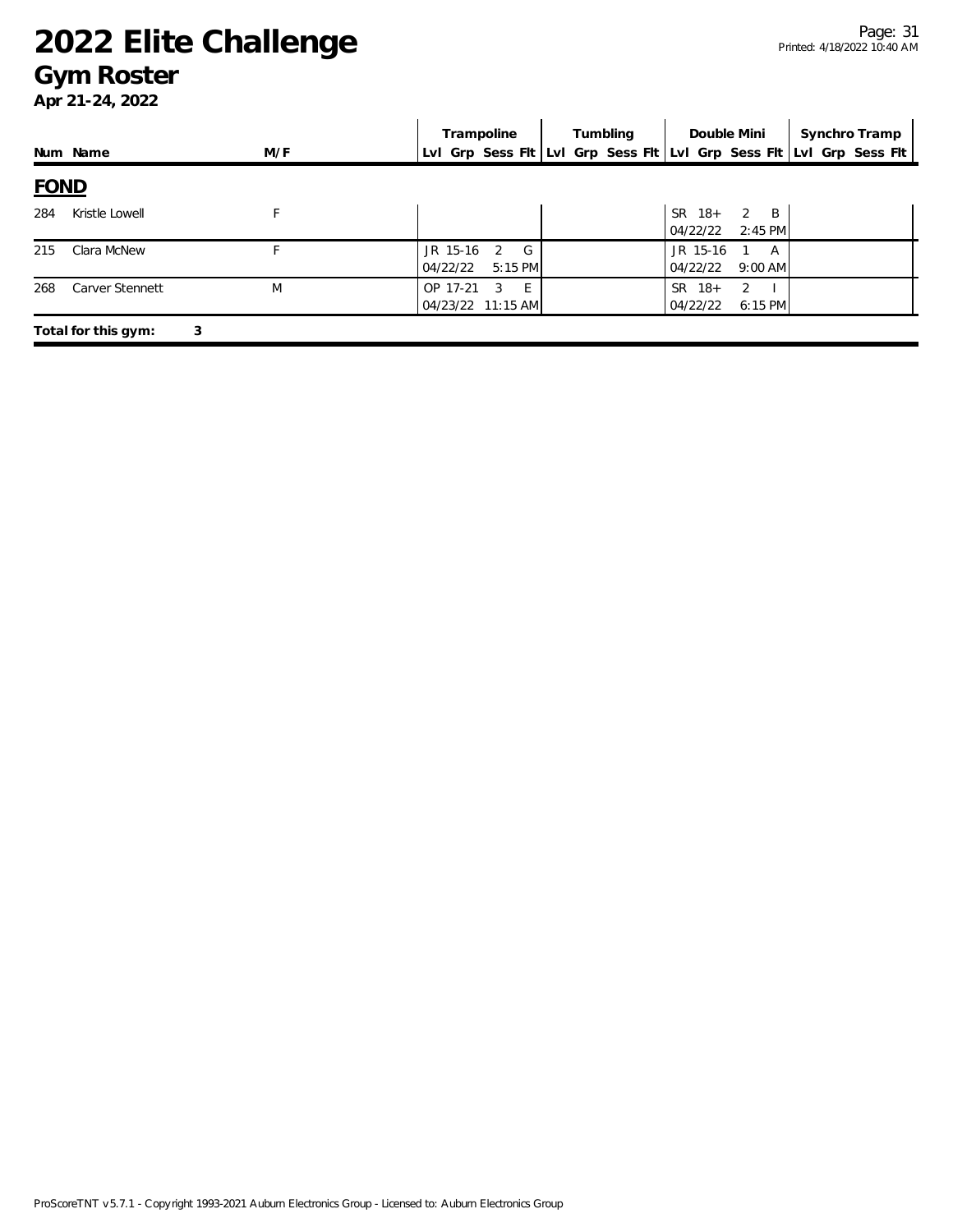#### **Gym Roster**

|     |                          |     | Trampoline                                                          | Tumbling | Double Mini | Synchro Tramp         |                             |
|-----|--------------------------|-----|---------------------------------------------------------------------|----------|-------------|-----------------------|-----------------------------|
|     | Num Name                 | M/F | Lvl Grp Sess Flt Lvl Grp Sess Flt Lvl Grp Sess Flt Lvl Grp Sess Flt |          |             |                       |                             |
|     | <b>Full Force</b>        |     |                                                                     |          |             |                       |                             |
| 362 | Paxton Henley            | F   | IE 17-21<br>D<br>04/22/22 10:45 AM                                  |          |             |                       |                             |
| 351 | Jaden McCarter           |     | 10 15-16<br>3<br>B.<br>04/23/22<br>$9:45$ AM                        |          |             |                       |                             |
| 417 | McCarter-Ortiz           |     |                                                                     |          |             | S1<br>14U<br>04/24/22 | 5 <sup>5</sup><br>$1:40$ PM |
| 352 | Kylie Ortiz              | F   | K<br>10 13-14<br>3<br>04/23/22<br>$2:15$ PM                         |          |             |                       |                             |
|     | Total for this gym:<br>4 |     |                                                                     |          |             |                       |                             |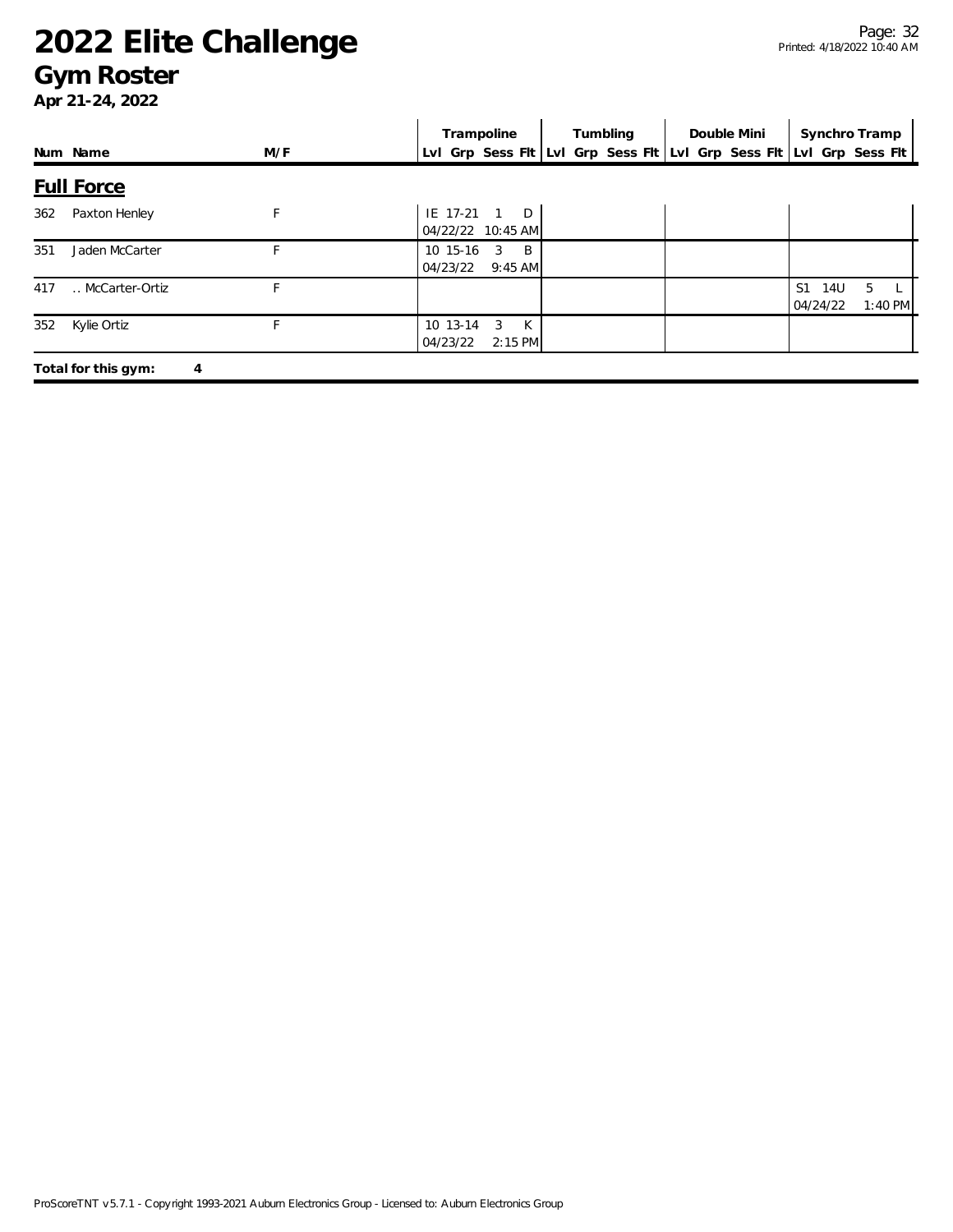#### **Gym Roster**

|                          |     | Trampoline                                | Tumbling | Double Mini                            | Synchro Tramp                                                       |
|--------------------------|-----|-------------------------------------------|----------|----------------------------------------|---------------------------------------------------------------------|
| Num Name                 | M/F |                                           |          |                                        | Lvl Grp Sess Fit Lvl Grp Sess Fit Lvl Grp Sess Fit Lvl Grp Sess Fit |
| <b>GSTA</b>              |     |                                           |          |                                        |                                                                     |
| 342<br>Noiella Caruso    |     | $10$ 11-12 $3$ J<br>04/23/22<br>$1:45$ PM |          |                                        |                                                                     |
| Grace Danley<br>165      |     | YE 13-14<br>A<br>04/22/22<br>$9:00$ AM    |          | 10 13-14<br>3<br>04/23/22<br>$1:15$ PM |                                                                     |
| Total for this gym:<br>2 |     |                                           |          |                                        |                                                                     |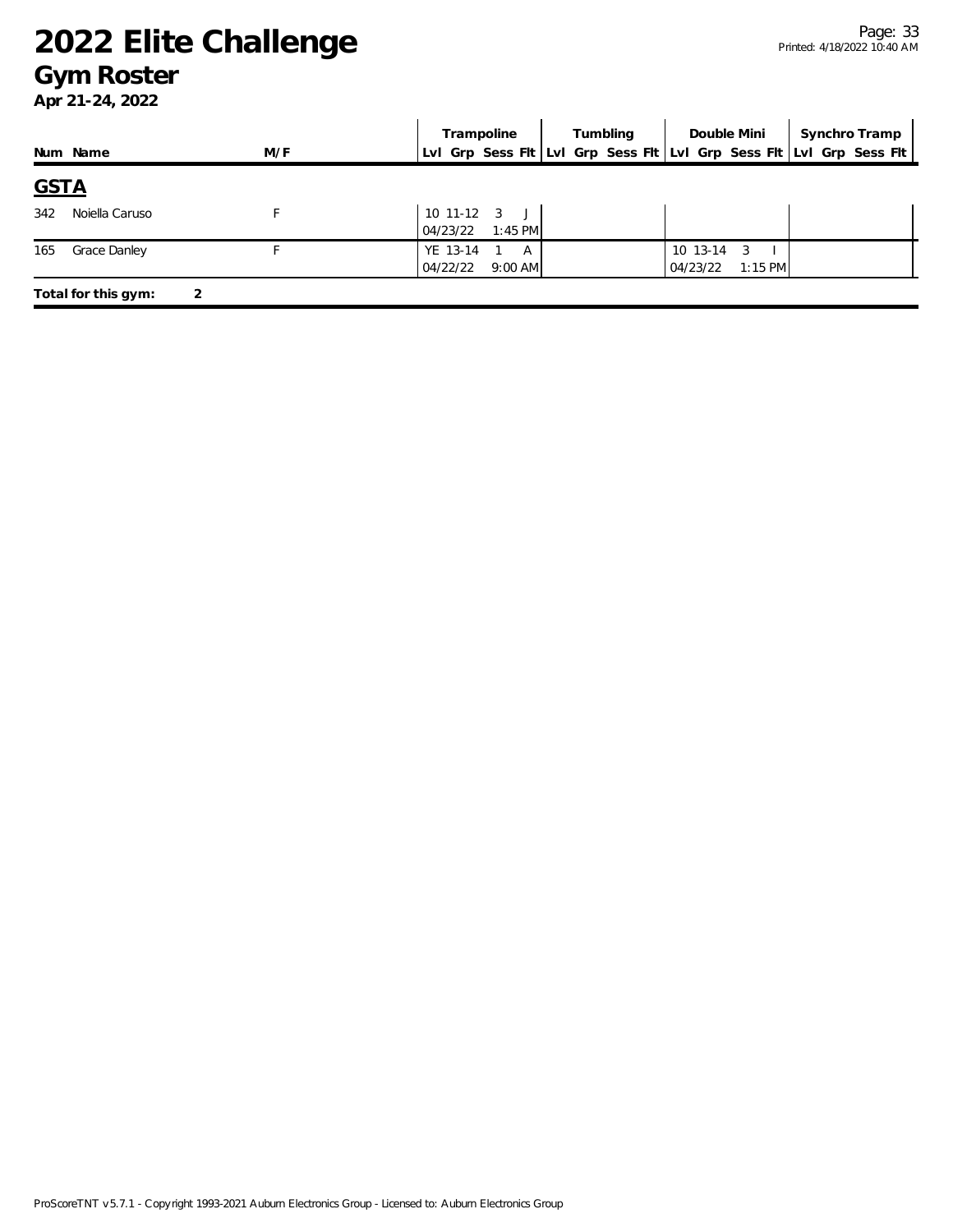#### **Gym Roster**

|     |                          |     | Trampoline                                               | Tumbling | Double Mini                                                                     | Synchro Tramp                                                       |  |  |  |
|-----|--------------------------|-----|----------------------------------------------------------|----------|---------------------------------------------------------------------------------|---------------------------------------------------------------------|--|--|--|
|     | Num Name                 | M/F |                                                          |          |                                                                                 | Lvl Grp Sess Flt Lvl Grp Sess Flt Lvl Grp Sess Flt Lvl Grp Sess Flt |  |  |  |
|     | Gymagic                  |     |                                                          |          |                                                                                 |                                                                     |  |  |  |
| 440 | Olive Clay               |     | 10 11-12<br>$\overline{3}$<br>M<br>$3:15$ PM<br>04/23/22 |          |                                                                                 |                                                                     |  |  |  |
| 439 | Marissa Oubre            |     | 10 15-16<br>3<br>A<br>$9:00$ AM<br>04/23/22              |          |                                                                                 |                                                                     |  |  |  |
| 438 | Kimberly Tipton          |     | IE 17-21<br>D<br>04/22/22 10:45 AM                       |          | <b>SR</b><br>$18+$<br>$\mathfrak{D}$<br>$\overline{B}$<br>04/22/22<br>$2:45$ PM |                                                                     |  |  |  |
|     | 3<br>Total for this gym: |     |                                                          |          |                                                                                 |                                                                     |  |  |  |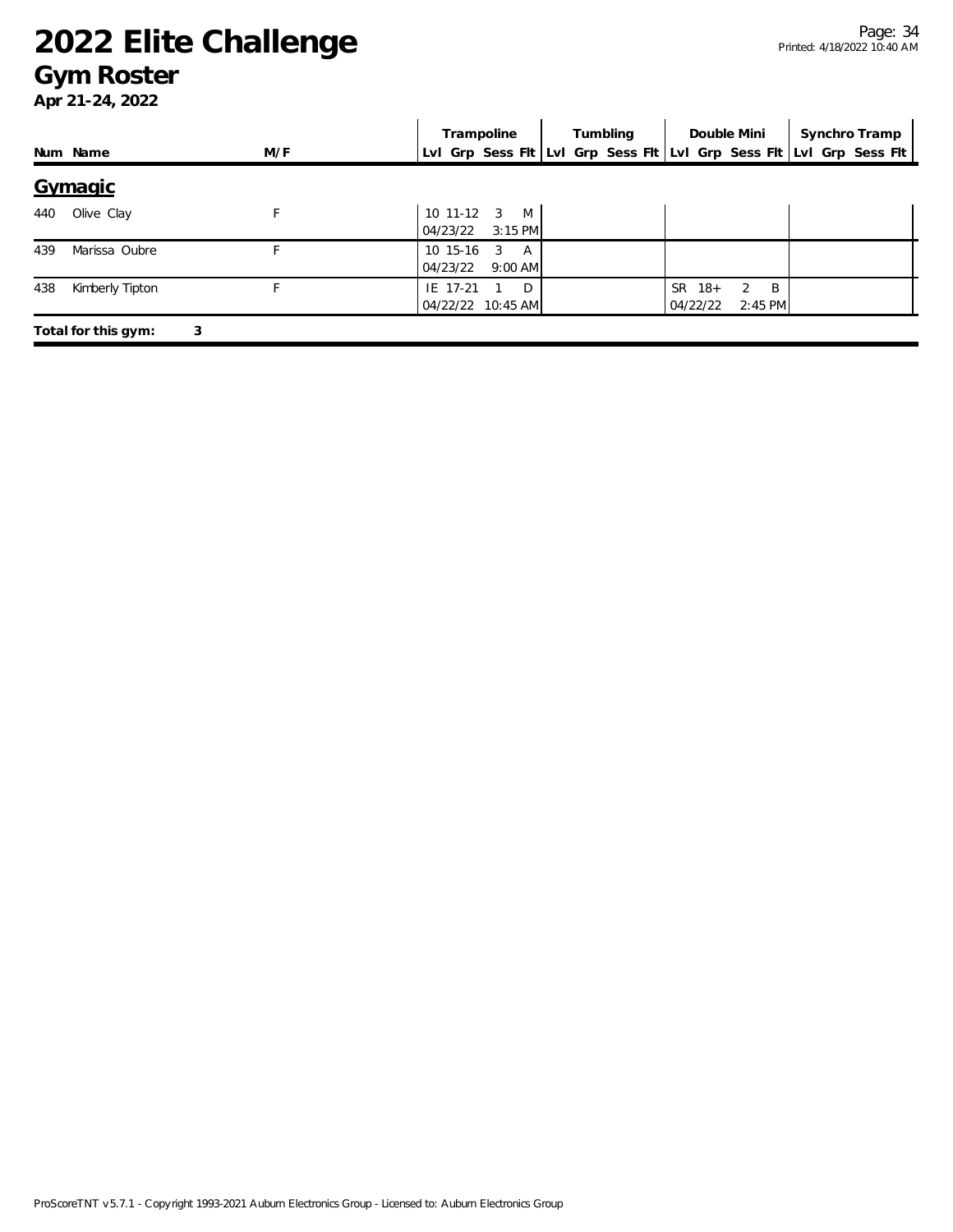#### **Gym Roster**

|                        |     | Trampoline       | Tumbling | Double Mini | Synchro Tramp                                                       |
|------------------------|-----|------------------|----------|-------------|---------------------------------------------------------------------|
| Num Name               | M/F |                  |          |             | LvI Grp Sess Fit LvI Grp Sess Fit LvI Grp Sess Fit LvI Grp Sess Fit |
| <b>Gymnast Factory</b> |     |                  |          |             |                                                                     |
| Ryan Mantel<br>350     | M   | $10$ 13-14 3     |          |             |                                                                     |
|                        |     | 04/23/22 1:15 PM |          |             |                                                                     |
| Total for this gym:    |     |                  |          |             |                                                                     |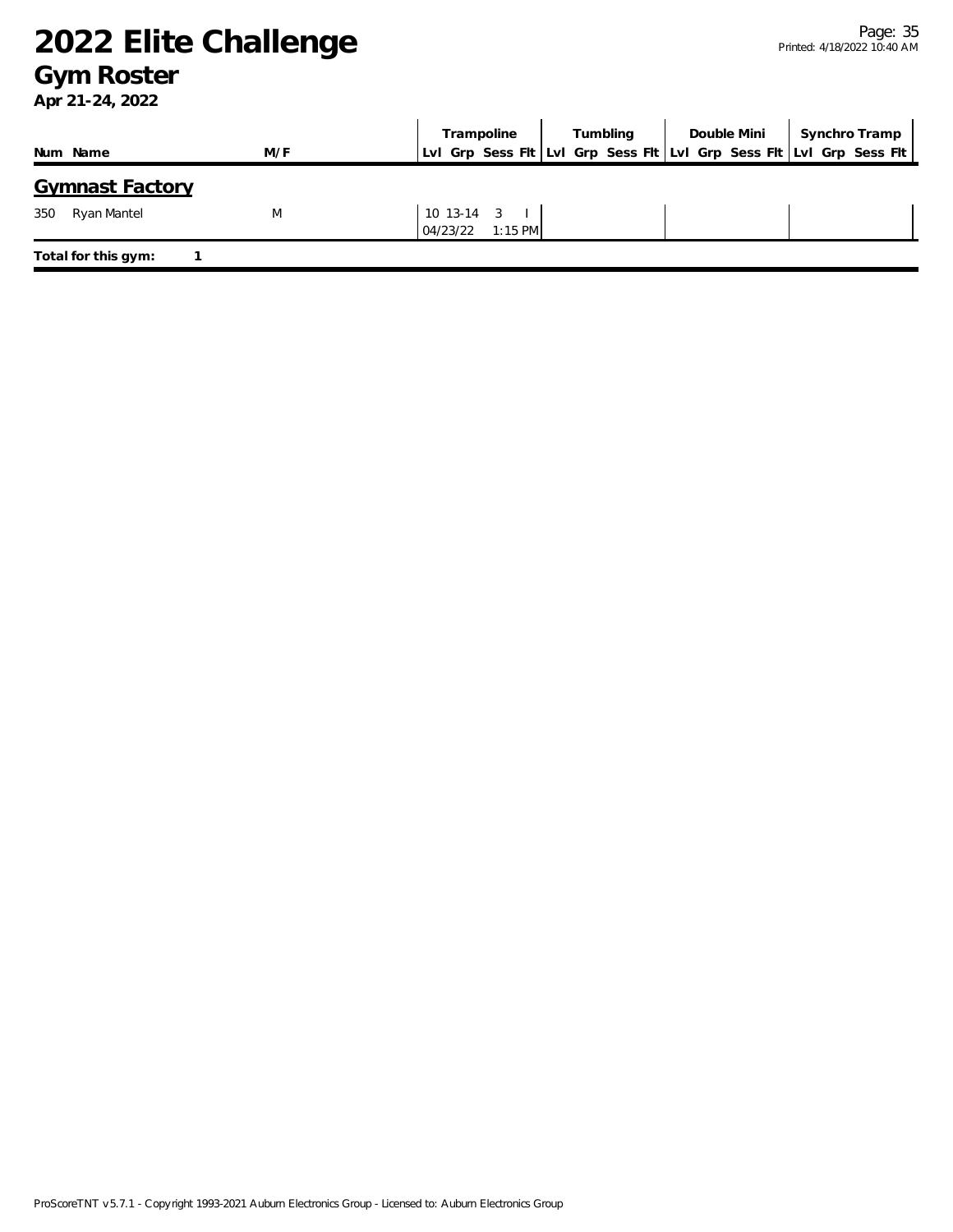#### **Gym Roster**

|     |                           |     | Trampoline<br>Tumbling<br>Double Mini<br>Synchro Tramp              |  |
|-----|---------------------------|-----|---------------------------------------------------------------------|--|
|     | Num Name                  | M/F | Lvl Grp Sess Fit Lvl Grp Sess Fit Lvl Grp Sess Fit Lvl Grp Sess Fit |  |
|     | <b>Gymnastics Central</b> |     |                                                                     |  |
| 282 | Caitlin Hiser             | F   | $2 \overline{A}$<br>$SR$ 18+<br>04/22/22<br>$2:00$ PM               |  |
| 283 | Ariel Kibler              | F.  | SR 18+<br>2<br>A<br>04/22/22<br>2:00 PM                             |  |
| 326 | <b>Isabel Steinmetz</b>   | F   | SR 18+<br>$\overline{2}$<br>04/22/22<br>6:45 PM                     |  |
| 394 | Derek Therrien            | M   | 2<br>SR 18+<br>B<br>04/22/22<br>2:45 PM                             |  |
| 397 | Lourens Willekes          | M   | SR 18+<br>$\overline{2}$<br>C.<br>04/22/22<br>$3:15$ PM             |  |
|     | 5<br>Total for this gym:  |     |                                                                     |  |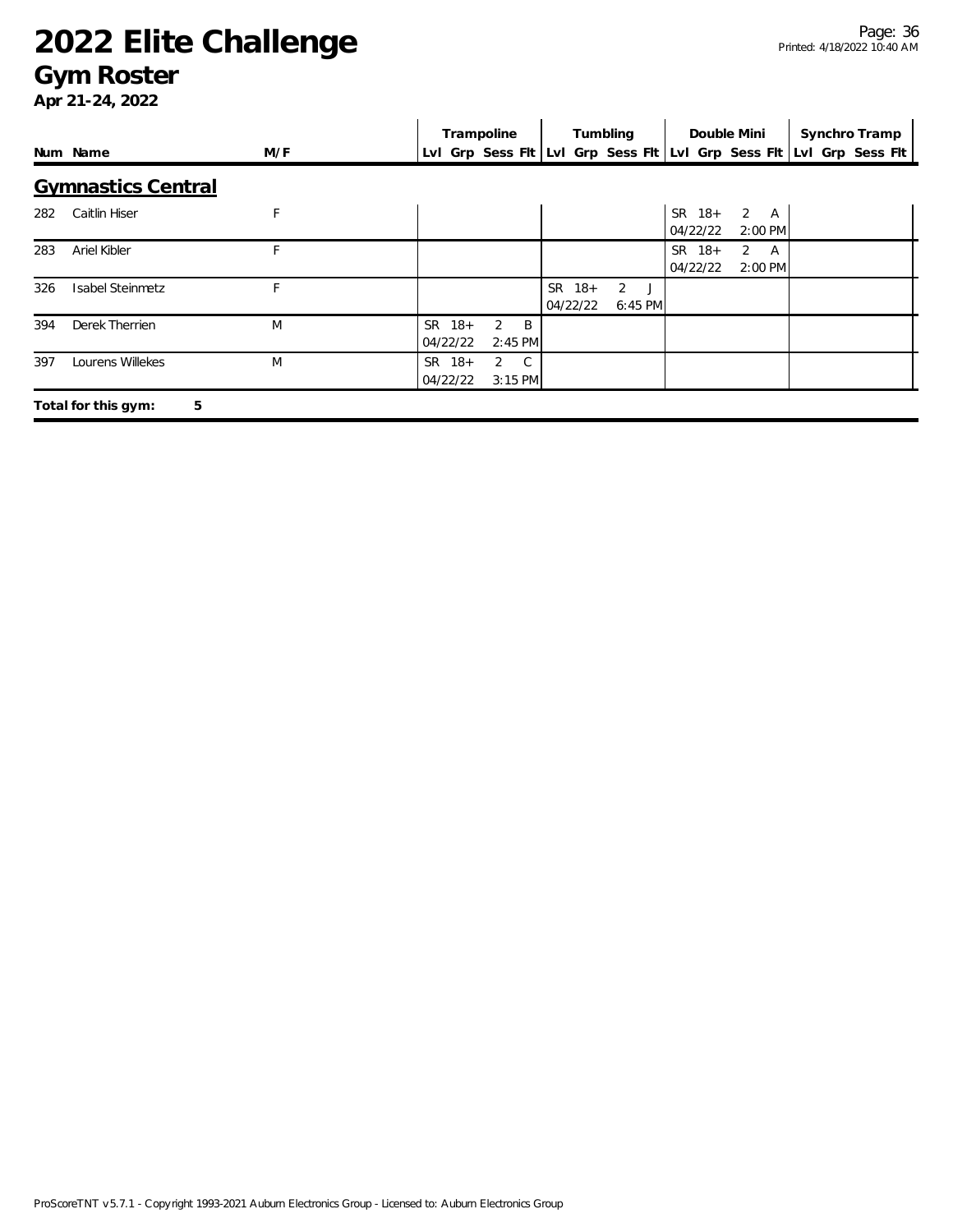### **Gym Roster**

|                        |     | Trampoline                        | Tumbling | Double Mini   Synchro Tramp                                         |
|------------------------|-----|-----------------------------------|----------|---------------------------------------------------------------------|
| Num Name               | M/F |                                   |          | LvI Grp Sess FIt LvI Grp Sess FIt LvI Grp Sess FIt LvI Grp Sess FIt |
| <b>Hangtime TNT</b>    |     |                                   |          |                                                                     |
| Hailey DeGuelle<br>360 |     | IE 17-21 1 D<br>04/22/22 10:45 AM |          |                                                                     |
| Total for this gym:    |     |                                   |          |                                                                     |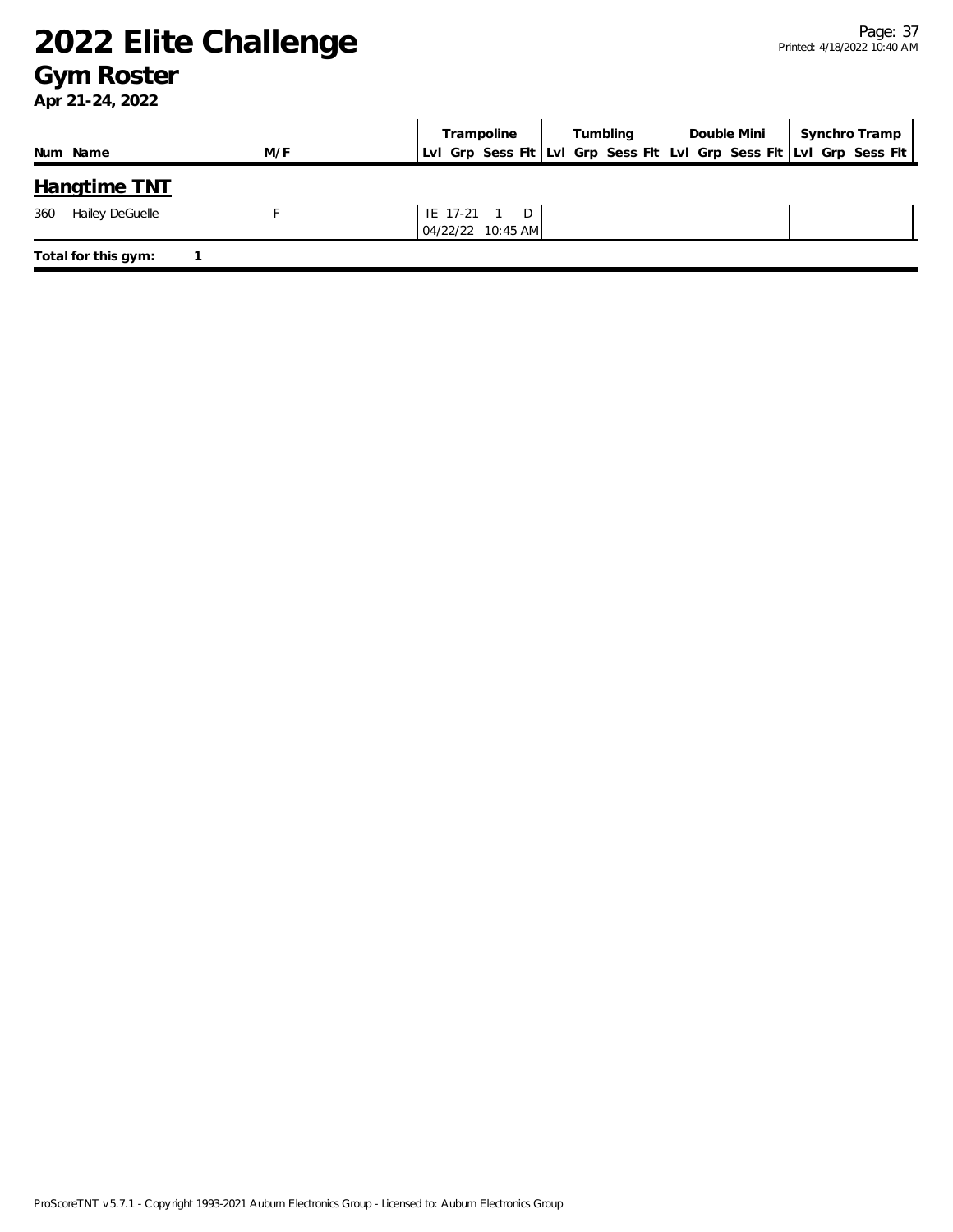### **Gym Roster**

|     |                      |     |  | Trampoline                                                          |                    | Tumbling                                                       |          | Double Mini                                     | Synchro Tramp |  |
|-----|----------------------|-----|--|---------------------------------------------------------------------|--------------------|----------------------------------------------------------------|----------|-------------------------------------------------|---------------|--|
|     | Num Name             | M/F |  | Lvl Grp Sess Fit Lvl Grp Sess Fit Lvl Grp Sess Fit Lvl Grp Sess Fit |                    |                                                                |          |                                                 |               |  |
|     | <b>High Altitude</b> |     |  |                                                                     |                    |                                                                |          |                                                 |               |  |
| 105 | Asher Little         | M   |  |                                                                     |                    | 10 15-16 2 D 10 15-16 3 A<br>04/22/22 3:45 PM 04/23/22 9:00 AM |          |                                                 |               |  |
| 258 | Shelby Nobuhara      |     |  |                                                                     | SR 18+<br>04/22/22 | 2<br>J                                                         | $SR$ 18+ | $\overline{B}$<br>2<br>6:45 PM 04/22/22 2:45 PM |               |  |
|     | Total for this gym:  | 2   |  |                                                                     |                    |                                                                |          |                                                 |               |  |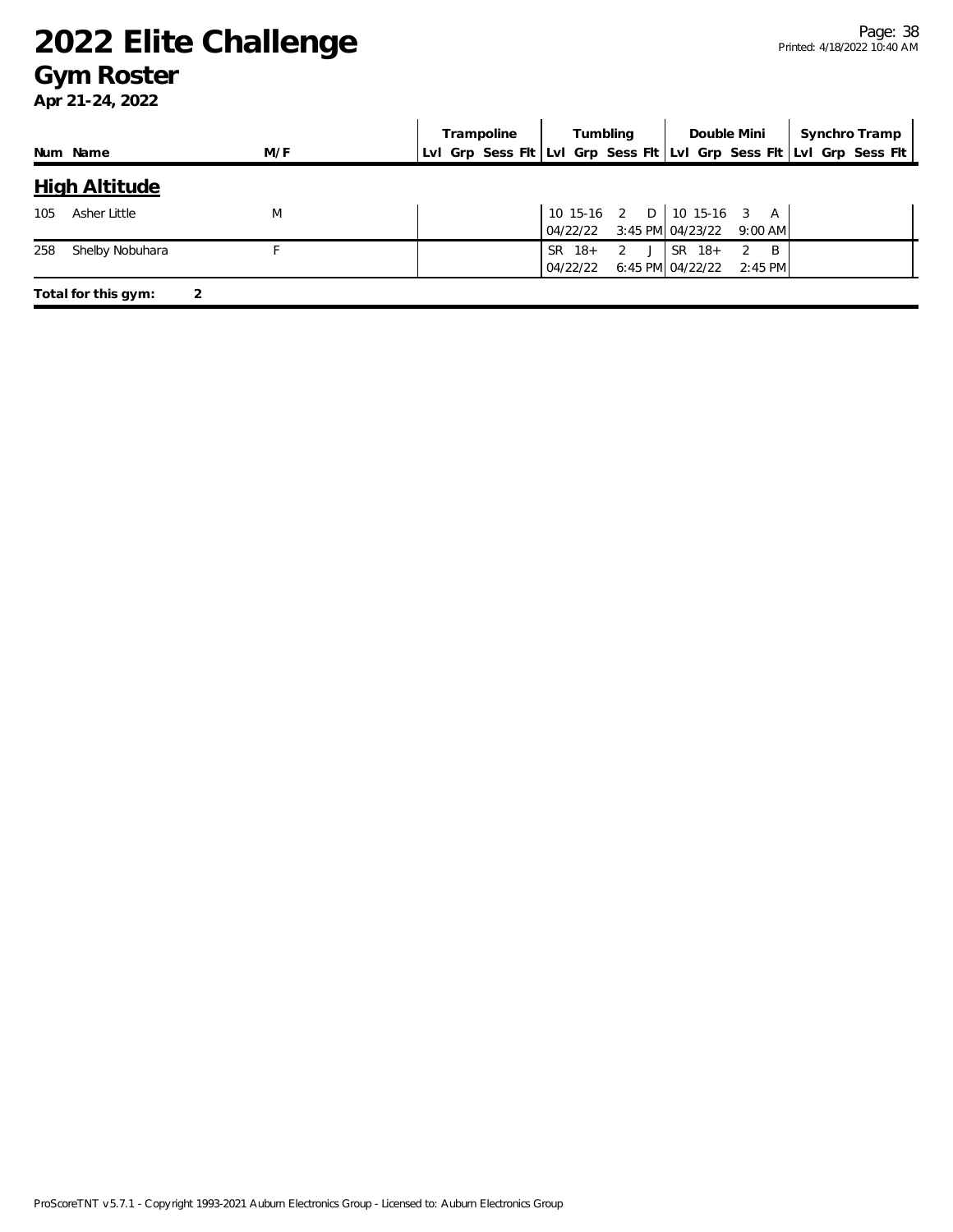### **Gym Roster**

|                     |     | Tumbling<br>Trampoline                                                                               | Double Mini | Synchro Tramp |
|---------------------|-----|------------------------------------------------------------------------------------------------------|-------------|---------------|
| Num Name            | M/F | Lvl Grp Sess Fit Lvl Grp Sess Fit Lvl Grp Sess Fit Lvl Grp Sess Fit                                  |             |               |
| <b>High Energy</b>  |     |                                                                                                      |             |               |
| 289<br>Nate Erkert  | M   | YE 13-14 1 C   10 13-14 2 D   YE 13-14 1 E  <br>04/22/22 10:15 AM 04/22/22 3:45 PM 04/22/22 11:15 AM |             |               |
| Total for this gym: |     |                                                                                                      |             |               |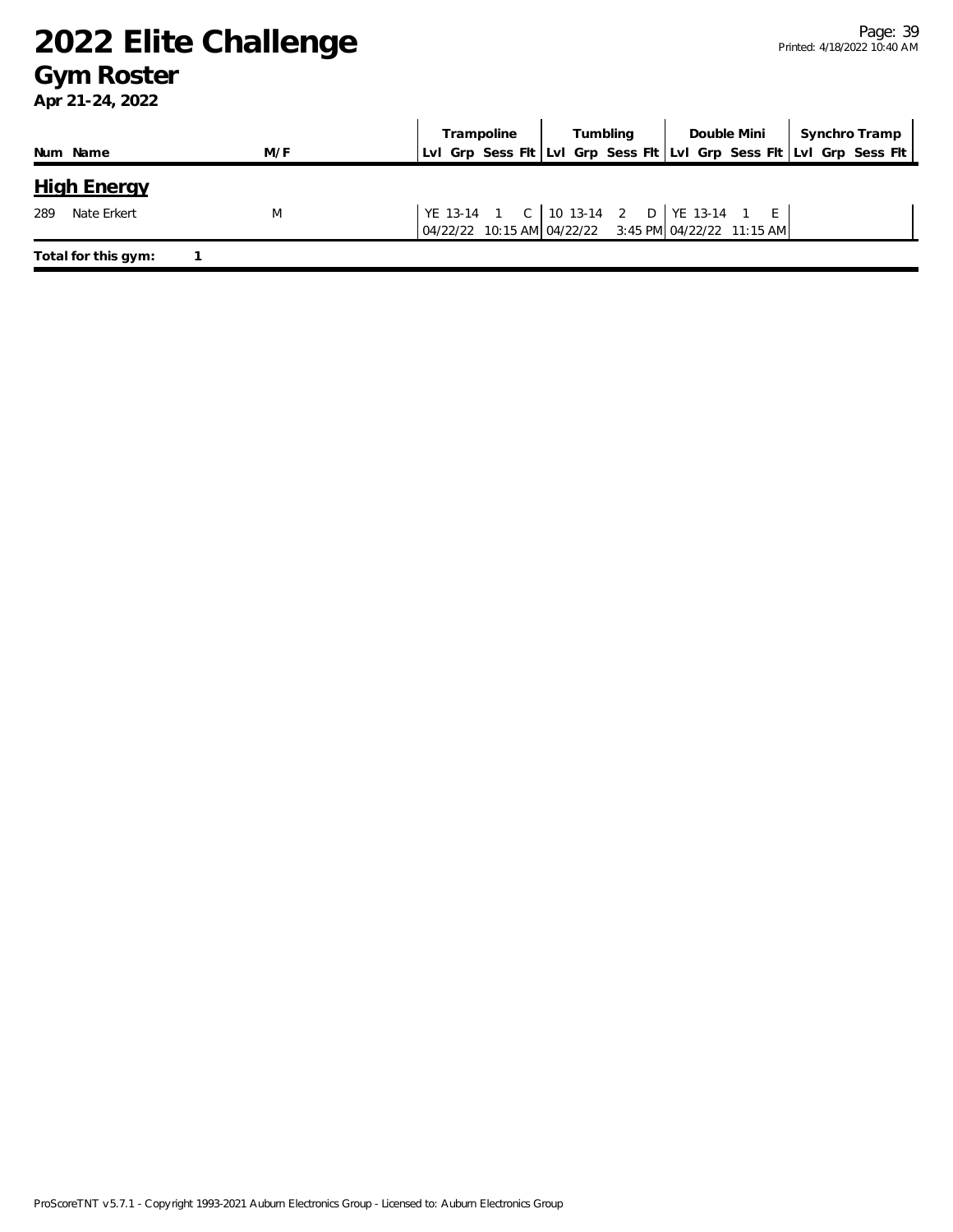### **Gym Roster**

**Apr 21-24, 2022**

| Num Name |                            | M/F | Trampoline<br>Lvl Grp Sess Fit Lvl Grp Sess Fit Lvl Grp Sess Fit Lvl Grp Sess Fit |                                             |          | Tumbling            |                      | Double Mini                    |                      | Synchro Tramp                  |
|----------|----------------------------|-----|-----------------------------------------------------------------------------------|---------------------------------------------|----------|---------------------|----------------------|--------------------------------|----------------------|--------------------------------|
|          |                            |     |                                                                                   |                                             |          |                     |                      |                                |                      |                                |
|          | <b>Integrity Athletics</b> |     |                                                                                   |                                             |          |                     |                      |                                |                      |                                |
| 116      | Amanda Abraham             | F   | 10 15-16                                                                          | 3<br>C                                      |          |                     | 10 15-16             | 3<br>F                         |                      |                                |
|          |                            |     | 04/23/22                                                                          | 10:15 AM                                    |          |                     |                      | 04/23/22 11:45 AM              |                      |                                |
| 118      | Isabelle Aucoin            | F.  | 10 15-16                                                                          | 3<br>B                                      |          |                     | 10 15-16             | 3<br>D                         |                      |                                |
|          |                            |     | 04/23/22                                                                          | $9:45$ AM                                   |          |                     |                      | 04/23/22 10:45 AM              |                      |                                |
| 409      | Aucoin-Orders              | F   |                                                                                   |                                             |          |                     |                      |                                | OP 17-21<br>04/24/22 | 5<br>L<br>1:40 PM              |
| 274      | Joshua Bly                 | M   | SR 18+                                                                            | $\overline{2}$<br>$\overline{A}$            |          |                     | SR 18+               | $\overline{2}$<br>$\mathbf{J}$ |                      |                                |
|          |                            |     | 04/22/22                                                                          | 2:00 PM                                     |          |                     | 04/22/22             | 6:45 PM                        |                      |                                |
| 407      | Bly-Light                  | M   |                                                                                   |                                             |          |                     |                      |                                | SR 18+               | $\overline{2}$<br>K            |
|          |                            |     |                                                                                   |                                             |          |                     |                      |                                | 04/22/22             | 7:15 PM                        |
| 162      | Emma Bowman                | F   | YE 13-14                                                                          | $\mathbf{1}$<br>B                           |          |                     | 10 13-14             | $\overline{3}$<br>H            |                      |                                |
|          |                            |     | 04/22/22                                                                          | $9:45$ AM                                   |          |                     | 04/23/22             | 12:45 PM                       |                      |                                |
| 193      | Isabella Bowman            | F   | JR 15-16                                                                          | $\overline{2}$<br>$\boldsymbol{\mathsf{H}}$ | 10       | 3<br>D              | JR 15-16             | $\mathbf{1}$<br>$\mathsf A$    |                      |                                |
|          |                            |     | 04/22/22                                                                          | 5:45 PM                                     |          | 04/23/22 10:45 AM   | 04/22/22             | 9:00 AM                        |                      |                                |
| 408      | Bowman-Leder               | F   |                                                                                   |                                             |          |                     |                      |                                | JR 15-16             | $\overline{2}$<br>M            |
|          |                            |     |                                                                                   |                                             |          |                     |                      |                                | 04/22/22             | 8:15 PM                        |
| 447      | Bowman-McNew               | F   |                                                                                   |                                             |          |                     |                      |                                | JR 15-16<br>04/22/22 | $\overline{2}$<br>M<br>8:15 PM |
| 247      | Raf Bryant                 | M   |                                                                                   |                                             | IE 17-21 | 2<br>К              | SR 18+               | 2<br>H                         |                      |                                |
|          |                            |     |                                                                                   |                                             | 04/22/22 | 7:15 PM             | 04/22/22             | 5:45 PM                        |                      |                                |
| 224      | Keith Eldridge             | M   |                                                                                   |                                             | OP 22+   | $\overline{2}$<br>E | OP 22+               | $\overline{2}$<br>$\mathsf{L}$ |                      |                                |
|          |                            |     |                                                                                   |                                             | 04/22/22 |                     | 4:15 PM 04/22/22     | 7:45 PM                        |                      |                                |
| 233      | <b>Brandon Frasure</b>     | M   | OP 17-21                                                                          | 3<br>E                                      |          |                     | OP 17-21             | $\overline{2}$<br>M            |                      |                                |
|          |                            |     | 04/23/22 11:15 AM                                                                 |                                             |          |                     | 04/22/22             | 8:15 PM                        |                      |                                |
| 428      | Frasure-Sargel             | M   |                                                                                   |                                             |          |                     |                      |                                | S1 14U               | 5<br>$\mathsf{L}$              |
|          |                            |     |                                                                                   |                                             |          |                     |                      |                                | 04/24/22             | 1:40 PM                        |
| 214      | Hannah Leder               | F   | JR 15-16                                                                          | $\overline{2}$<br>H                         |          |                     | JR 15-16             | $\mathbf{1}$<br>B              |                      |                                |
|          |                            |     | 04/22/22                                                                          | 5:45 PM                                     |          |                     | 04/22/22             | 9:45 AM                        |                      |                                |
| 244      | Smith Light                | M   | IE 17-21                                                                          | G<br>$\mathbf{1}$                           | IE 17-21 | $\overline{2}$<br>K | SR 18+               | $\overline{2}$<br>H            |                      |                                |
|          |                            |     | 04/22/22 12:15 PM                                                                 |                                             | 04/22/22 | 7:15 PM             | 04/22/22             | 5:45 PM                        |                      |                                |
| 239      | Ava Orders                 | F   | OP 17-21<br>04/23/22                                                              | 3<br>H<br>12:45 PM                          |          |                     | OP 17-21<br>04/22/22 | $\overline{2}$<br>L<br>7:45 PM |                      |                                |
| 147      | Mason Sargel               | M   | 10 13-14                                                                          | 3<br>$\mathbf{I}$                           |          |                     | 10 13-14             | 3<br>J                         |                      |                                |
|          |                            |     | 04/23/22                                                                          | $1:15$ PM                                   |          |                     | 04/23/22             | $1:45$ PM                      |                      |                                |
| 286      | Tristan Van Natta          | F   |                                                                                   |                                             |          |                     | SR 18+               | $\overline{2}$<br>B            |                      |                                |
|          |                            |     |                                                                                   |                                             |          |                     | 04/22/22             | 2:45 PM                        |                      |                                |
|          | Total for this gym:<br>18  |     |                                                                                   |                                             |          |                     |                      |                                |                      |                                |

 $\mathbf{I}$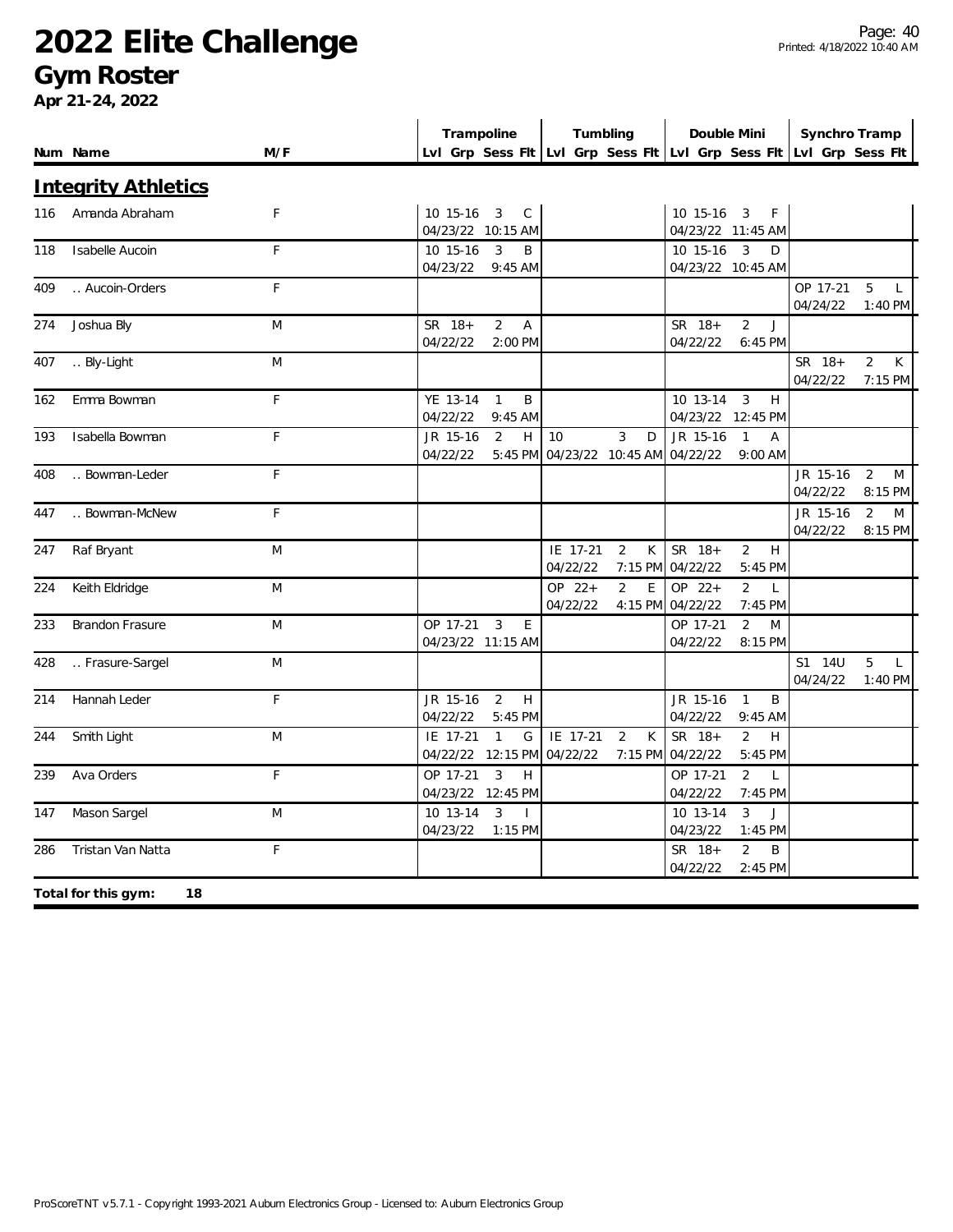### **Gym Roster**

|                       |     |  | Trampoline                                                          |          | Tumbling                | Double Mini |  | Synchro Tramp |  |
|-----------------------|-----|--|---------------------------------------------------------------------|----------|-------------------------|-------------|--|---------------|--|
| Num Name              | M/F |  | LvI Grp Sess FIt LvI Grp Sess FIt LvI Grp Sess FIt LvI Grp Sess FIt |          |                         |             |  |               |  |
| <u>Jand JT&amp;T</u>  |     |  |                                                                     |          |                         |             |  |               |  |
| Sarah Thompson<br>328 |     |  |                                                                     | 04/22/22 | SR 18+ 2 J<br>$6:45$ PM |             |  |               |  |
| Total for this gym:   |     |  |                                                                     |          |                         |             |  |               |  |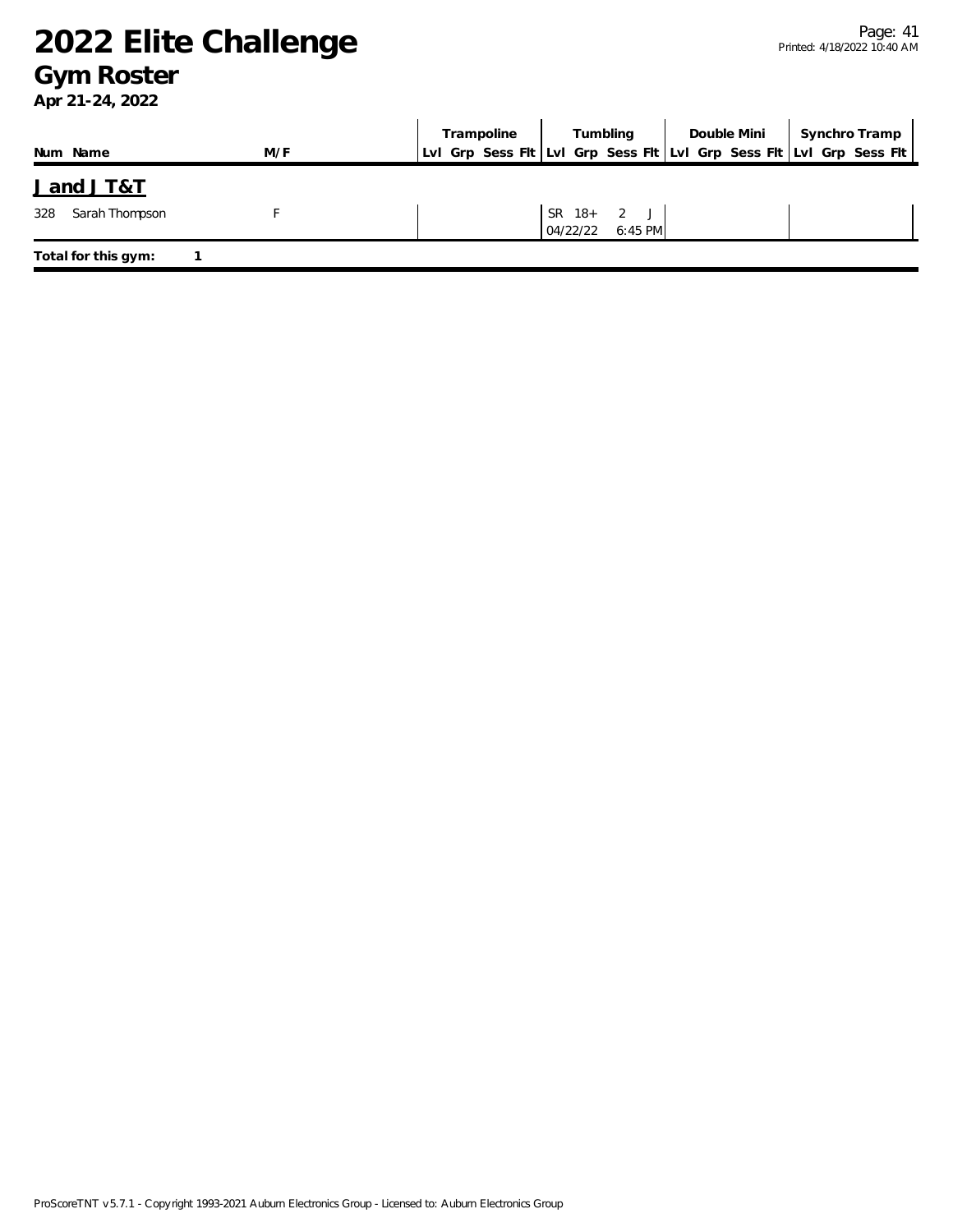### **Gym Roster**

|                           |     | Trampoline            | Tumbling | Double Mini | Synchro Tramp                                                       |
|---------------------------|-----|-----------------------|----------|-------------|---------------------------------------------------------------------|
| Num Name                  | M/F |                       |          |             | LvI Grp Sess FIt LvI Grp Sess FIt LvI Grp Sess FIt LvI Grp Sess FIt |
| <u>K and L Tumbletown</u> |     |                       |          |             |                                                                     |
| 371<br>Rayleigh Huette    |     | JR 15-16 2 G          |          |             |                                                                     |
|                           |     | $5:15$ PM<br>04/22/22 |          |             |                                                                     |
| Total for this gym:       |     |                       |          |             |                                                                     |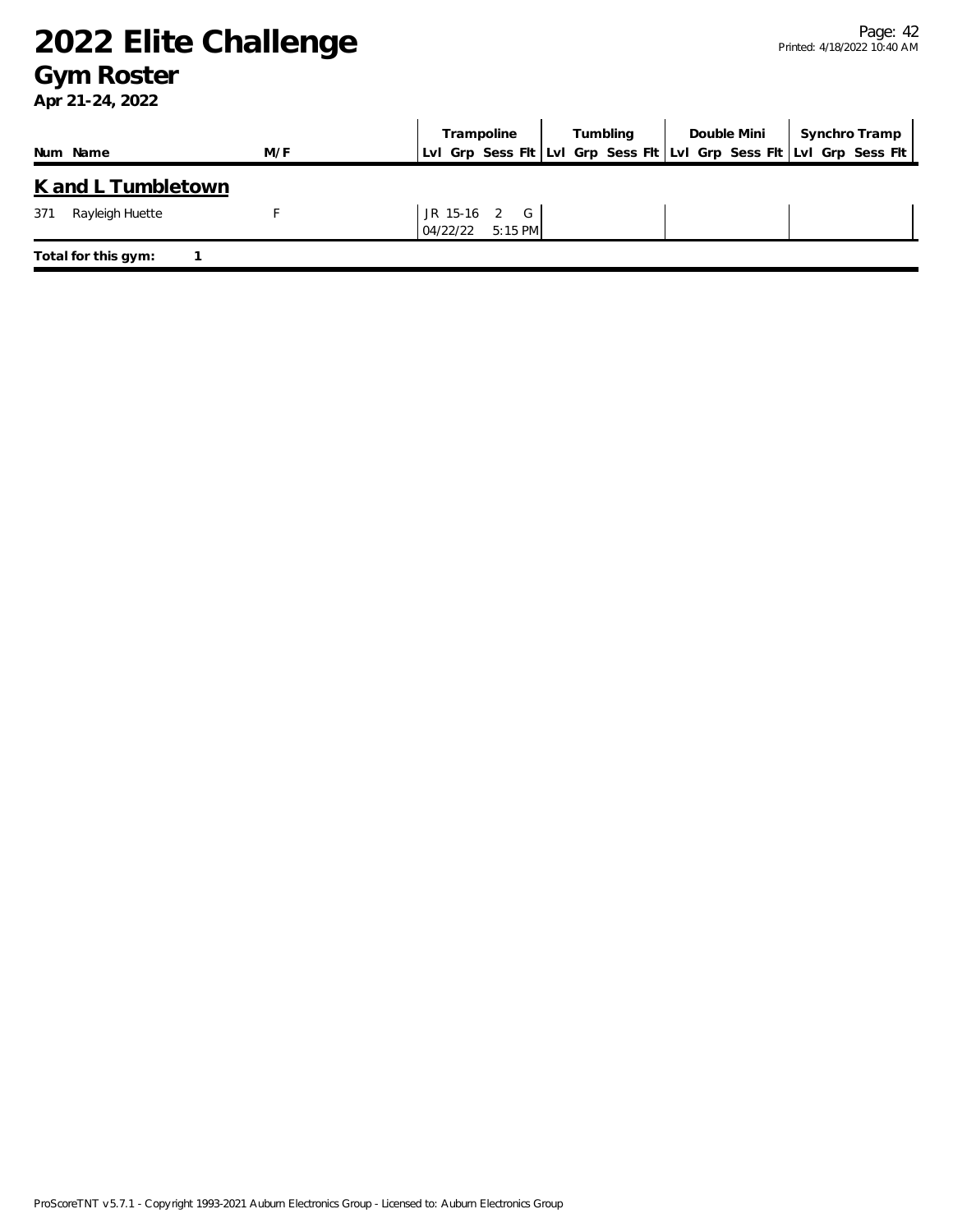### **Gym Roster**

|     |                          |              | Trampoline                                            | Tumbling                                          | Double Mini                                                        | Synchro Tramp                                                       |
|-----|--------------------------|--------------|-------------------------------------------------------|---------------------------------------------------|--------------------------------------------------------------------|---------------------------------------------------------------------|
|     | Num Name                 | M/F          |                                                       |                                                   |                                                                    | Lvl Grp Sess Flt Lvl Grp Sess Flt Lvl Grp Sess Flt Lvl Grp Sess Flt |
|     | Kris Power Tumbling      |              |                                                       |                                                   |                                                                    |                                                                     |
| 161 | Hadlee Barr              | $\mathsf{F}$ | YE 13-14<br>B<br>$\mathbf 1$<br>04/22/22<br>$9:45$ AM |                                                   | 10 13-14<br>3<br>H<br>04/23/22 12:45 PM                            |                                                                     |
| 205 | Samantha Breckenridge    | F            | H<br>JR 15-16<br>2<br>04/22/22<br>5:45 PM             |                                                   | JR 15-16<br>$\mathbf{1}$<br>A<br>04/22/22<br>9:00 AM               |                                                                     |
| 207 | Luke Davis               | M            | JR 15-16<br>2<br>E<br>04/22/22<br>4:15 PM             |                                                   | JR 15-16<br>$\mathbf{1}$<br>D<br>04/22/22 10:45 AM                 |                                                                     |
| 218 | Jillian Jones-Pschirrer  | F            |                                                       |                                                   | JR 15-16<br>$\mathbf{1}$<br>B<br>04/22/22<br>$9:45$ AM             |                                                                     |
| 139 | Kyrstin Milner           | F            | 10 13-14<br>3<br>L<br>04/23/22<br>$2:45$ PM           |                                                   | 10 13-14<br>3<br>04/23/22<br>$1:15$ PM                             |                                                                     |
| 197 | <b>Micah Miner</b>       | M            | 2<br>E<br>JR 15-16<br>04/22/22                        | JR 15-16<br>2<br>$\mathsf{C}$<br>4:15 PM 04/22/22 | JR 15-16<br>$1 \quad C$<br>3:15 PM 04/22/22 10:15 AM               |                                                                     |
| 140 | Aleaha Odle              | F            | 10 13-14<br>K<br>3<br>04/23/22<br>$2:15$ PM           |                                                   | 10 13-14<br>$\mathcal{S}$<br>H<br>04/23/22 12:45 PM                |                                                                     |
| 141 | Ella Odle                | E            | 10 11-12<br>3<br>$\Box$<br>04/23/22<br>$1:45$ PM      |                                                   | $\overline{3}$<br>$10$ 11-12<br>$\mathcal{C}$<br>04/23/22 10:15 AM |                                                                     |
| 204 | Derek Ruehl              | M            | 10 15-16<br>3<br>D<br>04/23/22<br>10:45 AM            |                                                   | JR 15-16<br>$\overline{1}$<br>D<br>04/22/22 10:45 AM               |                                                                     |
|     | 9<br>Total for this gym: |              |                                                       |                                                   |                                                                    |                                                                     |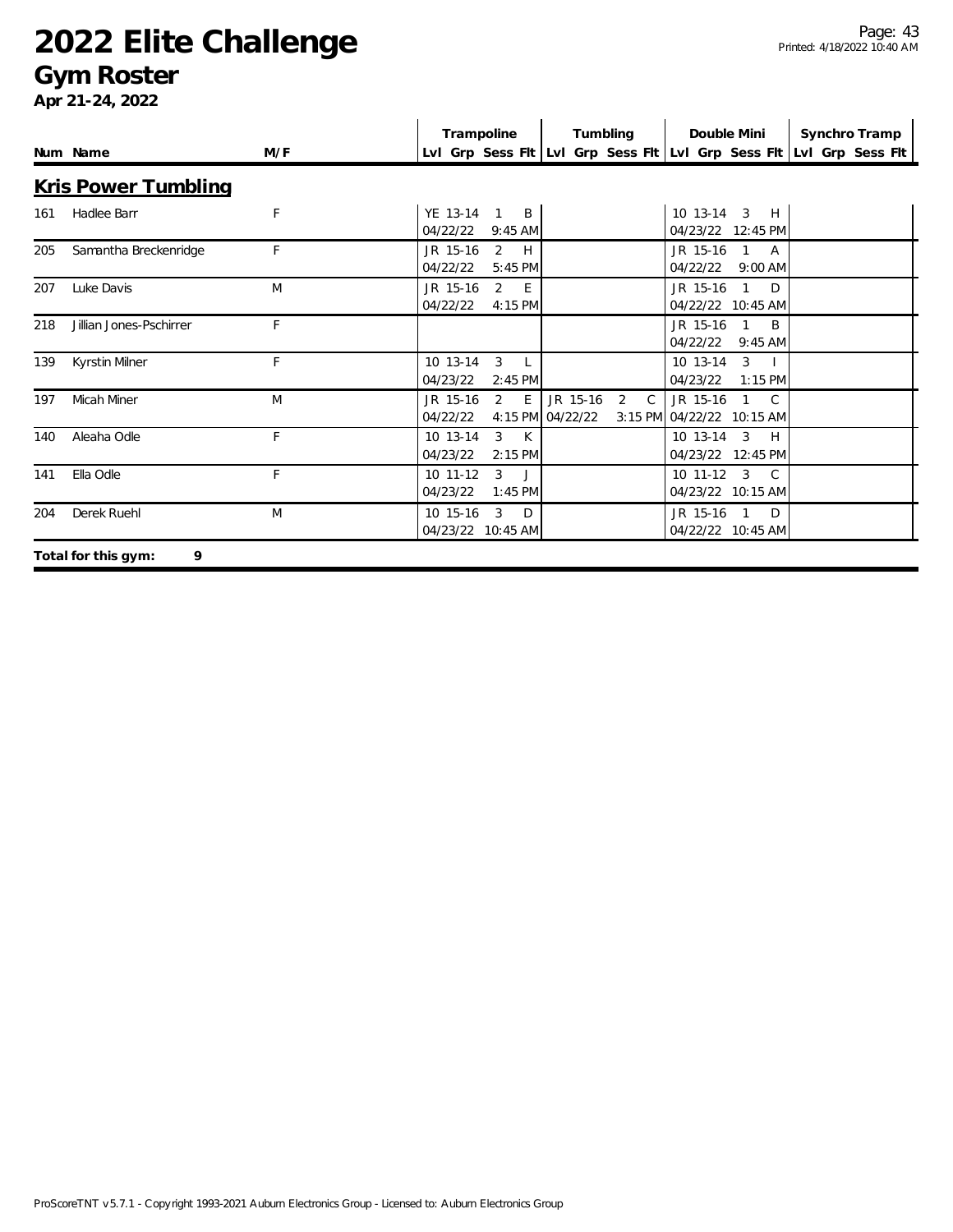### **Gym Roster**

|                        |     | Trampoline                                                          | Tumbling | Double Mini       | Synchro Tramp |
|------------------------|-----|---------------------------------------------------------------------|----------|-------------------|---------------|
| Num Name               | M/F | LvI Grp Sess FIt LvI Grp Sess FIt LvI Grp Sess FIt LvI Grp Sess FIt |          |                   |               |
| Legacy Elite           |     |                                                                     |          |                   |               |
| 448<br>Victoria Azorov |     | YE 11-12 1 A                                                        |          | 10 11-12 3 C      |               |
|                        |     | 04/22/22<br>$9:00$ AM                                               |          | 04/23/22 10:15 AM |               |
| Total for this gym:    |     |                                                                     |          |                   |               |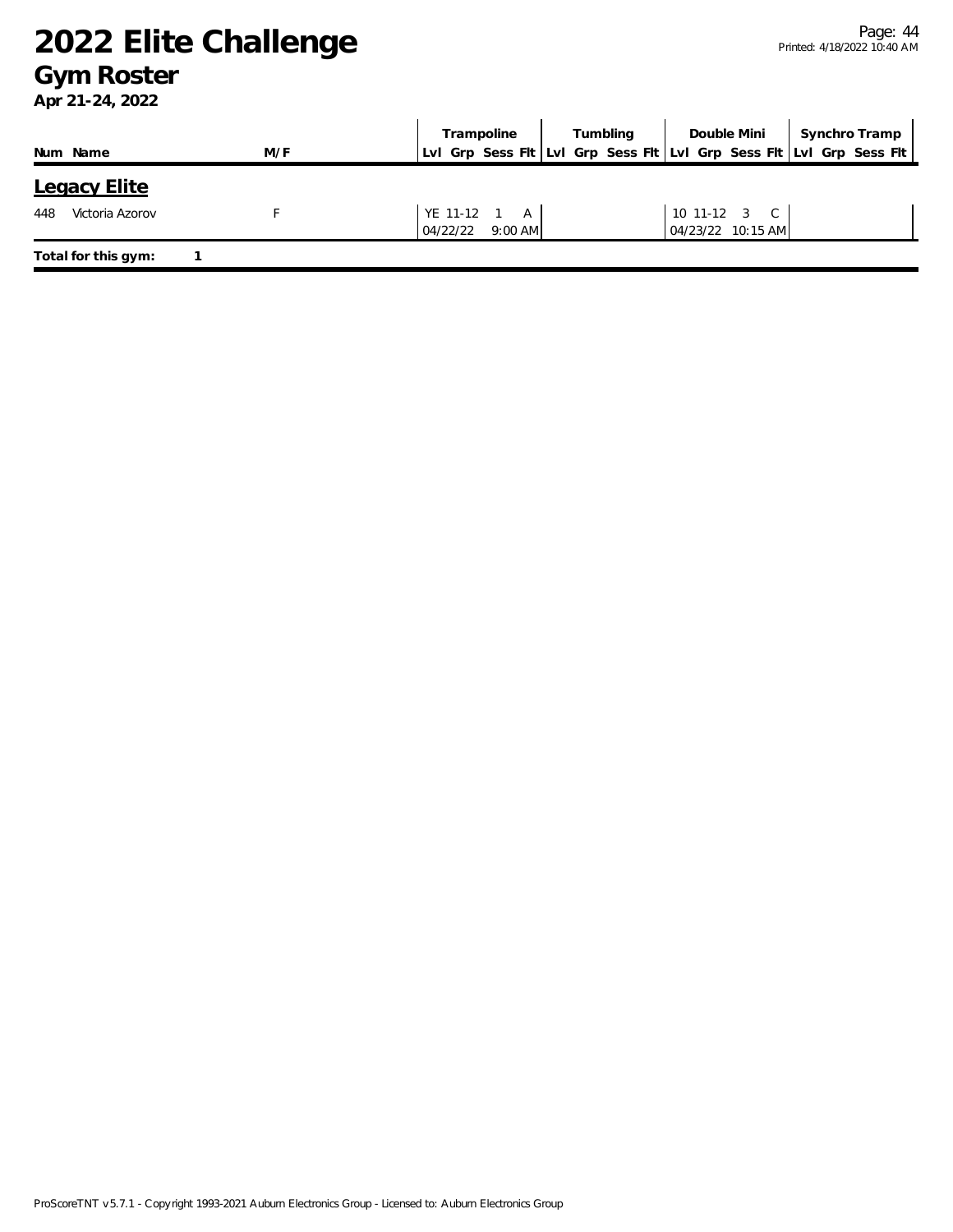### **Gym Roster**

|     |                          |     | Trampoline                                                          | Tumbling | Double Mini                                               | Synchro Tramp |
|-----|--------------------------|-----|---------------------------------------------------------------------|----------|-----------------------------------------------------------|---------------|
|     | Num Name                 | M/F | Lvl Grp Sess Flt Lvl Grp Sess Flt Lvl Grp Sess Flt Lvl Grp Sess Flt |          |                                                           |               |
|     | Legacy T&T               |     |                                                                     |          |                                                           |               |
| 135 | Maddie Lambert           |     | 10 15-16 3 B<br>04/23/22<br>$9:45$ AM                               |          | 10 15-16 3 E<br>04/23/22 11:15 AM                         |               |
| 237 | Ethan McCormick          | M   | $-$ F $+$<br>OP 17-21 3<br>04/23/22 11:45 AM                        |          | $M+$<br>OP 17-21<br>$\overline{2}$<br>04/22/22<br>8:15 PM |               |
| 166 | Gavin Moore              | M   | YE 13-14<br>1 C<br>04/22/22 10:15 AM                                |          | 10 13-14<br>K<br>3<br>04/23/22<br>$2:15$ PM               |               |
|     | Total for this gym:<br>3 |     |                                                                     |          |                                                           |               |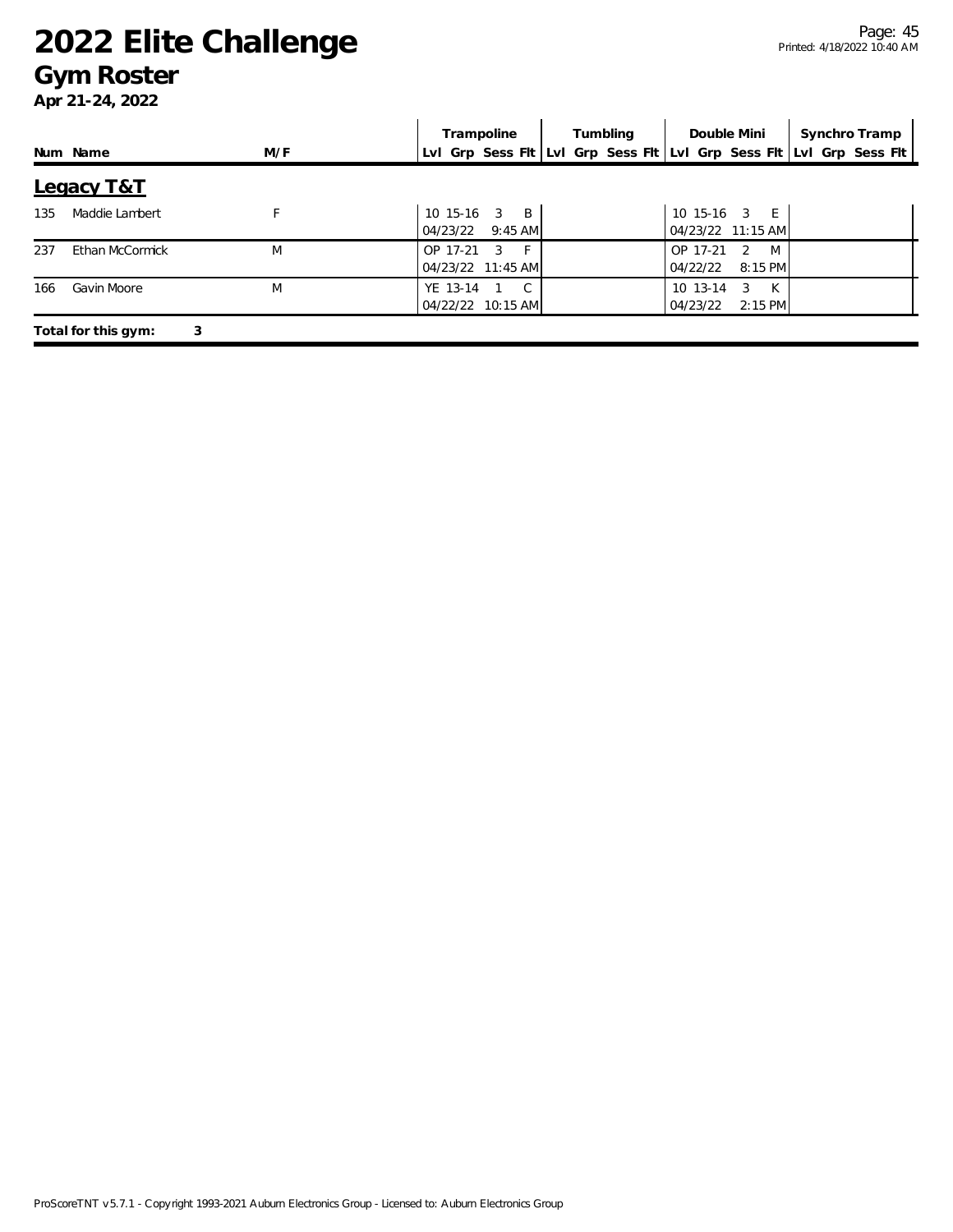### **Gym Roster**

|     |                     |     | Trampoline                                          | Tumbling | Double Mini                                                         | Synchro Tramp |
|-----|---------------------|-----|-----------------------------------------------------|----------|---------------------------------------------------------------------|---------------|
|     | Num Name            | M/F |                                                     |          | Lvl Grp Sess Fit Lvl Grp Sess Fit Lvl Grp Sess Fit Lvl Grp Sess Fit |               |
|     | Let It Shine        |     |                                                     |          |                                                                     |               |
| 184 | Avery Kroeker       |     | IE 17-21 1 E<br>04/22/22 11:15 AM                   |          | IE 17-21 2 C<br>$3:15$ PM<br>04/22/22                               |               |
| 136 | Rory Loe            |     | 10 11-12<br>$\overline{3}$<br>04/23/22<br>$1:45$ PM |          | 10 11-12<br>$\overline{3}$<br>$\mathbb{C}$<br>04/23/22 10:15 AM     |               |
|     | Total for this gym: | 2   |                                                     |          |                                                                     |               |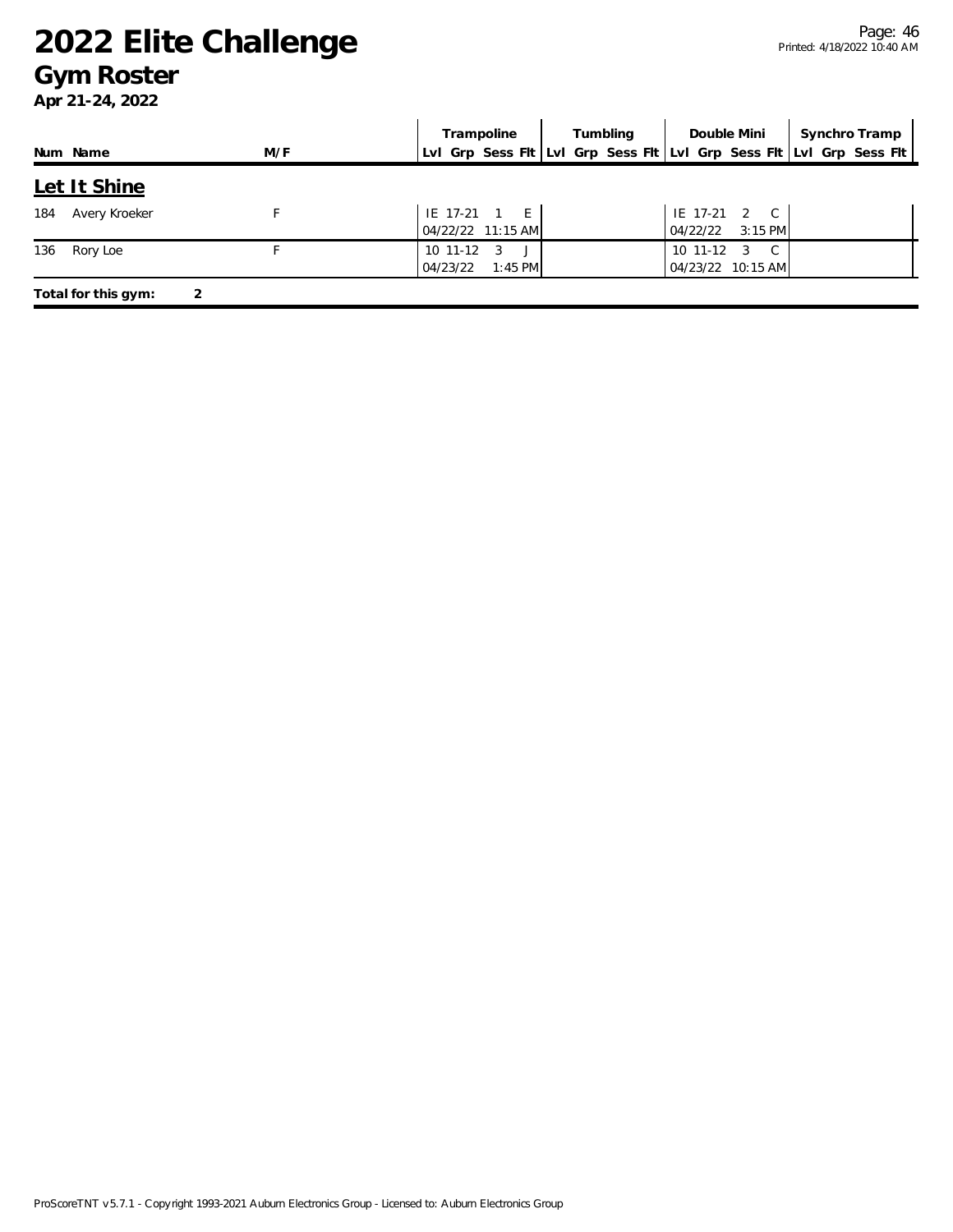### **Gym Roster**

|     | Num Name                  | M/F | Trampoline                                                  | Tumbling | Double Mini                                                         | Synchro Tramp<br>Lvl Grp Sess Fit Lvl Grp Sess Fit Lvl Grp Sess Fit Lvl Grp Sess Fit |  |
|-----|---------------------------|-----|-------------------------------------------------------------|----------|---------------------------------------------------------------------|--------------------------------------------------------------------------------------|--|
|     | <b>Midwest Training</b>   |     |                                                             |          |                                                                     |                                                                                      |  |
| 336 | Brooklyn Alvarez          | F   | 10 15-16<br>3 C<br>04/23/22 10:15 AM                        |          |                                                                     |                                                                                      |  |
| 337 | Loghan Alvarez            | F   | 10 13-14<br>$\mathbf{3}$<br>K<br>04/23/22<br>$2:15$ PM      |          |                                                                     |                                                                                      |  |
| 415 | Alvarez-Zinmer            | F   |                                                             |          |                                                                     | S1 14U<br>5<br>L<br>04/24/22<br>$1:40$ PM                                            |  |
| 117 | Lexi Arredondo            | F   | 3<br>10 10U<br>04/23/22<br>$1:15$ PM                        |          | 10 10U<br>3<br>$\mathsf{C}$<br>04/23/22 10:15 AM                    |                                                                                      |  |
| 427 | Arredondo-Kurczewski      | F   |                                                             |          |                                                                     | 5<br>S1 14U<br>$\mathsf{L}$<br>04/24/22<br>$1:40$ PM                                 |  |
| 338 | Adriana Baca              | F   | 10 13-14<br>3<br>K<br>04/23/22<br>2:15 PM                   |          |                                                                     |                                                                                      |  |
| 432 | Baca-Karagias             | F   |                                                             |          |                                                                     | S1 14U<br>5<br>04/24/22<br>$1:40$ PM                                                 |  |
| 133 | Addison Karagias          | F   | $\mathbf{3}$<br>10 13-14<br>$\Box$<br>04/23/22<br>$2:45$ PM |          | 10 13-14<br>$\mathbf{3}$<br>$\blacksquare$<br>04/23/22<br>$1:15$ PM |                                                                                      |  |
| 348 | Aubrey Kurczewski         | F   | 3<br>10 13-14<br>$\perp$<br>04/23/22<br>$2:45$ PM           |          |                                                                     |                                                                                      |  |
| 355 | Eva Zambo                 | F   | 3<br>$10$ 11-12<br>$\mathbf{J}$<br>04/23/22<br>$1:45$ PM    |          |                                                                     |                                                                                      |  |
| 357 | Althea Zinmer             | F   | 10 13-14<br>$\mathbf{3}$<br>K<br>04/23/22<br>$2:15$ PM      |          |                                                                     |                                                                                      |  |
|     | Total for this gym:<br>11 |     |                                                             |          |                                                                     |                                                                                      |  |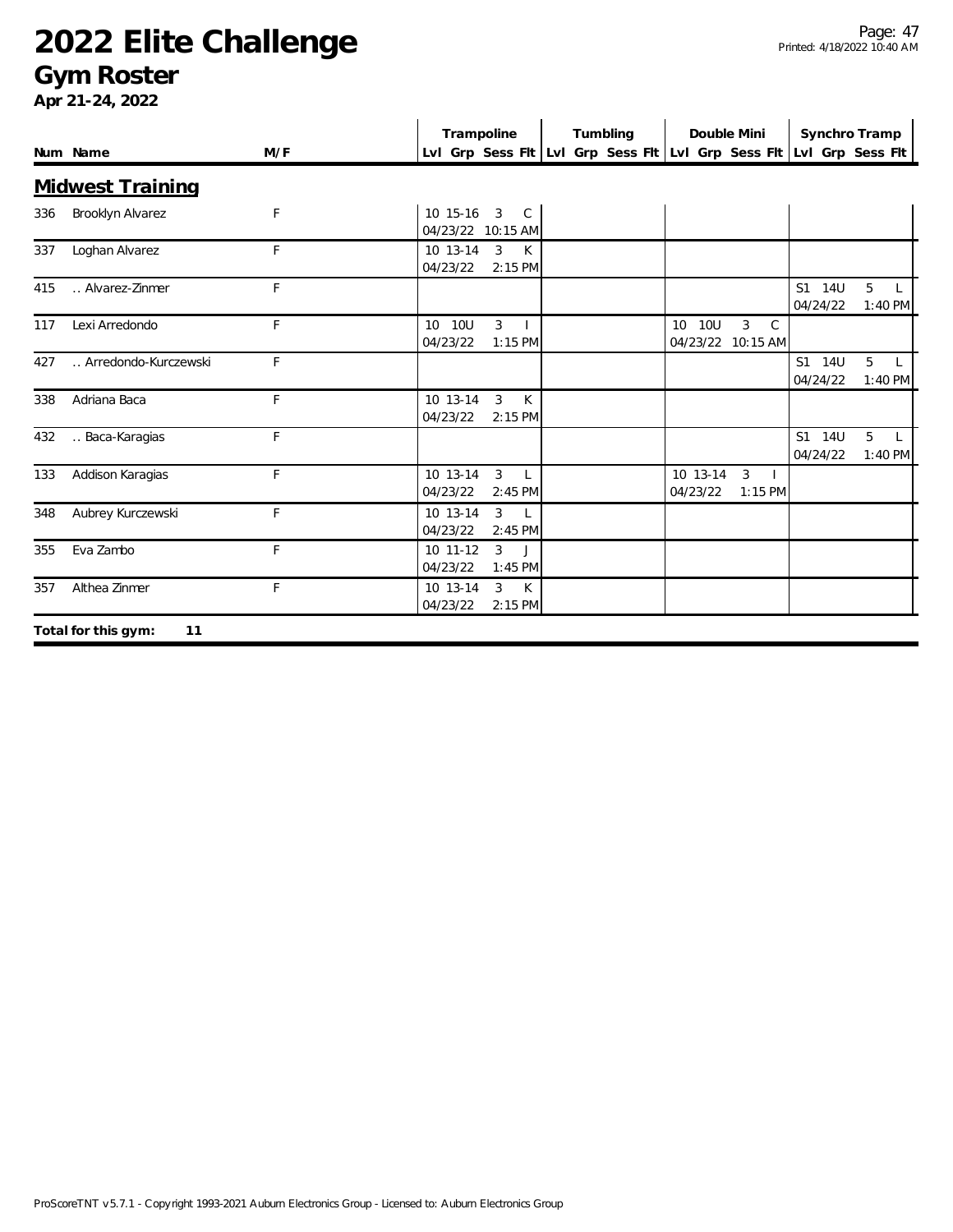### **Gym Roster**

|             |                          |     | Trampoline                                             | Tumbling | Double Mini                                                   | Synchro Tramp                                                       |
|-------------|--------------------------|-----|--------------------------------------------------------|----------|---------------------------------------------------------------|---------------------------------------------------------------------|
|             | Num Name                 | M/F |                                                        |          |                                                               | LvI Grp Sess FIt LvI Grp Sess FIt LvI Grp Sess FIt LvI Grp Sess FIt |
| <b>MTGA</b> |                          |     |                                                        |          |                                                               |                                                                     |
| 271         | Maia Amano               | F   | $SR$ 18+<br>2<br>D<br>04/22/22<br>$3:45$ PM            |          | SR 18+<br>$\overline{2}$<br>B<br>04/22/22<br>$2:45$ PM        |                                                                     |
| 378         | Paul Bretscher           | M   | SR 18+<br>$2 \quad C$<br>04/22/22<br>$3:15$ PM         |          |                                                               |                                                                     |
| 421         | Bretscher-Gesuelli       | M   |                                                        |          |                                                               | SR 18+<br>2 K<br>7:15 PM<br>04/22/22                                |
| 382         | Cody Gesuelli            | M   | $\overline{2}$<br>SR 18+<br>B<br>04/22/22<br>$2:45$ PM |          |                                                               |                                                                     |
| 230         | Anna Katherine Spangler  | F   | IE 17-21<br>D<br>04/22/22<br>10:45 AM                  |          | OP 17-21<br>2<br>K<br>04/22/22<br>$7:15$ PM                   |                                                                     |
| 280         | Trinity Van Natta        | F   | SR 18+<br>2<br>D<br>04/22/22<br>$3:45$ PM              |          | SR 18+<br>$\overline{2}$<br><b>A</b><br>04/22/22<br>$2:00$ PM |                                                                     |
| 171         | Zackrey Whaley           | M   | YE 13-14<br>C.<br>04/22/22 10:15 AM                    |          | $\mathcal{E}$<br>10 13-14<br>$\Box$<br>04/23/22<br>$1:45$ PM  |                                                                     |
|             | Total for this gym:<br>7 |     |                                                        |          |                                                               |                                                                     |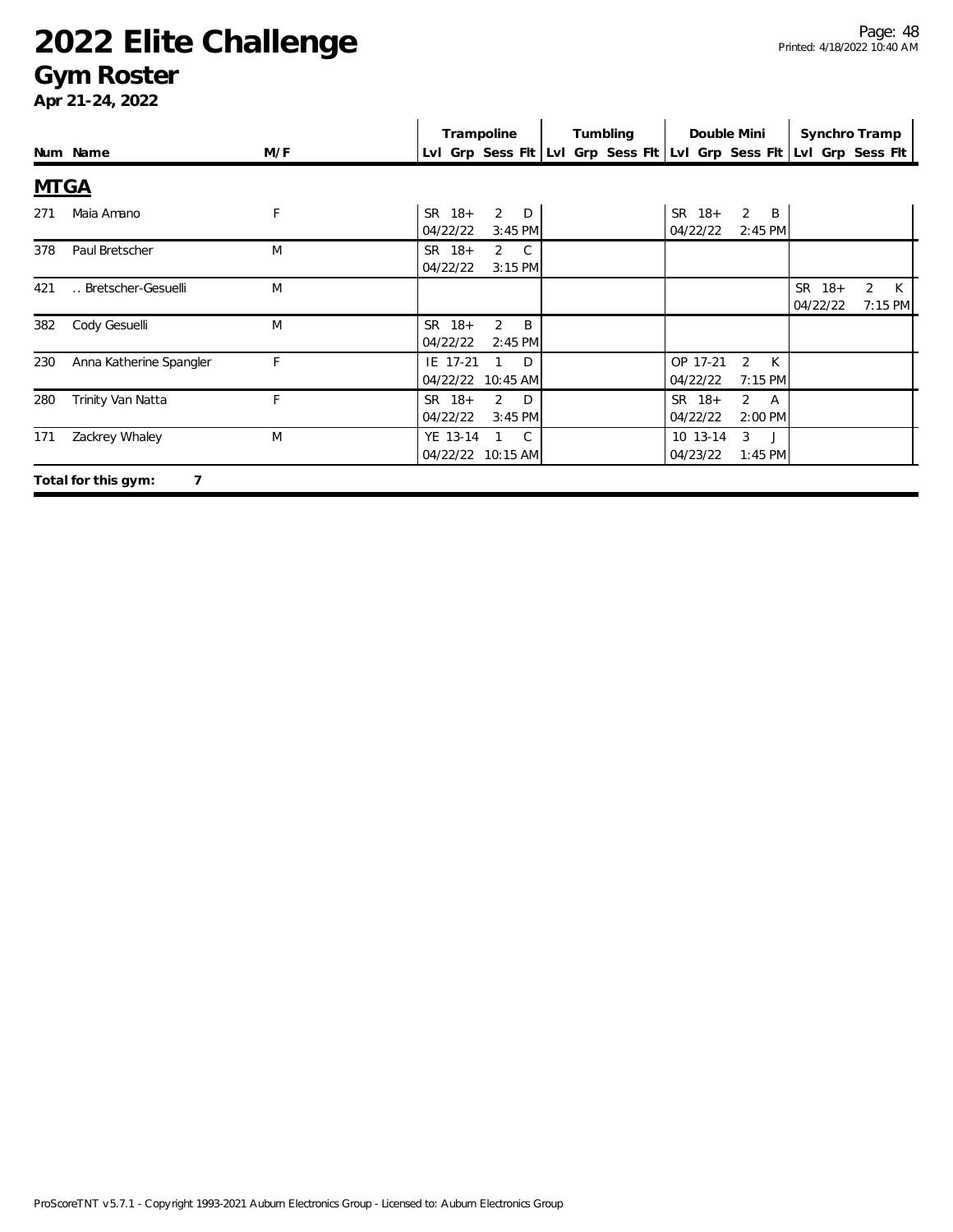### **Gym Roster**

|            |                          |     | Trampoline | Tumbling                                                 | Double Mini                                                | Synchro Tramp                                                       |
|------------|--------------------------|-----|------------|----------------------------------------------------------|------------------------------------------------------------|---------------------------------------------------------------------|
|            | Num Name                 | M/F |            |                                                          |                                                            | LvI Grp Sess FIt LvI Grp Sess FIt LvI Grp Sess FIt LvI Grp Sess FIt |
| <b>NSB</b> |                          |     |            |                                                          |                                                            |                                                                     |
| 330        | Ashlyn Buxton            | F   |            | YE 13-14<br>$2 \quad B$<br>04/22/22<br>$2:45$ PM         |                                                            |                                                                     |
| 331        | Cardyn Christiansen      | F   |            | YE 13-14<br>2<br>$\overline{B}$<br>04/22/22<br>$2:45$ PM |                                                            |                                                                     |
| 293        | Annie Hansen             | F   |            | $2 \quad B$<br>YE 13-14<br>04/22/22                      | YE 13-14<br>F<br>$\mathbf{1}$<br>2:45 PM 04/22/22 11:45 AM |                                                                     |
| 110        | Brooklyn Jolley          | F   |            | $2 \overline{A}$<br>JR 15-16<br>04/22/22                 | 10 15-16<br>3<br>$\Box$<br>2:00 PM 04/23/22 10:45 AM       |                                                                     |
| 334        | Cici Redd                | F   |            | YE 13-14<br>$2 \quad B$<br>04/22/22<br>$2:45$ PM         |                                                            |                                                                     |
| 335        | Payton Stokes            | F   |            | YE 13-14<br>$2 \quad B$<br>04/22/22<br>$2:45$ PM         |                                                            |                                                                     |
| 175        | <b>Tripp Stokes</b>      | M   |            |                                                          | 10 13-14<br>3<br>K<br>04/23/22<br>2:15 PM                  |                                                                     |
|            | 7<br>Total for this gym: |     |            |                                                          |                                                            |                                                                     |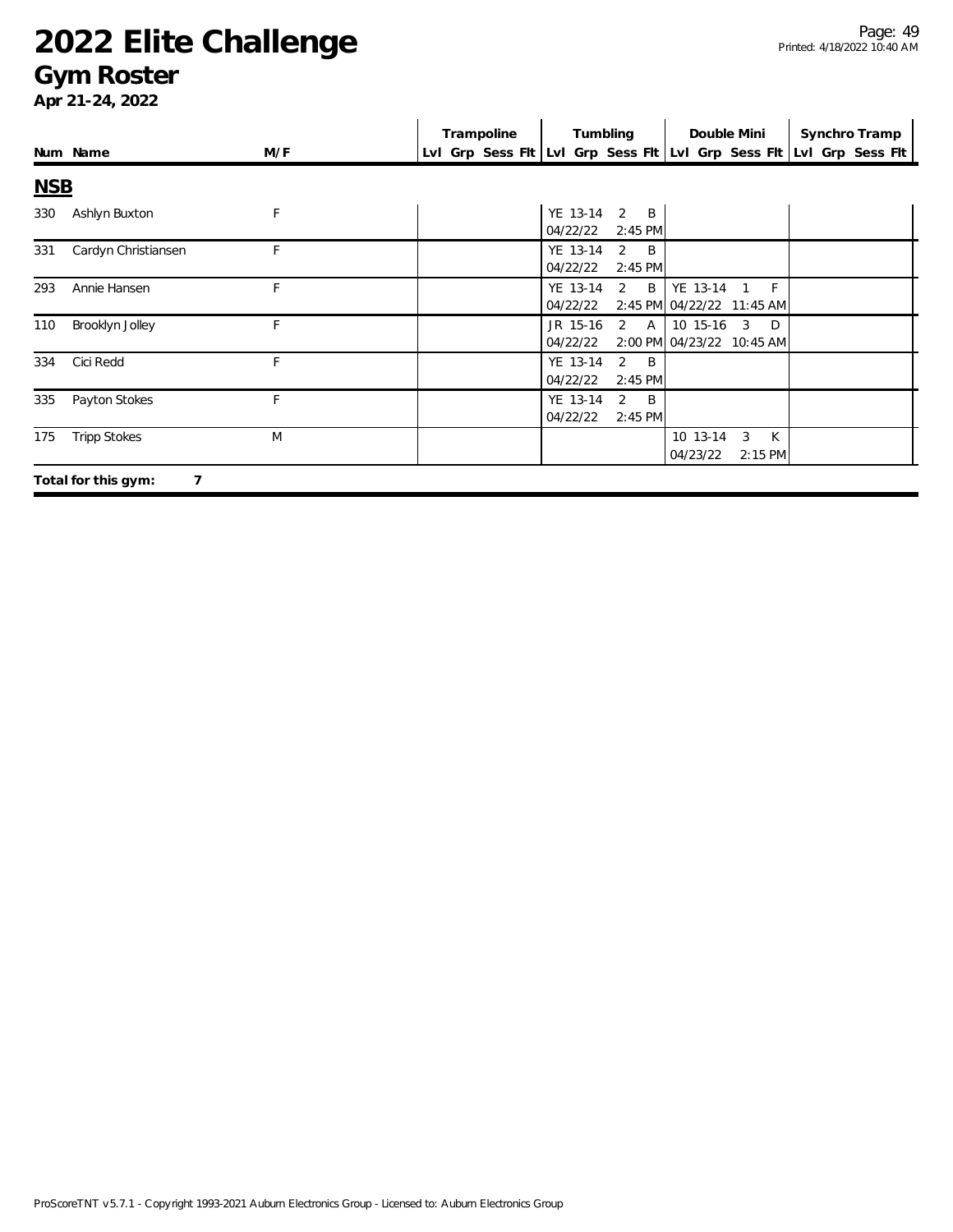### **Gym Roster**

|            |                           |     | Trampoline                                                        | Tumbling                                                  | Double Mini                                                     | Synchro Tramp                                                       |
|------------|---------------------------|-----|-------------------------------------------------------------------|-----------------------------------------------------------|-----------------------------------------------------------------|---------------------------------------------------------------------|
|            | Num Name                  | M/F |                                                                   |                                                           |                                                                 | Lvl Grp Sess Fit Lvl Grp Sess Fit Lvl Grp Sess Fit Lvl Grp Sess Fit |
| <b>NVG</b> |                           |     |                                                                   |                                                           |                                                                 |                                                                     |
| 273        | Josie Bain                | F   | $SR$ 18+<br>2<br>D<br>04/22/22<br>$3:45$ PM                       |                                                           | $SR$ 18+<br>2 A<br>04/22/22<br>2:00 PM                          |                                                                     |
| 183        | Katherine Baker           | F   | IE 17-21<br>$\mathbf{1}$<br>E<br>04/22/22 11:15 AM                |                                                           | IE 17-21<br>$2 \quad C$<br>04/22/22<br>3:15 PM                  |                                                                     |
| 435        | Baker-Loisel              | F   |                                                                   |                                                           |                                                                 | IE 17-21<br>2<br>K<br>04/22/22<br>7:15 PM                           |
| 180        | Zach Chesler              | M   | E<br>OP 17-21<br>3<br>04/23/22 11:15 AM 04/22/22                  | OP 17-21<br>E<br>2                                        | IE 17-21<br>2<br>$\Box$<br>4:15 PM 04/22/22<br>$3:45$ PM        |                                                                     |
| 123        | <b>Boden Courtney</b>     | M   | 3<br>10 13-14<br>04/23/22<br>$1:15$ PM                            |                                                           | $\mathbf{3}$<br>10 13-14<br>$\mathsf{K}$<br>04/23/22<br>2:15 PM |                                                                     |
| 125        | Lynkoln Farling           | F   | 3<br>10 13-14<br>L.<br>04/23/22<br>$2:45$ PM                      |                                                           | 3<br>10 13-14<br>H<br>04/23/22<br>12:45 PM                      |                                                                     |
| 179        | Kate-Emerson Loisel       | F.  | E<br>IE 17-21<br>04/22/22                                         | OP 17-21<br>3<br>E<br>11:15 AM 04/23/22 11:15 AM 04/22/22 | IE 17-21<br>$\overline{2}$<br>$\mathcal{C}$<br>$3:15$ PM        |                                                                     |
| 388        | AJ Noble                  | M   | SR 18+<br>$\overline{2}$<br>$\overline{A}$<br>04/22/22<br>2:00 PM |                                                           |                                                                 |                                                                     |
| 405        | Noble-Williams            | M   |                                                                   |                                                           |                                                                 | SR 18+<br>2<br>K<br>7:15 PM<br>04/22/22                             |
| 398        | Jace Williams             | M   | $SR$ 18+<br>2<br>$\overline{A}$<br>04/22/22<br>$2:00$ PM          |                                                           |                                                                 |                                                                     |
|            | 10<br>Total for this gym: |     |                                                                   |                                                           |                                                                 |                                                                     |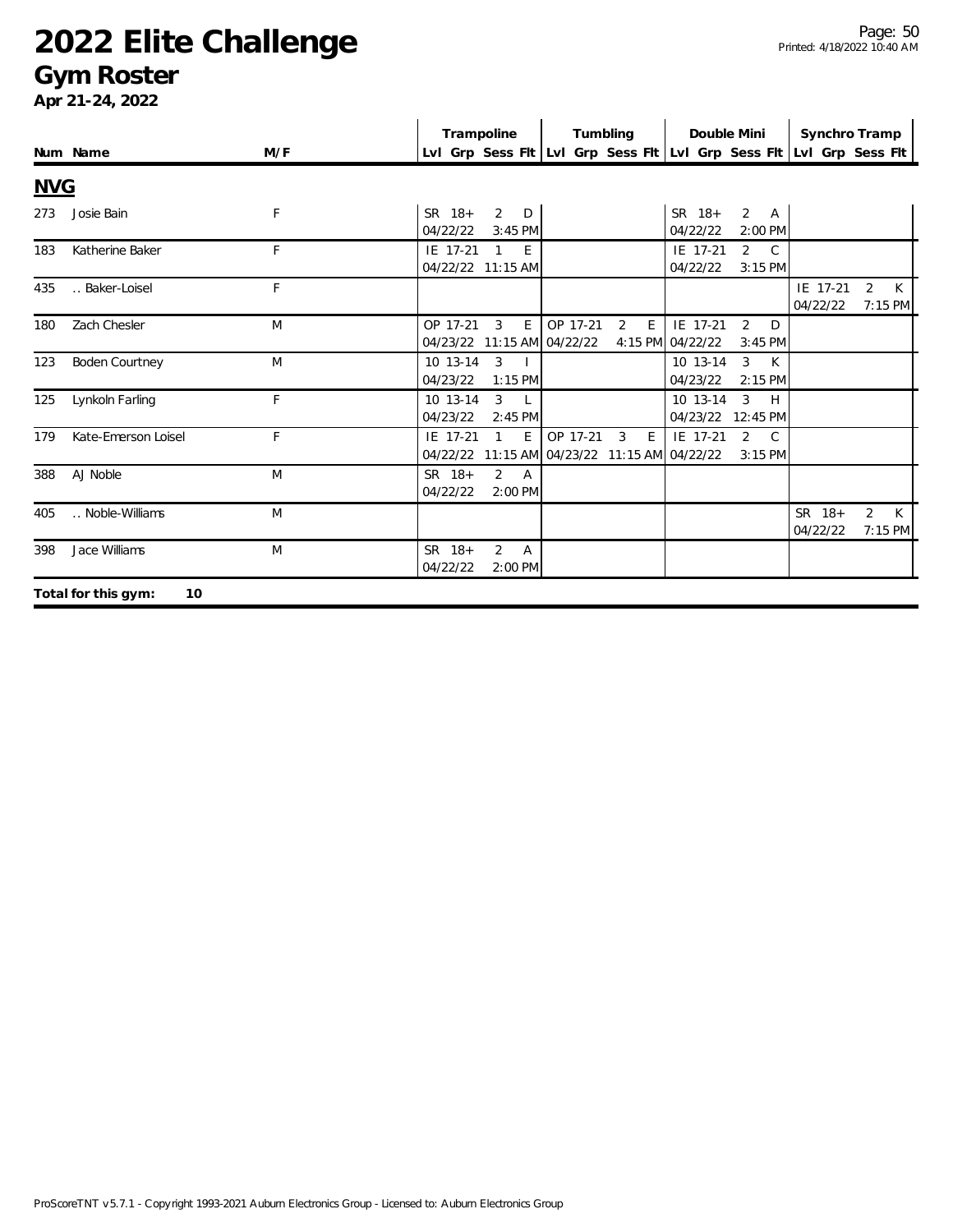### **Gym Roster**

|            |                          |     | Trampoline                                         | Tumbling                                                                | Double Mini | Synchro Tramp                                                       |
|------------|--------------------------|-----|----------------------------------------------------|-------------------------------------------------------------------------|-------------|---------------------------------------------------------------------|
|            | Num Name                 | M/F |                                                    |                                                                         |             | LvI Grp Sess FIt LvI Grp Sess FIt LvI Grp Sess FIt LvI Grp Sess FIt |
| <u>OXT</u> |                          |     |                                                    |                                                                         |             |                                                                     |
| 339        | Makalie Bahruth          | F   | 10 15-16<br>3<br>$\mathbb{C}$<br>04/23/22 10:15 AM |                                                                         |             |                                                                     |
| 305        | Brooklyn Brumble         | F   |                                                    | IE 17-21<br>2<br>M<br>04/22/22<br>8:15 PM                               |             |                                                                     |
| 299        | Diamond Hill             | E.  | 3<br>10 15-16<br>A<br>04/23/22                     | $\overline{3}$<br>$\Box$<br>10 15-16<br>9:00 AM 04/23/22 10:45 AM       |             |                                                                     |
| 370        | Kaitlyn Holsapple        | F   | 2<br>G<br>JR 15-16<br>04/22/22<br>5:15 PM          |                                                                         |             |                                                                     |
| 363        | Paisley James            | F   | IE 17-21<br>- E<br>04/22/22 11:15 AM               |                                                                         |             |                                                                     |
| $300 -$    | Megan Ranta              |     | $+0$<br>04/23/22                                   | $\overline{+0}$<br>$\overline{D}$<br>$9:00$ AM $04/23/22$<br>$10:45$ AM |             |                                                                     |
|            | Total for this gym:<br>6 |     |                                                    |                                                                         |             |                                                                     |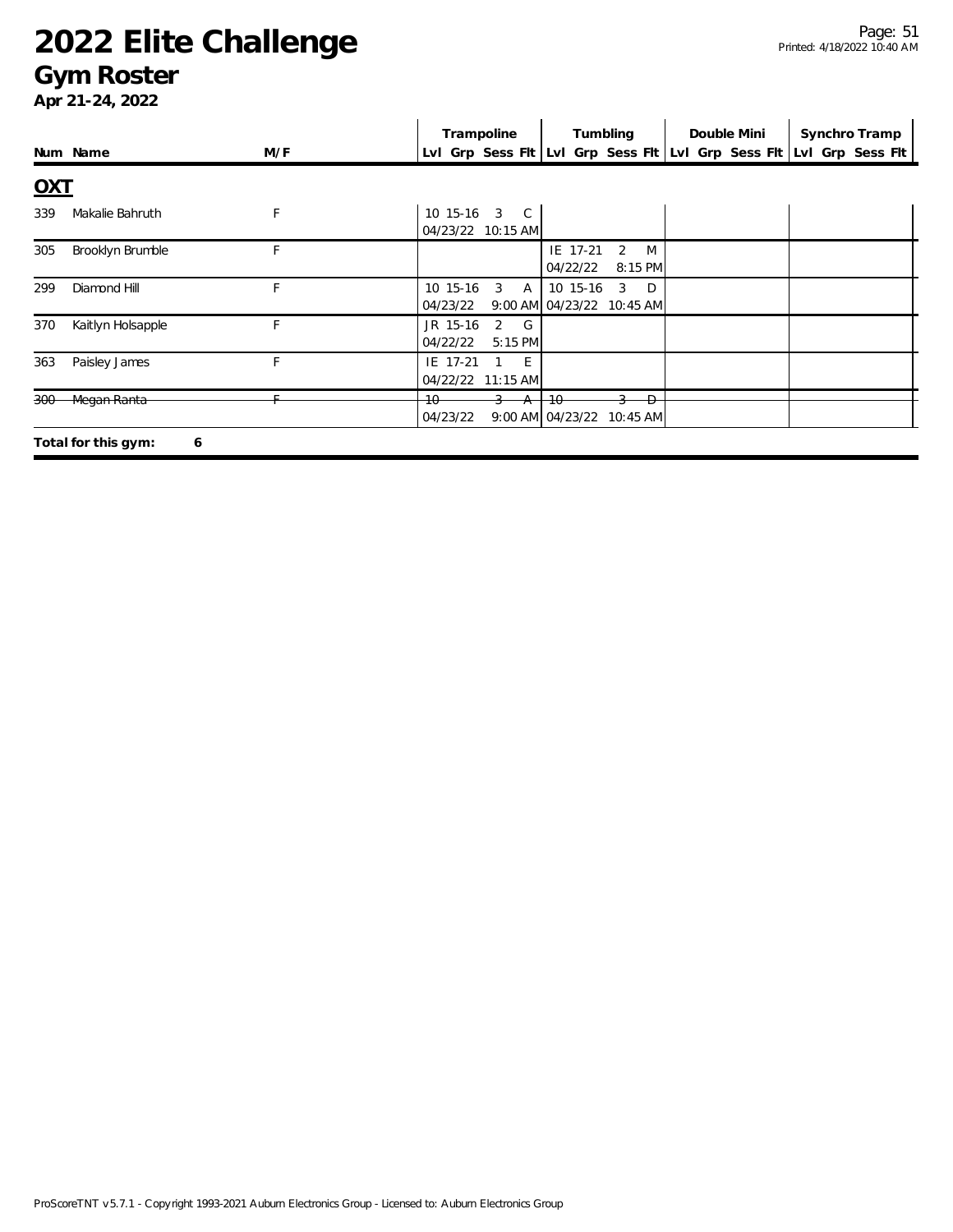### **Gym Roster**

|  |                         | Lvl Grp Sess Fit Lvl Grp Sess Fit Lvl Grp Sess Fit Lvl Grp Sess Fit |
|--|-------------------------|---------------------------------------------------------------------|
|  |                         |                                                                     |
|  |                         |                                                                     |
|  | SR $18+2$ L<br>04/22/22 | $7:45$ PM                                                           |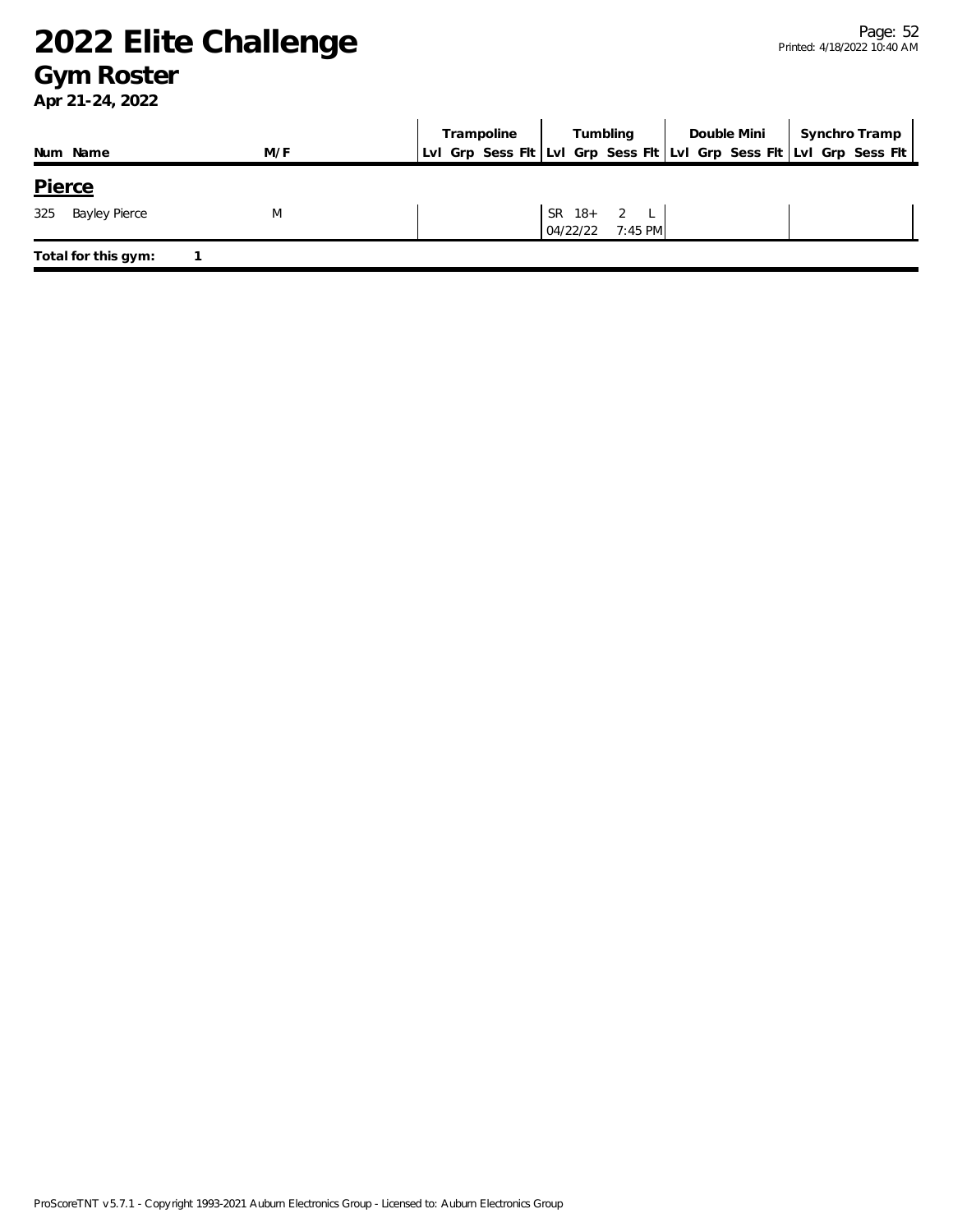### **Gym Roster**

|                       |     | Trampoline | Tumbling                          | Double Mini             | Synchro Tramp                                                       |
|-----------------------|-----|------------|-----------------------------------|-------------------------|---------------------------------------------------------------------|
| Num Name              | M/F |            |                                   |                         | Lvl Grp Sess Fit Lvl Grp Sess Fit Lvl Grp Sess Fit Lvl Grp Sess Fit |
| Powerhouse            |     |            |                                   |                         |                                                                     |
| 248<br>Karlee English |     |            | 04/22/22 8:15 PM 04/22/22 2:45 PM | IE 17-21 2 M SR 18+ 2 B |                                                                     |
| Total for this gym:   |     |            |                                   |                         |                                                                     |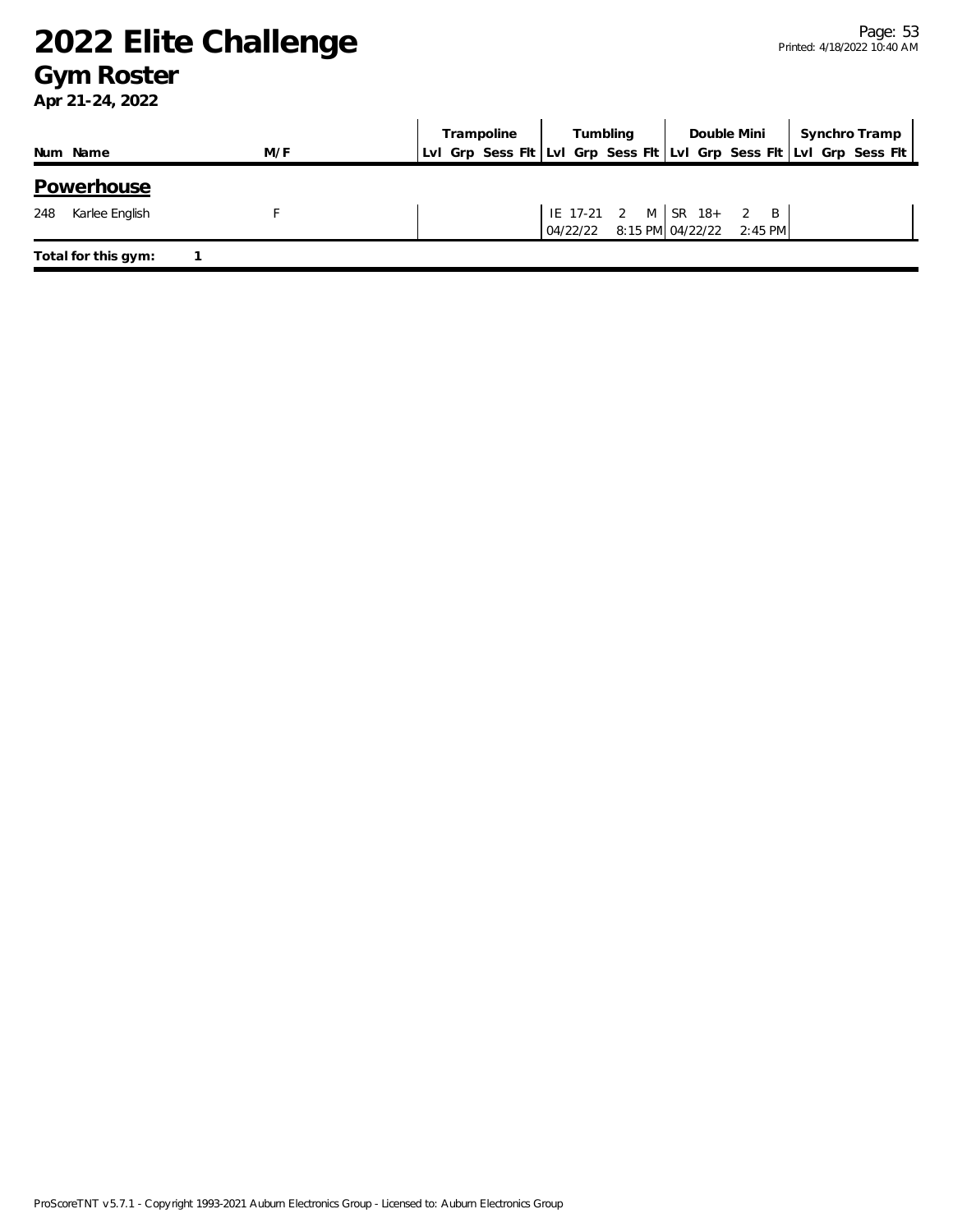### **Gym Roster**

|                     |     | Trampoline | Tumbling | Double Mini                                                                                        | Synchro Tramp                                                       |
|---------------------|-----|------------|----------|----------------------------------------------------------------------------------------------------|---------------------------------------------------------------------|
| Num Name            | M/F |            |          |                                                                                                    | Lvl Grp Sess Fit Lvl Grp Sess Fit Lvl Grp Sess Fit Lvl Grp Sess Fit |
| <b>PPG</b>          |     |            |          |                                                                                                    |                                                                     |
| 290<br>West Fowler  | M   |            |          | YE 13-14 1 C 10 13-14 2 D   YE 13-14 1 E  <br>04/22/22 10:15 AM 04/22/22 3:45 PM 04/22/22 11:15 AM |                                                                     |
| Total for this gym: |     |            |          |                                                                                                    |                                                                     |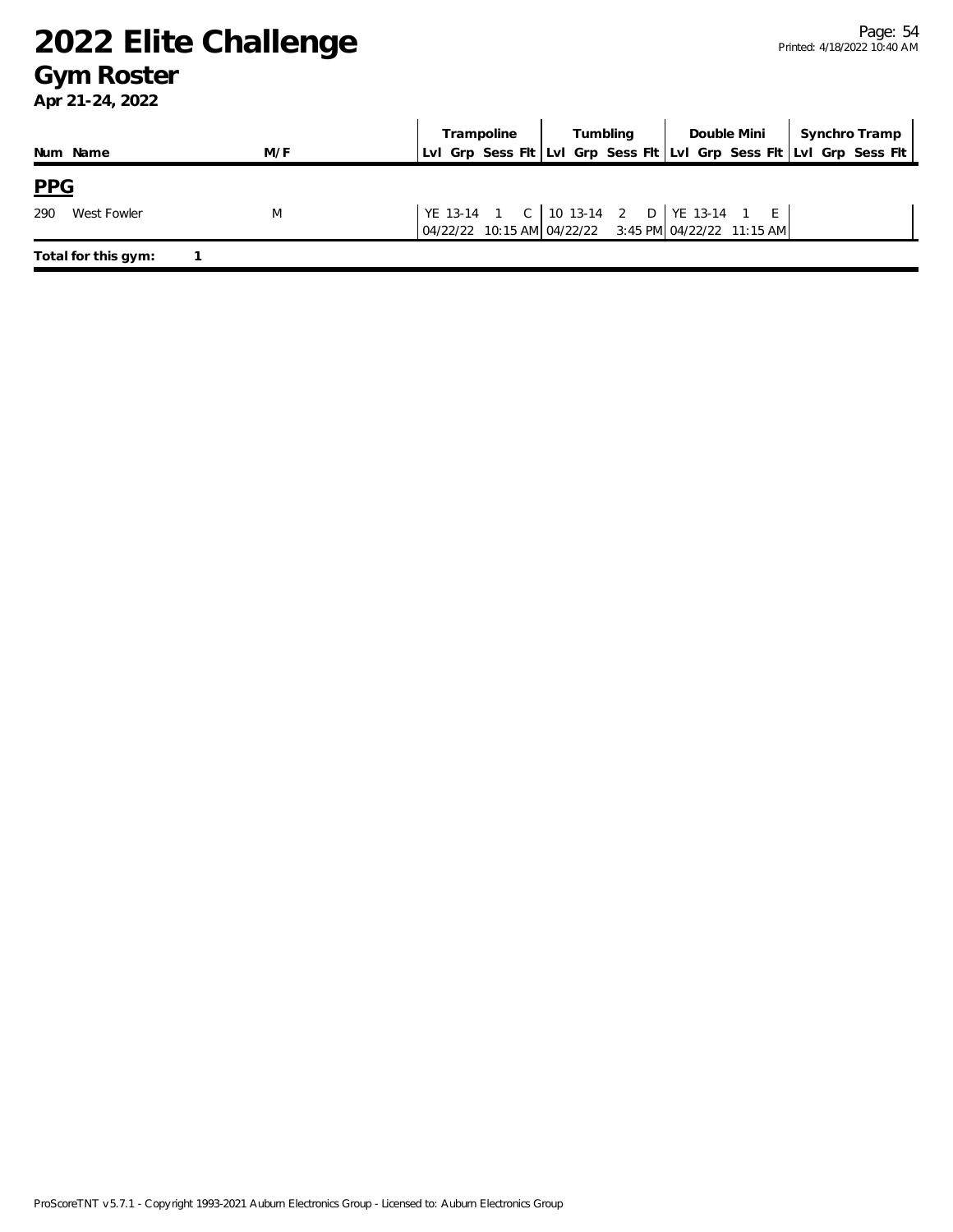### **Gym Roster**

|     |                          |     | Trampoline                         | Tumbling                                                     | Double Mini | Synchro Tramp                                                       |
|-----|--------------------------|-----|------------------------------------|--------------------------------------------------------------|-------------|---------------------------------------------------------------------|
|     | Num Name                 | M/F |                                    |                                                              |             | LvI Grp Sess FIt LvI Grp Sess FIt LvI Grp Sess FIt LvI Grp Sess FIt |
|     | <b>Premier Athletics</b> |     |                                    |                                                              |             |                                                                     |
| 318 | Savanna Cecil            | F   |                                    | $SR$ 18+<br>2J<br>04/22/22<br>6:45 PM                        |             |                                                                     |
| 310 | Xavier Harper            | M   | JR 15-16<br>2<br>E<br>04/22/22     | JR 15-16<br>C.<br>2<br>4:15 PM 04/22/22<br>$3:15$ PM         |             |                                                                     |
| 426 | Harper-Miner             | M   |                                    |                                                              |             | JR 15-16<br>2<br><sup>M</sup><br>04/22/22<br>8:15 PM                |
| 361 | Tara Helmboldt           |     | IE 17-21<br>E<br>04/22/22 11:15 AM |                                                              |             |                                                                     |
| 327 | Tia Taylor               |     |                                    | $\overline{2}$<br><b>SR</b><br>$18 +$<br>04/22/22<br>6:45 PM |             |                                                                     |
|     | 5<br>Total for this gym: |     |                                    |                                                              |             |                                                                     |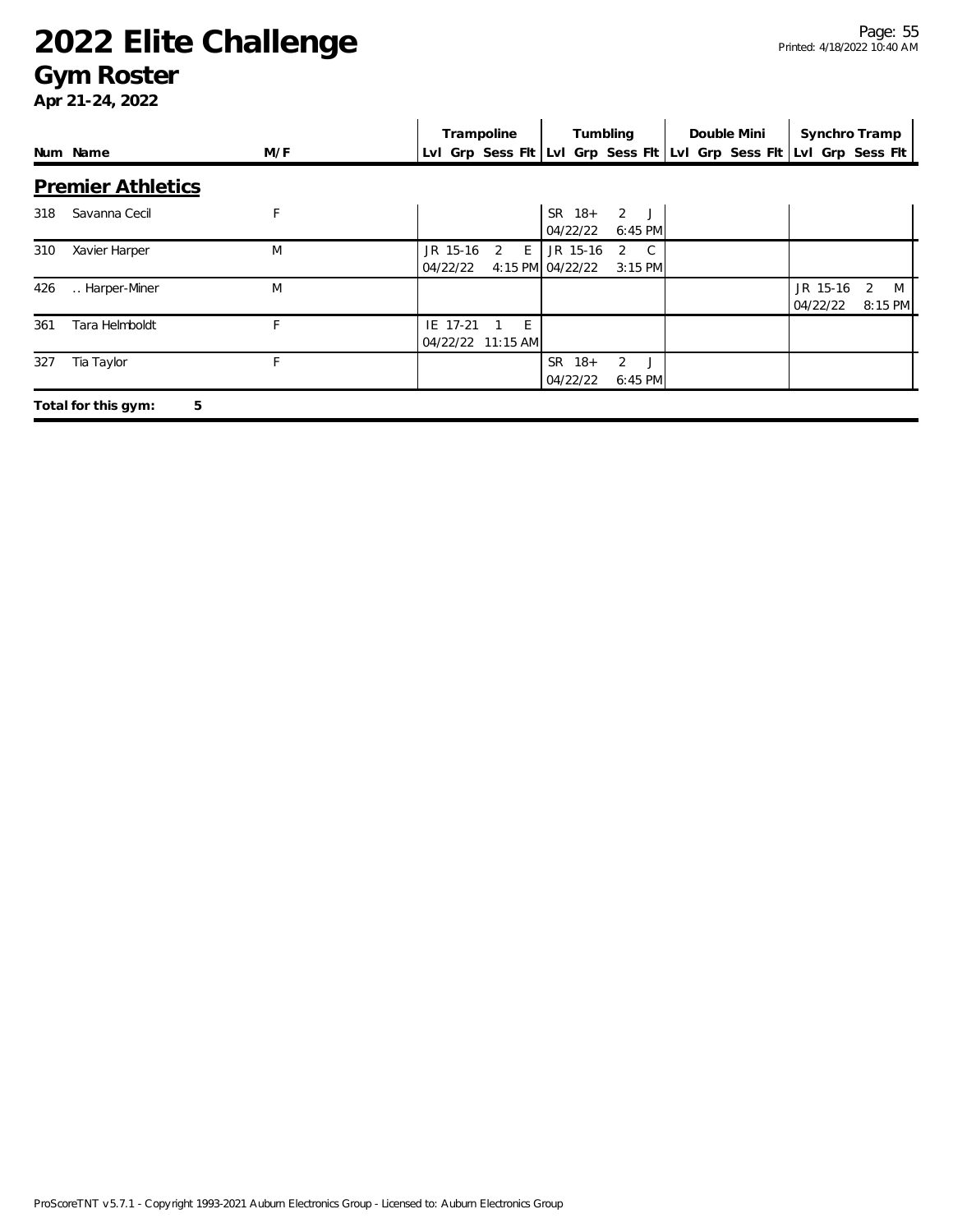### **Gym Roster**

|     |                                       |     | Trampoline                                         | Tumbling | Double Mini | Synchro Tramp                                                       |
|-----|---------------------------------------|-----|----------------------------------------------------|----------|-------------|---------------------------------------------------------------------|
|     | Num Name                              | M/F |                                                    |          |             | Lvl Grp Sess Flt Lvl Grp Sess Flt Lvl Grp Sess Flt Lvl Grp Sess Flt |
|     | <b>Premier Gymnastics</b>             |     |                                                    |          |             |                                                                     |
| 369 | Gavin Britton                         | M   | JR 15-16 2 E<br>04/22/22<br>$4:15$ PM              |          |             |                                                                     |
| 358 | Syler Buck                            | M   | IE 17-21<br>G<br>04/22/22 12:15 PM                 |          |             |                                                                     |
| 347 | Olivia Erickson                       |     | 10 15-16<br>3<br><b>A</b><br>$9:00$ AM<br>04/23/22 |          |             |                                                                     |
| 366 | Kieran Roos                           | M   | IE 17-21<br>$-F^{-1}$<br>04/22/22 11:45 AM         |          |             |                                                                     |
|     | Total for this gym:<br>$\overline{4}$ |     |                                                    |          |             |                                                                     |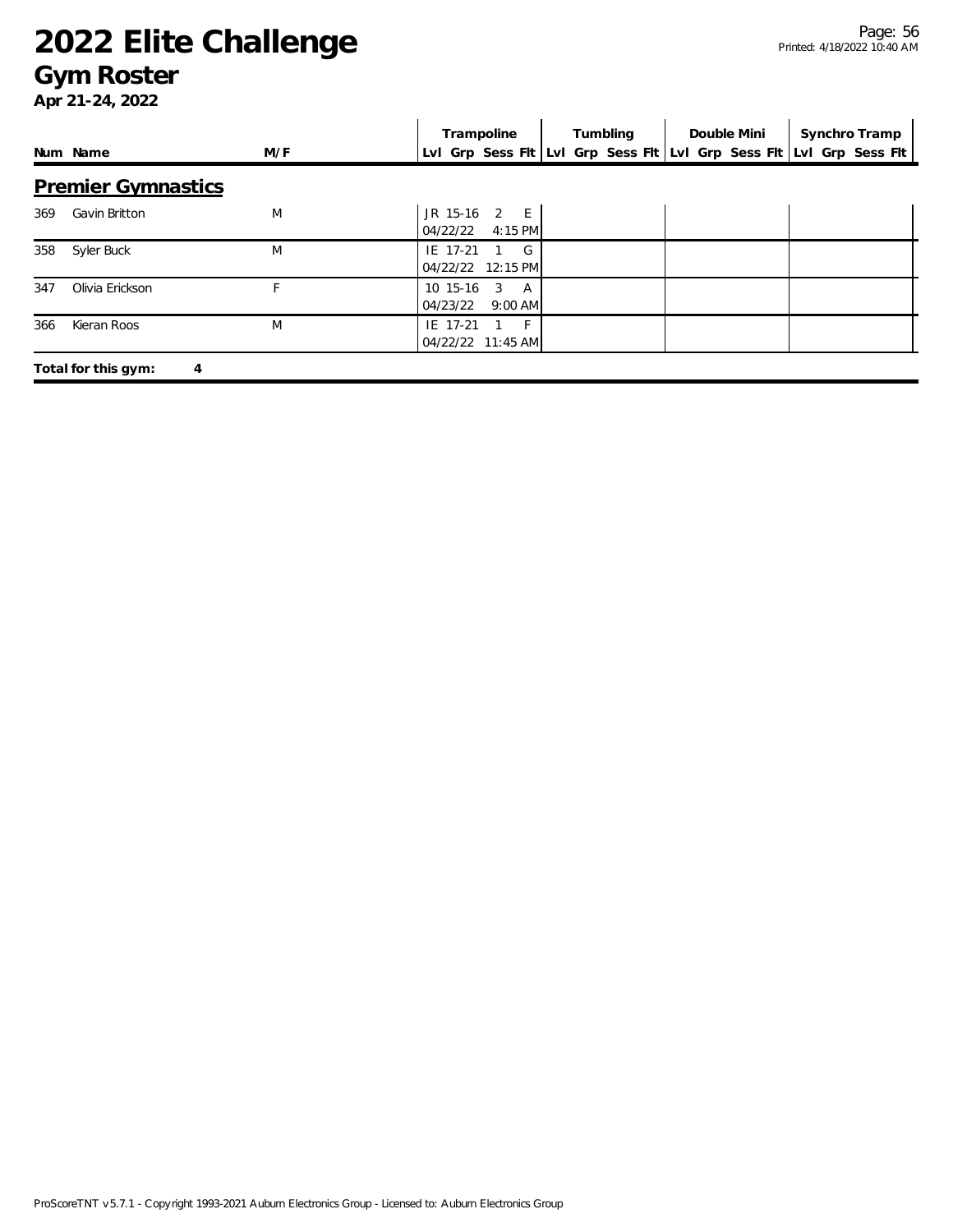### **Gym Roster**

| Num Name            | M/F | Trampoline<br>LvI Grp Sess FIt LvI Grp Sess FIt LvI Grp Sess FIt LvI Grp Sess FIt | Tumbling | Double Mini           | Synchro Tramp |
|---------------------|-----|-----------------------------------------------------------------------------------|----------|-----------------------|---------------|
|                     |     |                                                                                   |          |                       |               |
| <u>Rays TnT</u>     |     |                                                                                   |          |                       |               |
| Jack Stefan<br>149  | M   | $10$ 15-16 3 D                                                                    |          | 10 15-16 3 A          |               |
|                     |     | 04/23/22 10:45 AM                                                                 |          | $9:00$ AM<br>04/23/22 |               |
| Total for this gym: |     |                                                                                   |          |                       |               |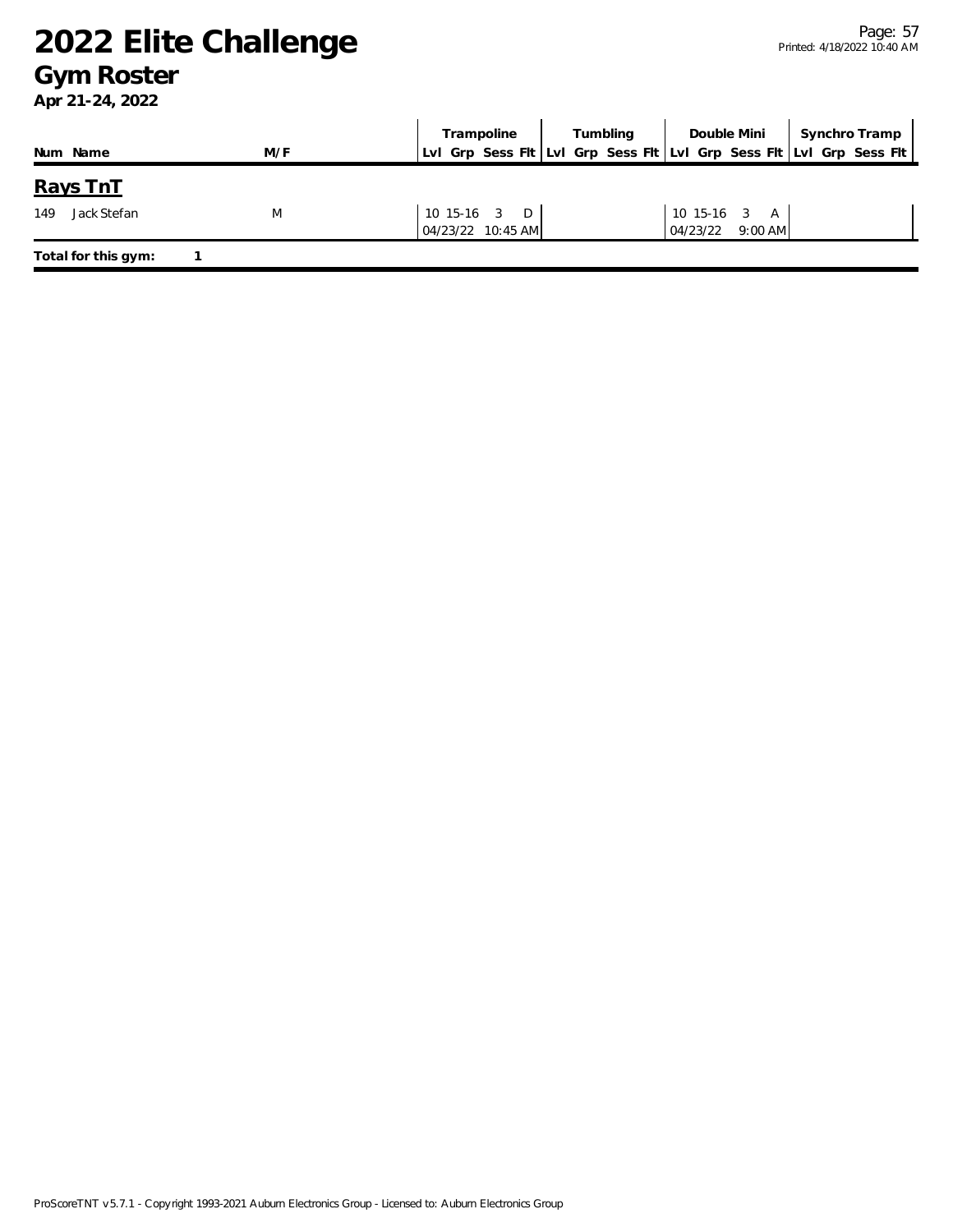### **Gym Roster**

|                            |     | Trampoline                                                          | Tumbling | Double Mini                          | Synchro Tramp |
|----------------------------|-----|---------------------------------------------------------------------|----------|--------------------------------------|---------------|
| Num Name                   | M/F | Lvl Grp Sess Flt Lvl Grp Sess Flt Lvl Grp Sess Flt Lvl Grp Sess Flt |          |                                      |               |
| <b>Showcase Gymnastics</b> |     |                                                                     |          |                                      |               |
| Catherine Cupples<br>124   |     | 10 15-16 3 B<br>04/23/22<br>$9:45$ AM                               |          | 10 15-16 3<br>D<br>04/23/22 10:45 AM |               |
| Total for this gym:        |     |                                                                     |          |                                      |               |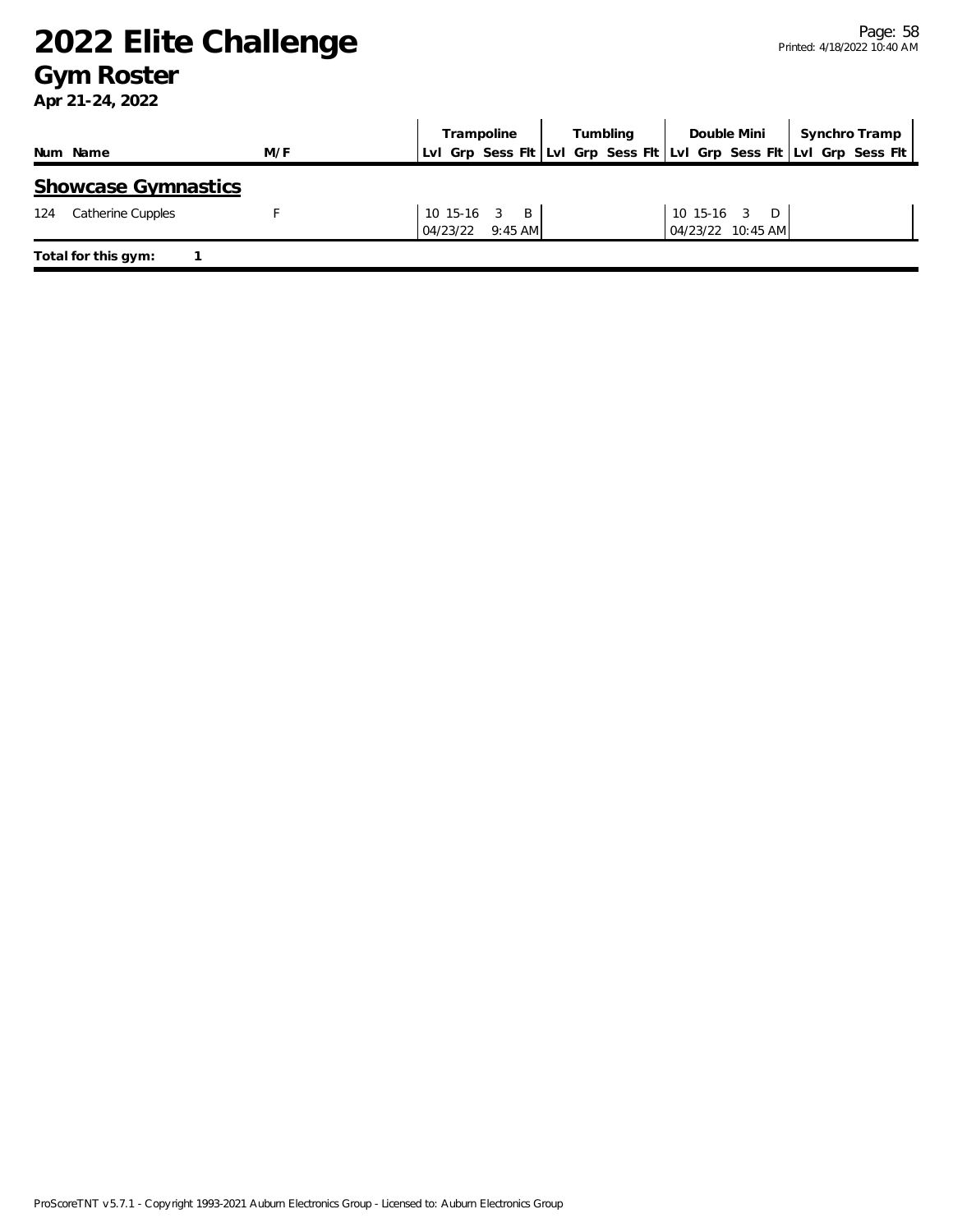### **Gym Roster**

|     |                          |     | Trampoline                                                          | Tumbling | Double Mini                                                        | Synchro Tramp |
|-----|--------------------------|-----|---------------------------------------------------------------------|----------|--------------------------------------------------------------------|---------------|
|     | Num Name                 | M/F | Lvl Grp Sess Flt Lvl Grp Sess Flt Lvl Grp Sess Flt Lvl Grp Sess Flt |          |                                                                    |               |
|     | <b>Silver Stars</b>      |     |                                                                     |          |                                                                    |               |
| 272 | Changa Anderson          | M   | 2<br>$\overline{B}$<br>$SR$ 18+<br>04/22/22<br>$2:45$ PM            |          | 2 H<br>$SR$ 18+<br>04/22/22<br>$5:45$ PM                           |               |
| 228 | Jack Collard             | M   | IE 17-21<br>$-$ F $-$<br>04/22/22 11:45 AM                          |          | OP 17-21<br>2<br>M<br>04/22/22<br>8:15 PM                          |               |
| 154 | Caroline Evans           |     | G<br>JR 15-16<br>2<br>04/22/22<br>$5:15$ PM                         |          | E<br>10 15-16<br>3<br>04/23/22 11:15 AM                            |               |
| 442 | Phoebe Evans             | F   |                                                                     |          | OP 17-21<br>$\mathcal{P}$<br>$\mathsf{K}$<br>04/22/22<br>$7:15$ PM |               |
| 441 | Keira Porzel             |     | 3<br>10 13-14<br>K<br>04/23/22<br>$2:15$ PM                         |          | 10 13-14<br>3<br>04/23/22<br>$1:15$ PM                             |               |
|     | 5<br>Total for this gym: |     |                                                                     |          |                                                                    |               |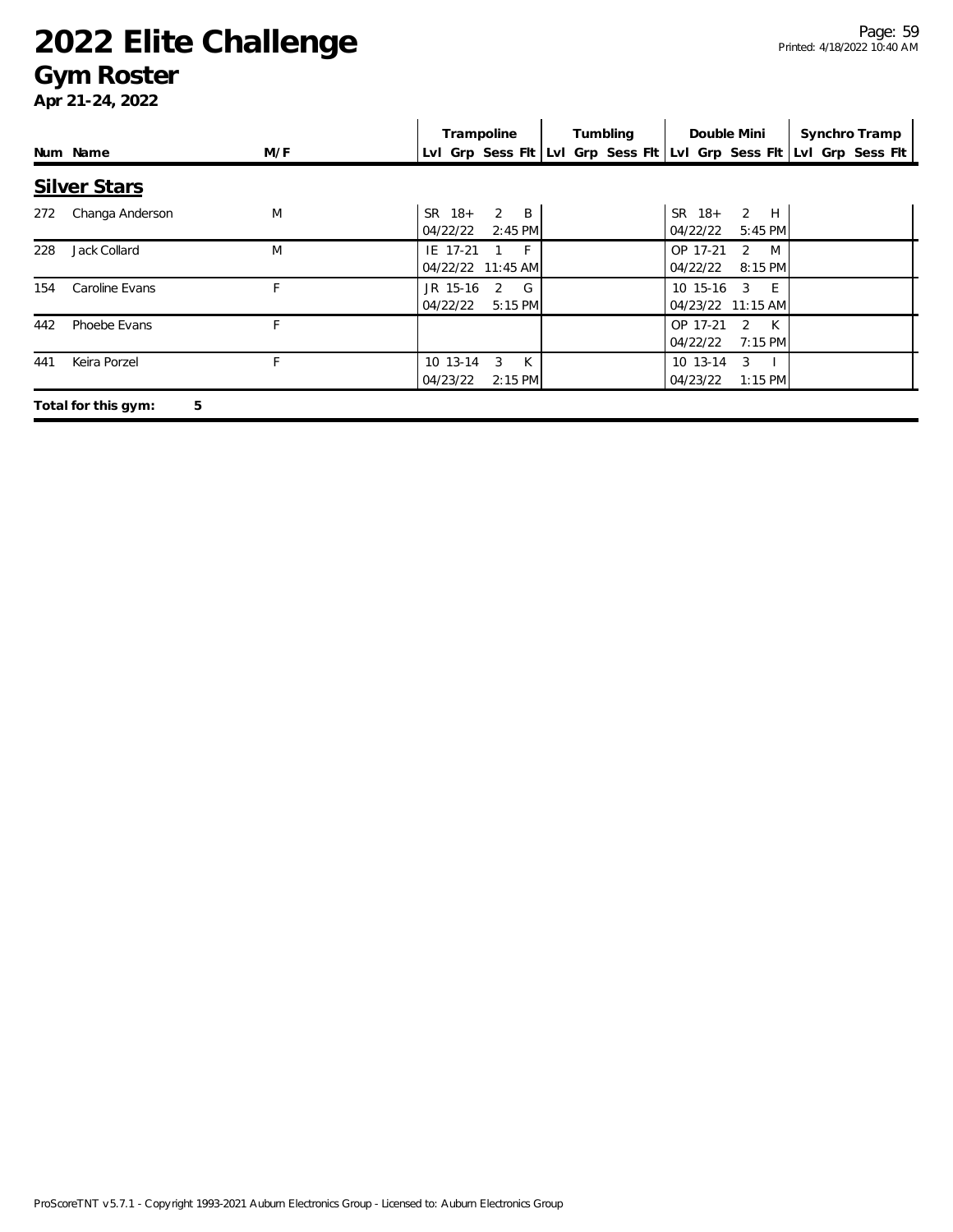### **Gym Roster**

|                        |     | Trampoline                                                          | Tumbling | Double Mini                                                    | Synchro Tramp |
|------------------------|-----|---------------------------------------------------------------------|----------|----------------------------------------------------------------|---------------|
| Num Name               | M/F | Lvl Grp Sess Fit Lvl Grp Sess Fit Lvl Grp Sess Fit Lvl Grp Sess Fit |          |                                                                |               |
| Skywalkers             |     |                                                                     |          |                                                                |               |
| Malachi Jackson<br>104 | M   |                                                                     |          | 10 15-16 2 D 10 15-16 3 B<br>04/22/22 3:45 PM 04/23/22 9:45 AM |               |
| 270<br>Brady Wilson    | M   | $OP$ 22+<br>-3<br>$-E$<br>04/23/22 11:15 AM                         |          | SR 18+<br>2<br>04/22/22<br>$6:15$ PM                           |               |
| Total for this gym:    |     |                                                                     |          |                                                                |               |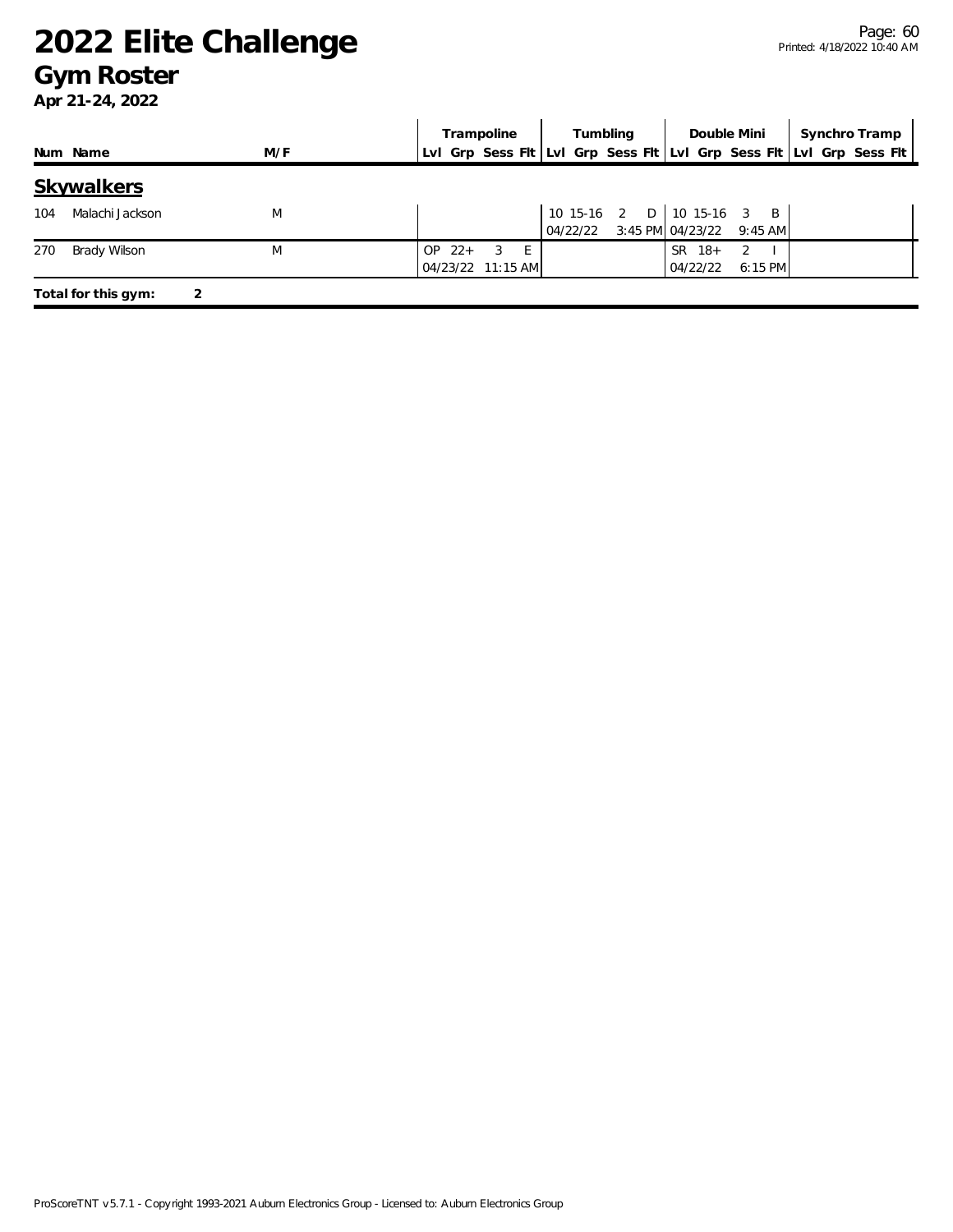### **Gym Roster**

|                |                          |     | Trampoline<br>Tumbling<br>Double Mini<br>Synchro Tramp                                                                                 |
|----------------|--------------------------|-----|----------------------------------------------------------------------------------------------------------------------------------------|
|                | Num Name                 | M/F | LvI Grp Sess FIt LvI Grp Sess FIt LvI Grp Sess FIt LvI Grp Sess FIt                                                                    |
|                | So Cal TTC               |     |                                                                                                                                        |
| 195            | Samuel Blando            | M   | JR 15-16 2 C<br>JR 15-16 1 C<br>10 15-16 3 D<br>04/23/22 10:45 AM 04/22/22<br>3:15 PM 04/22/22 10:15 AM                                |
| 220            | Amanda Coes              | F   | $\overline{2}$<br>OP 17-21<br>IE 17-21<br>M<br>$\overline{2}$<br>$\mathsf{K}$<br>04/22/22<br>8:15 PM 04/22/22<br>$7:15$ PM             |
| 128            | Jaden Gausman            | M   | 10<br>$+0$<br>$\overline{a}$<br>$1:45$ PM<br>04/23/22<br>$1:15$ PM<br>04/23/22                                                         |
| 437            | Dylan Gharbaoui          | M   | 3<br>2<br>OP 17-21<br>$-F$<br>IE 17-21<br>D<br>04/23/22 11:45 AM<br>04/22/22<br>$3:45$ PM                                              |
| 129            | Vittoria Gibson          | F   | 3<br>$\mathcal{R}$<br>10 15-16<br>C.<br>10 15-16<br>D<br>04/23/22 10:45 AM<br>04/23/22 10:15 AM                                        |
| 202            | Cris Orth                | M   | $\mathcal{C}$<br>JR 15-16<br>$\overline{C}$<br>JR 15-16<br>2<br>04/22/22<br>3:15 PM 04/22/22 10:15 AM                                  |
| 252            | Kira Schwartz            | F   | $SR$ 18+<br>$\overline{2}$<br>$SR$ 18+<br>OP 17-21<br>3<br>H<br>2<br>A<br>6:45 PM 04/22/22<br>04/23/22 12:45 PM<br>04/22/22<br>2:00 PM |
| <del>226</del> | Lane Wahlgren            |     | $+$<br>$-OP$<br>$\Theta$ P<br>$\rightarrow$<br>11:15 AM 04/22/22<br>04/23/22<br>$7:45$ PM                                              |
|                | 8<br>Total for this gym: |     |                                                                                                                                        |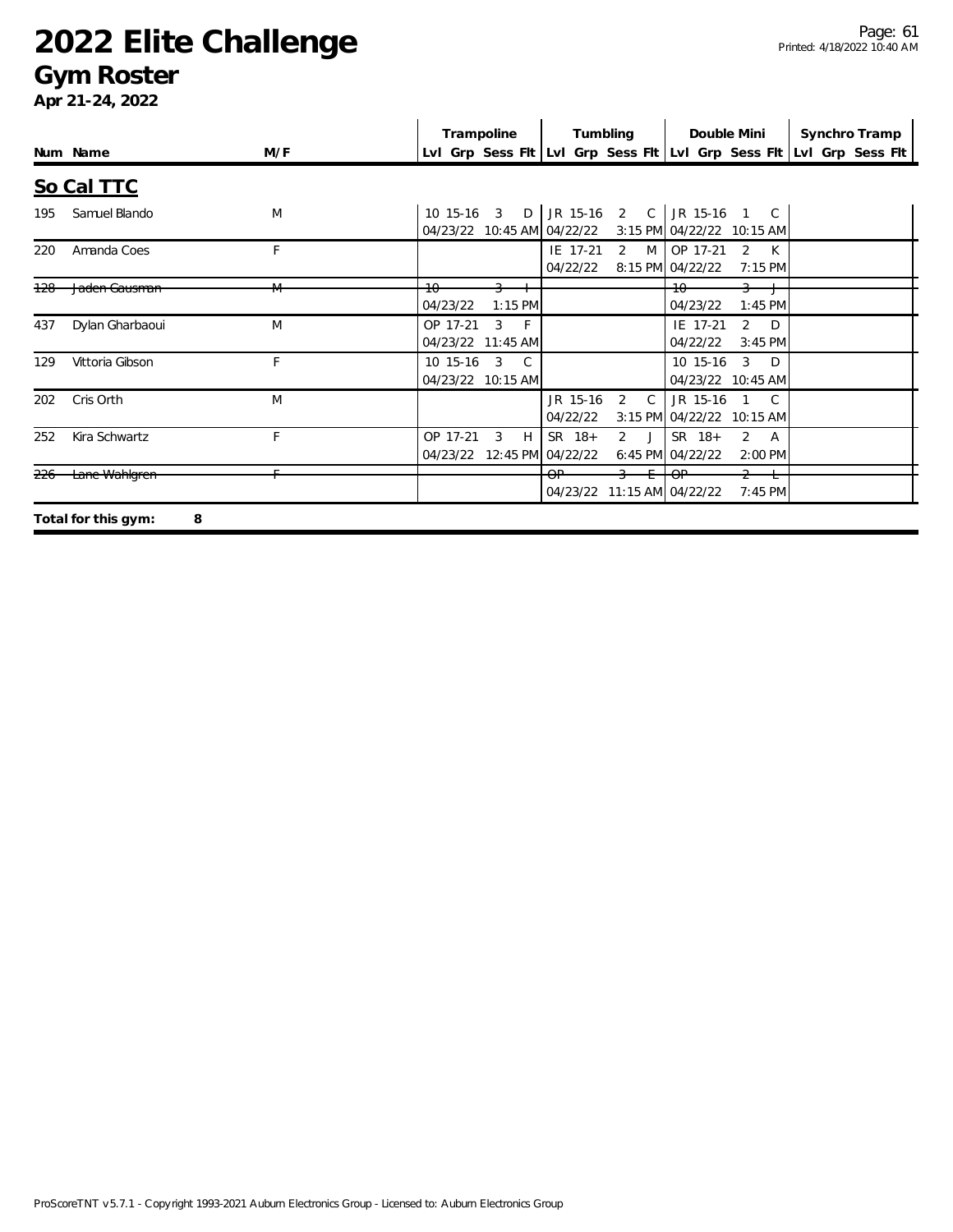### **Gym Roster**

|     |                            |     |          | Trampoline        |  | Tumbling |          | Double Mini        | Synchro Tramp |                                                                     |
|-----|----------------------------|-----|----------|-------------------|--|----------|----------|--------------------|---------------|---------------------------------------------------------------------|
|     | Num Name                   | M/F |          |                   |  |          |          |                    |               | Lvl Grp Sess Fit Lvl Grp Sess Fit Lvl Grp Sess Fit Lvl Grp Sess Fit |
|     | <b>Sonshine Gymnastics</b> |     |          |                   |  |          |          |                    |               |                                                                     |
| 182 | Ben Adams                  | M   |          | IE 17-21 1 F      |  |          |          | IE 17-21 2 D       |               |                                                                     |
|     |                            |     |          | 04/22/22 11:45 AM |  |          | 04/22/22 | $3:45$ PM          |               |                                                                     |
| 235 | Kyla Kapner                |     | OP 17-21 | - 3<br>H          |  |          | OP 17-21 | K<br>$\mathcal{L}$ |               |                                                                     |
|     |                            |     |          | 04/23/22 12:45 PM |  |          | 04/22/22 | $7:15$ PM          |               |                                                                     |
|     | Total for this gym:<br>2   |     |          |                   |  |          |          |                    |               |                                                                     |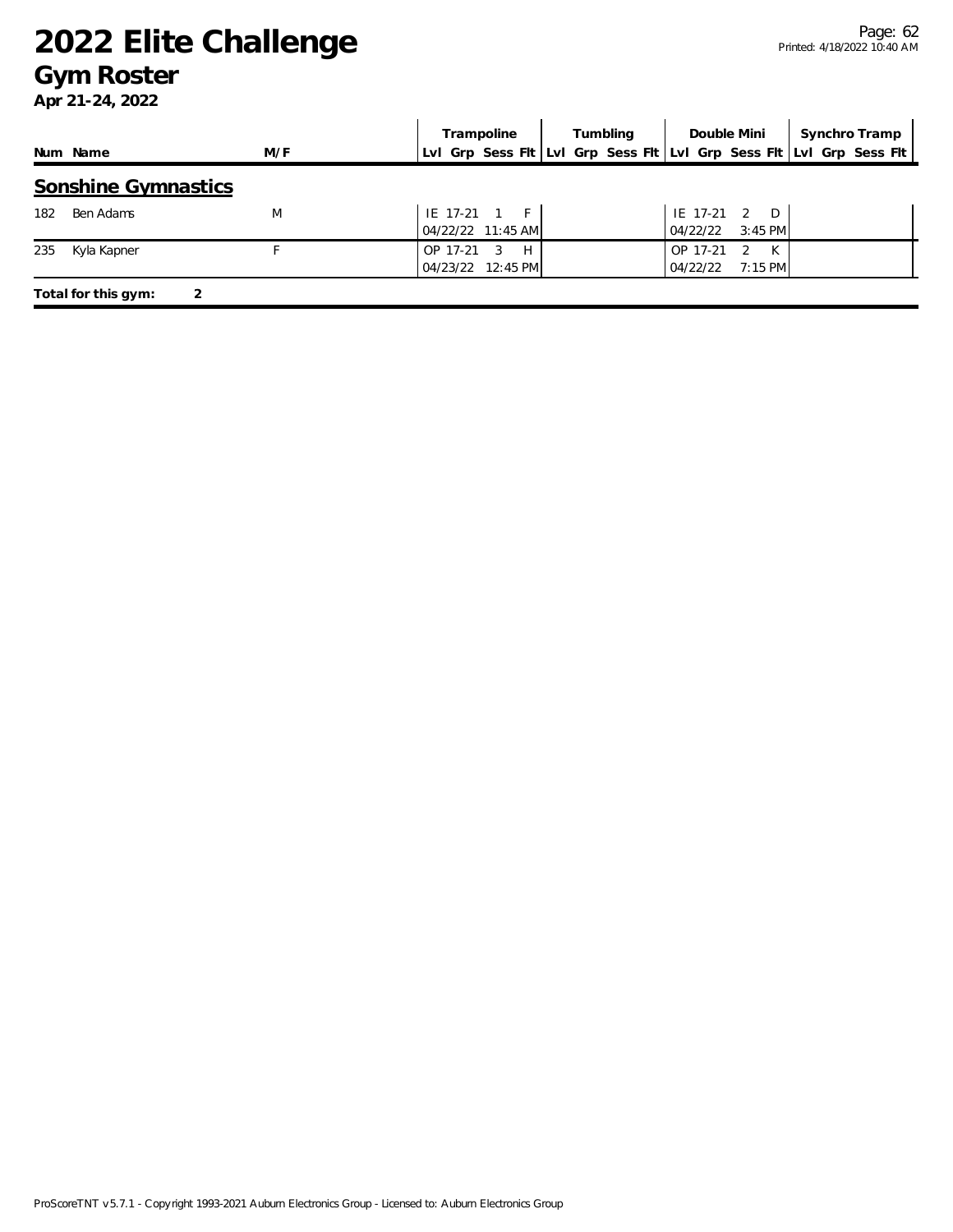### **Gym Roster**

|     |                             |     | Trampoline                                               | Tumbling                                               | Double Mini                                                           | Synchro Tramp                                                       |
|-----|-----------------------------|-----|----------------------------------------------------------|--------------------------------------------------------|-----------------------------------------------------------------------|---------------------------------------------------------------------|
|     | Num Name                    | M/F |                                                          |                                                        |                                                                       | Lvl Grp Sess Flt Lvl Grp Sess Flt Lvl Grp Sess Flt Lvl Grp Sess Flt |
|     | <b>Southlake Gymnastics</b> |     |                                                          |                                                        |                                                                       |                                                                     |
| 101 | Maddie Beers                |     | 10 15-16 3 C                                             | 10 15-16 3 D                                           | 10 15-16 3 F<br>04/23/22 10:15 AM 04/23/22 10:45 AM 04/23/22 11:45 AM |                                                                     |
| 122 | Bennett Church              | M   | 10 15-16<br>$\mathcal{R}$<br>$\Box$<br>04/23/22 10:45 AM |                                                        | 10 15-16<br><b>B</b><br>3<br>04/23/22<br>$9:45$ AM                    |                                                                     |
| 292 | Kennedi Roberts             |     | B<br>YE 13-14<br>$9:45$ AM<br>04/22/22                   | YE 13-14<br>$\mathsf{B}$<br>$\overline{2}$<br>04/22/22 | YE 13-14<br>2:45 PM 04/22/22 11:45 AM                                 |                                                                     |
| 291 | Mick Seyler                 | M   | YE 13-14<br>$\overline{C}$<br>04/22/22 10:15 AM 04/22/22 | 10 13-14<br>D<br>2                                     | YE 13-14<br>- F<br>3:45 PM 04/22/22 11:15 AM                          |                                                                     |
|     | Total for this gym:         | 4   |                                                          |                                                        |                                                                       |                                                                     |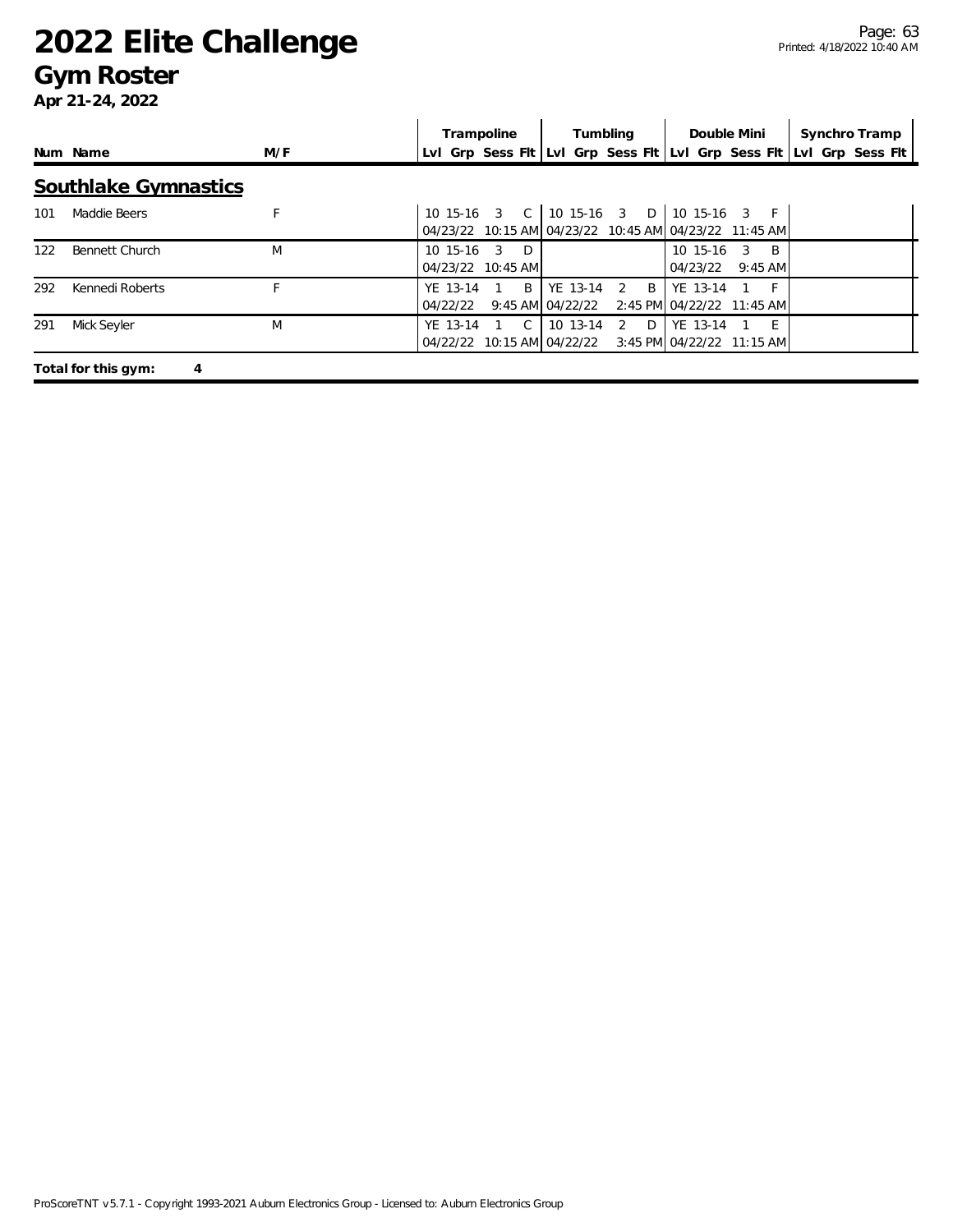### **Gym Roster**

|       |                         |     | Trampoline                                                          | Tumbling | Double Mini                                      | Synchro Tramp |
|-------|-------------------------|-----|---------------------------------------------------------------------|----------|--------------------------------------------------|---------------|
|       | Num Name                | M/F | Lvl Grp Sess Fit Lvl Grp Sess Fit Lvl Grp Sess Fit Lvl Grp Sess Fit |          |                                                  |               |
| Spark |                         |     |                                                                     |          |                                                  |               |
| 281   | <b>Brandon Anderson</b> | M   | <b>OP</b>                                                           |          | SR 18+ 2 J<br>04/22/22<br>$6:45$ PM              |               |
| 269   | Jaden Vales             | M   | F.<br>OP 17-21<br>- 3<br>04/23/22 11:45 AM                          |          | <b>SR</b><br>$18+$<br>2<br>04/22/22<br>$6:15$ PM |               |
|       | Total for this gym:     | 2   |                                                                     |          |                                                  |               |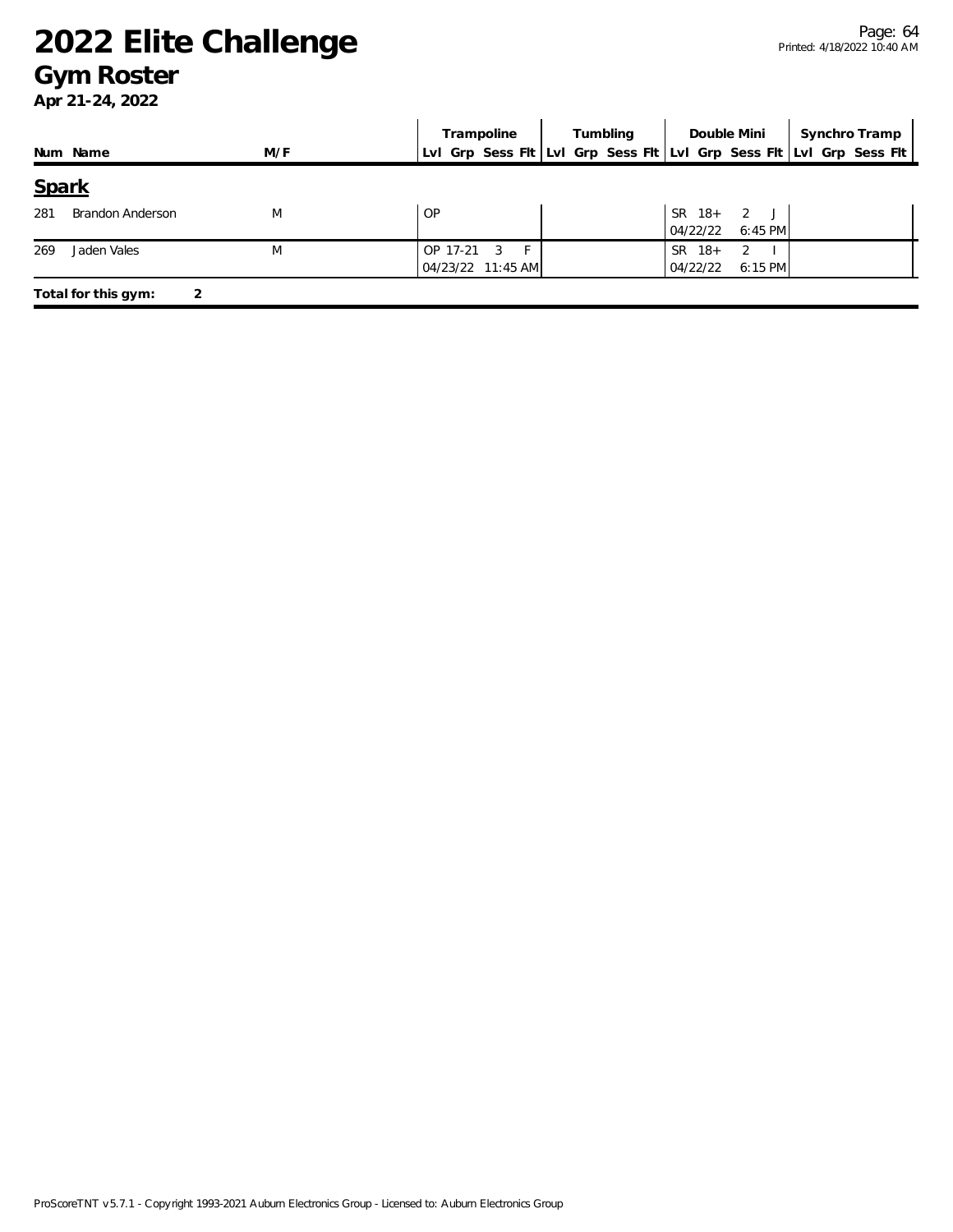### **Gym Roster**

|     | Trampoline                                              | Tumbling |                                            | Double Mini   Synchro Tramp                                         |
|-----|---------------------------------------------------------|----------|--------------------------------------------|---------------------------------------------------------------------|
| M/F |                                                         |          |                                            |                                                                     |
|     |                                                         |          |                                            |                                                                     |
| M   | $10$ 15-16 $3$ D<br>04/23/22 10:45 AM                   |          | 10 15-16 3 B<br>04/23/22 9:45 AM           |                                                                     |
| M   | $SR$ 18+<br>2<br>$\mathcal{C}$<br>04/22/22<br>$3:15$ PM |          | SR.<br>$18+$<br>2<br>04/22/22<br>$6:45$ PM |                                                                     |
|     |                                                         |          |                                            | Lvl Grp Sess Fit Lvl Grp Sess Fit Lvl Grp Sess Fit Lvl Grp Sess Fit |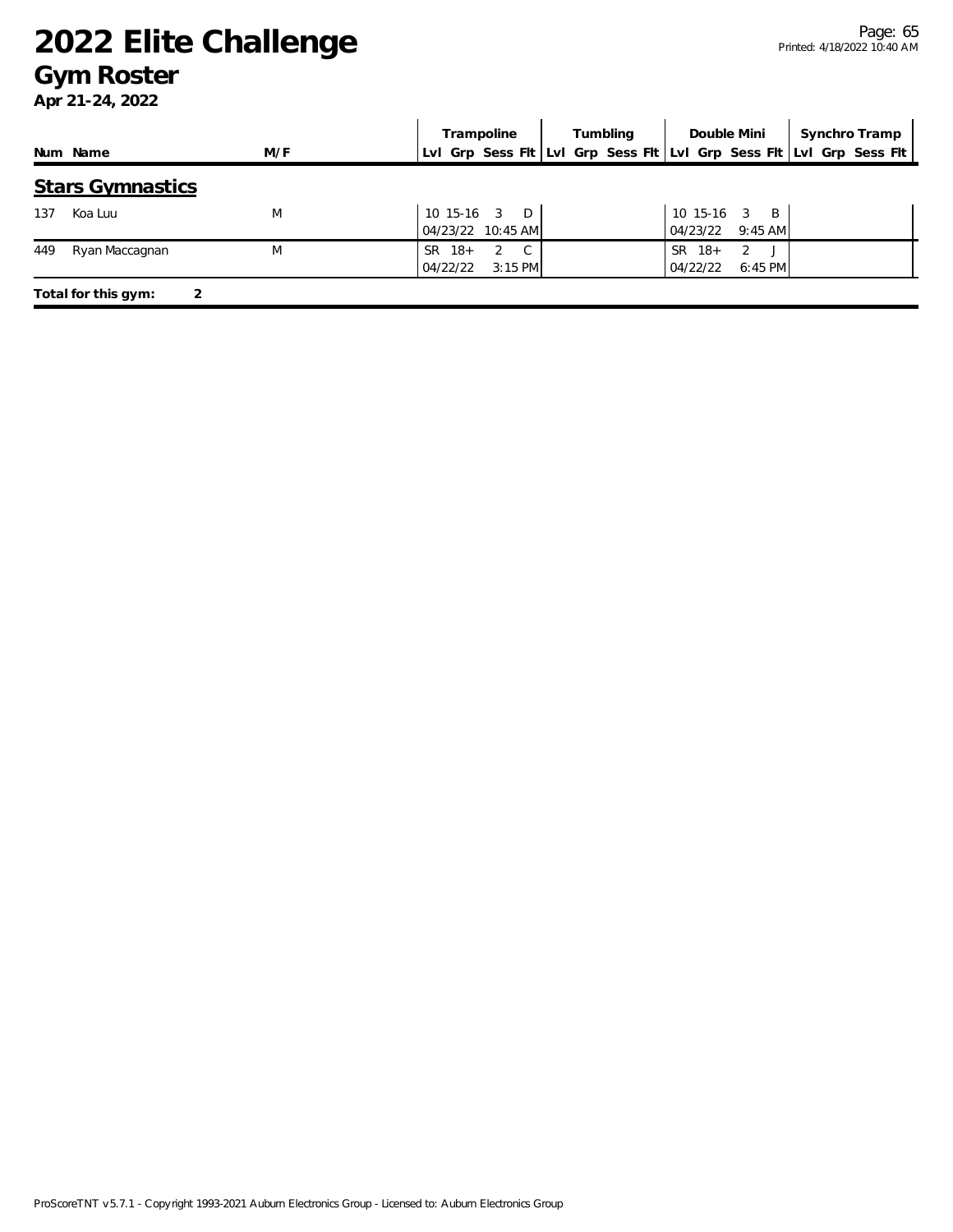### **Gym Roster**

|     |                          |     | Trampoline                                                  | Tumbling                                           | Double Mini | Synchro Tramp                                          |
|-----|--------------------------|-----|-------------------------------------------------------------|----------------------------------------------------|-------------|--------------------------------------------------------|
|     | Num Name                 | M/F |                                                             | Lvl Grp Sess Fit Lvl Grp Sess Fit Lvl Grp Sess Fit |             | Lvl Grp Sess Flt                                       |
|     | <b>T&amp;T Express</b>   |     |                                                             |                                                    |             |                                                        |
| 377 | Nicole Ahsinger          | F   | $2$ D<br>$SR$ 18+<br>04/22/22<br>$3:45$ PM                  |                                                    |             |                                                        |
| 422 | Ahsinger-Webster         | F   |                                                             |                                                    |             | $SR$ 18+<br>$\overline{2}$<br>K<br>04/22/22<br>7:15 PM |
| 387 | Hugo Marin               | M   | SR 18+<br>$\overline{2}$<br><b>A</b><br>04/22/22<br>2:00 PM |                                                    |             |                                                        |
| 392 | Aliaksei Shostak         | M   | SR 18+<br>$2 \quad C$<br>04/22/22<br>$3:15$ PM              |                                                    |             |                                                        |
| 396 | Sarah Webster            |     | $SR$ 18+<br>2<br>D<br>04/22/22<br>$3:45$ PM                 |                                                    |             |                                                        |
|     | 5<br>Total for this gym: |     |                                                             |                                                    |             |                                                        |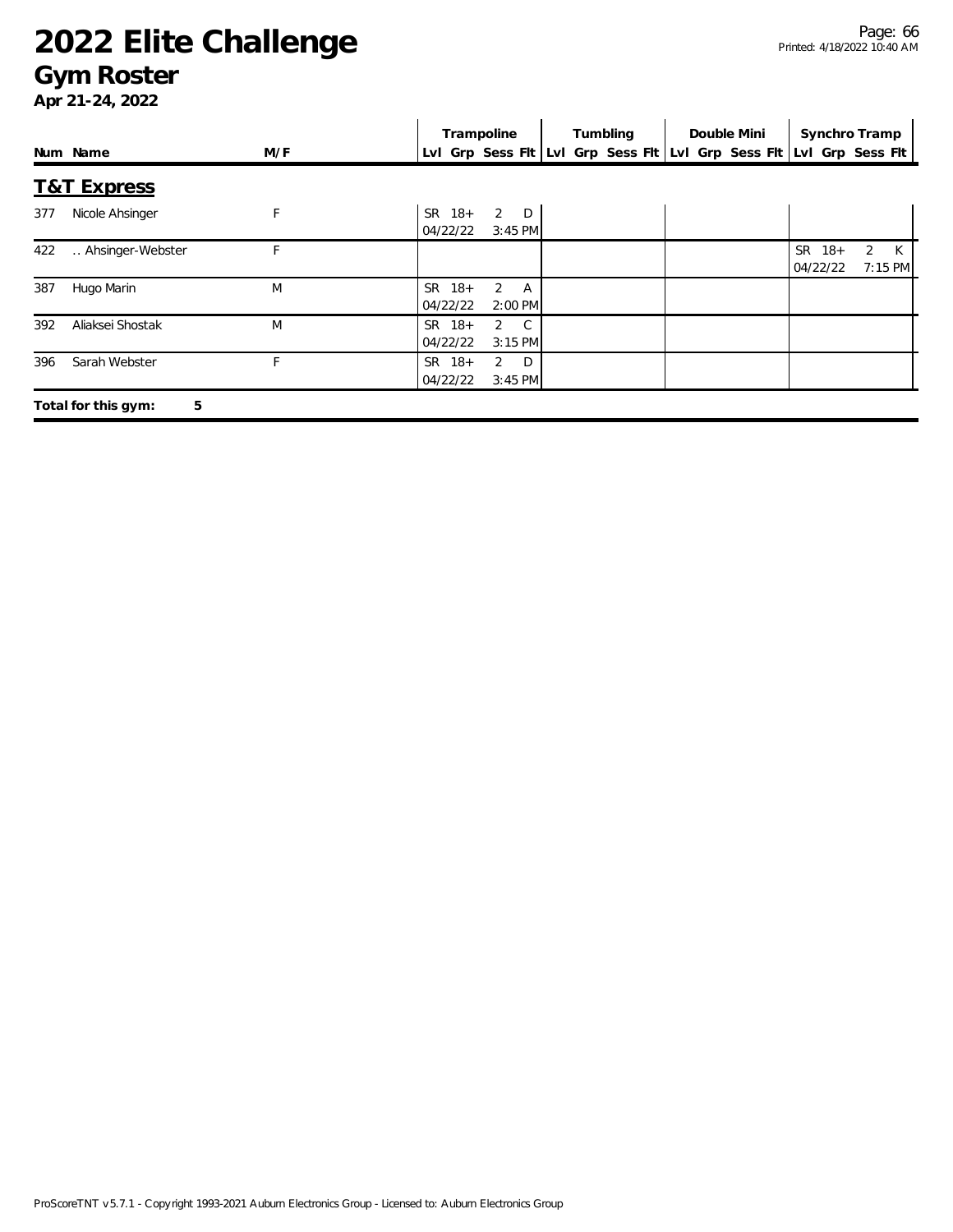### **Gym Roster**

|     |                     |     | Trampoline                                                          | Tumbling | Double Mini                                              | Synchro Tramp |
|-----|---------------------|-----|---------------------------------------------------------------------|----------|----------------------------------------------------------|---------------|
|     | Num Name            | M/F | Lvl Grp Sess Flt Lvl Grp Sess Flt Lvl Grp Sess Flt Lvl Grp Sess Flt |          |                                                          |               |
|     | <u>TAG USA</u>      |     |                                                                     |          |                                                          |               |
| 187 | Peter Brewer        | M   | OP 17-21 3 F<br>04/23/22 11:45 AM                                   |          | IE 17-21 2 C<br>04/22/22<br>$3:15$ PM                    |               |
| 188 | Ryan Diez           | M   | $-F$<br>OP 17-21<br>$\overline{3}$<br>04/23/22 11:45 AM             |          | D<br>IE 17-21<br>$\overline{2}$<br>04/22/22<br>$3:45$ PM |               |
| 190 | Mateo Ucros         | M   | $-F$<br>OP 17-21<br>- 3<br>04/23/22 11:45 AM                        |          | IE 17-21<br>D.<br>2<br>04/22/22<br>$3:45$ PM             |               |
|     | Total for this gym: | 3   |                                                                     |          |                                                          |               |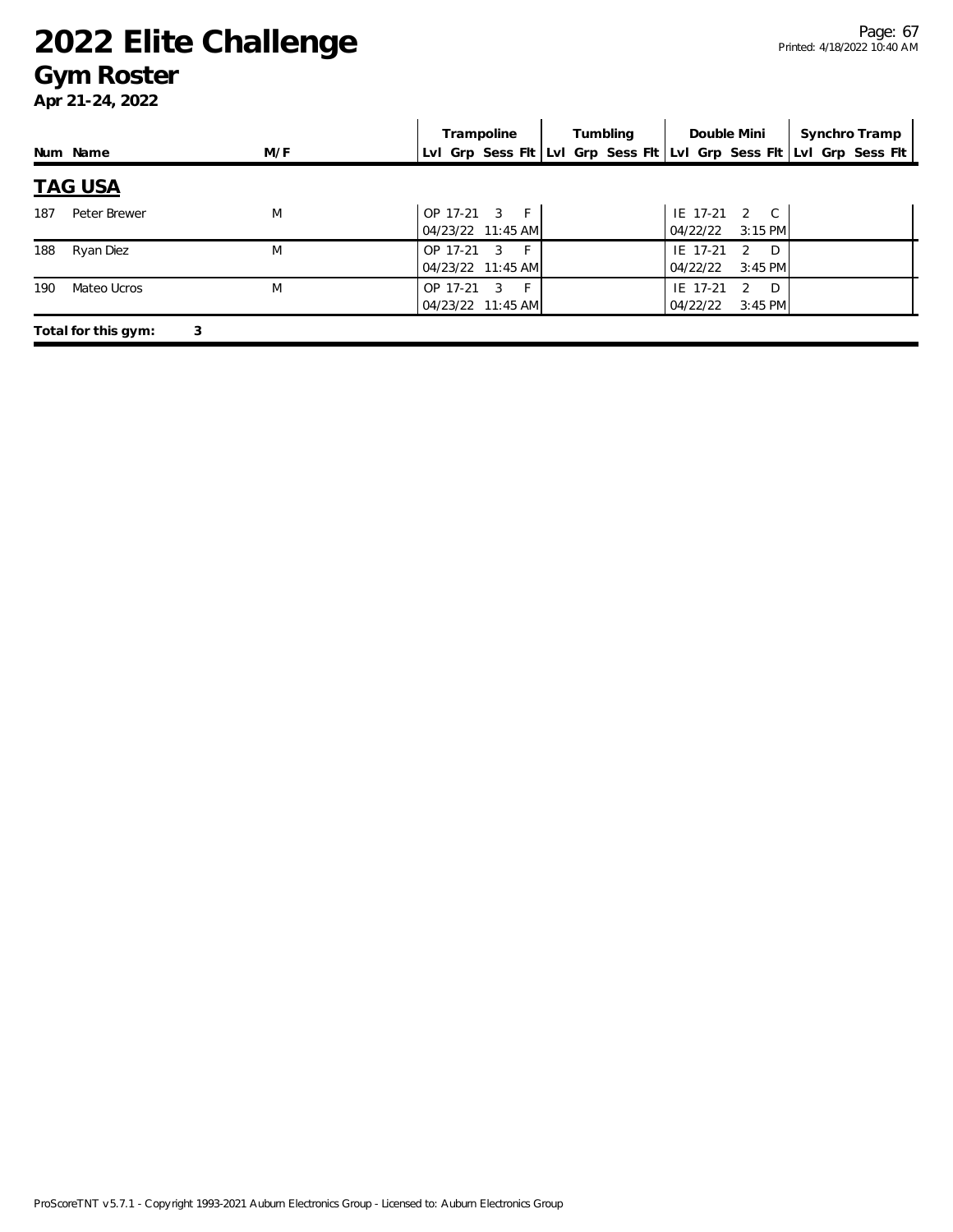### **Gym Roster**

| Num Name             | M/F | Trampoline<br>LvI Grp Sess FIt LvI Grp Sess FIt LvI Grp Sess FIt LvI Grp Sess FIt | Tumbling | Double Mini                      | Synchro Tramp |
|----------------------|-----|-----------------------------------------------------------------------------------|----------|----------------------------------|---------------|
| <u>TCT</u>           |     |                                                                                   |          |                                  |               |
| 189<br>Cullen Howell | M   | $OP 17-21 3 E$<br>04/23/22 11:15 AM                                               |          | IE 17-21 2 C<br>04/22/22 3:15 PM |               |
| Total for this gym:  |     |                                                                                   |          |                                  |               |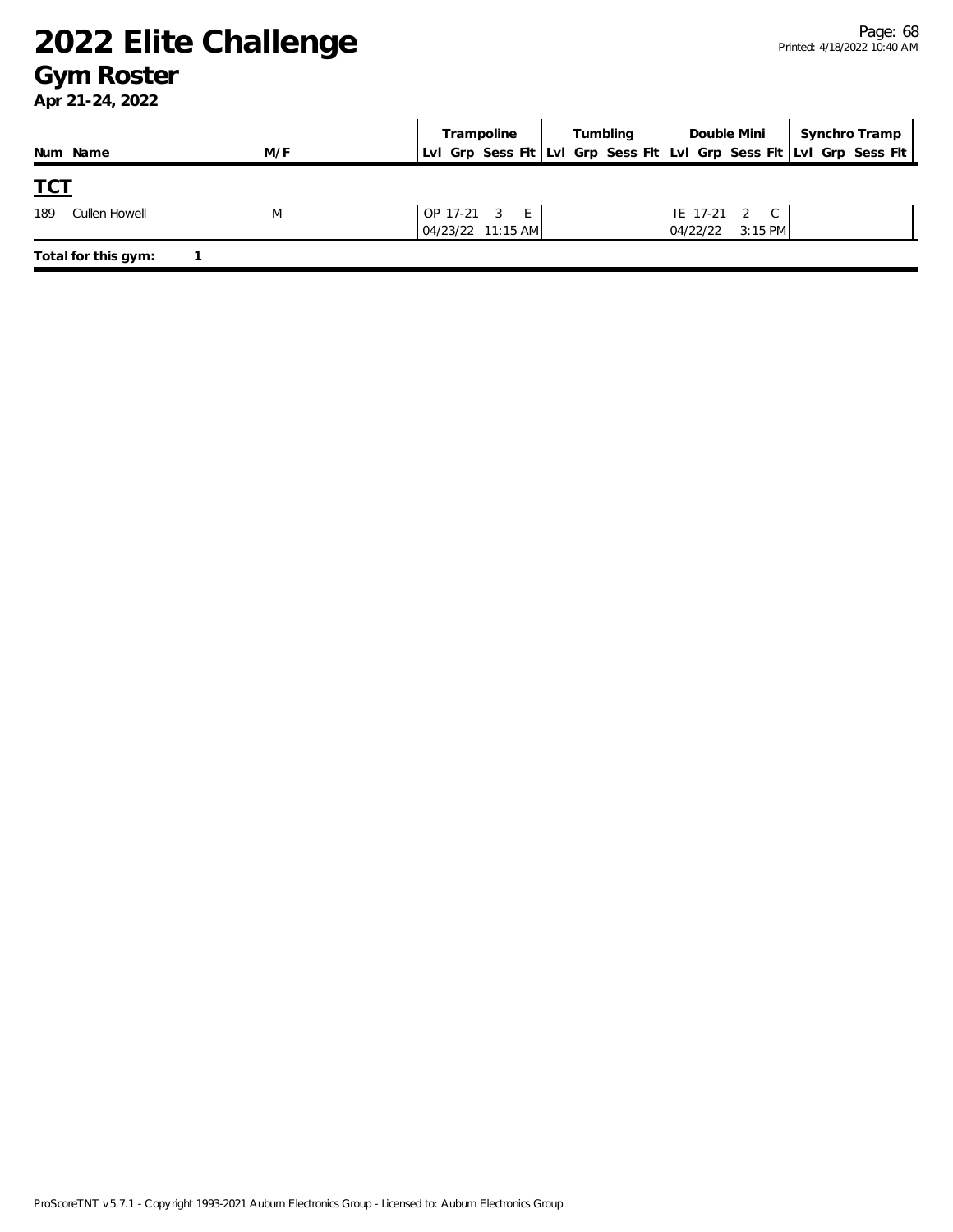### **Gym Roster**

|                       |     | Trampoline                                                                                                                                                           | Tumbling | Double Mini   Synchro Tramp                                         |
|-----------------------|-----|----------------------------------------------------------------------------------------------------------------------------------------------------------------------|----------|---------------------------------------------------------------------|
| Num Name              | M/F |                                                                                                                                                                      |          | Lvl Grp Sess Flt Lvl Grp Sess Flt Lvl Grp Sess Flt Lvl Grp Sess Flt |
| <b>Team Legacy</b>    |     |                                                                                                                                                                      |          |                                                                     |
| 250<br>Merrill Hunter | M   | $\begin{vmatrix} 1E & 17-21 & 1 & F & OP & 17-21 & 2 & E & SR & 18+ & 2 & H \\ 0 & 4/22/22 & 11:45 & AM & 04/22/22 & 4:15 & PM & 04/22/22 & 5:45 & PM \end{vmatrix}$ |          |                                                                     |
| Total for this gym:   |     |                                                                                                                                                                      |          |                                                                     |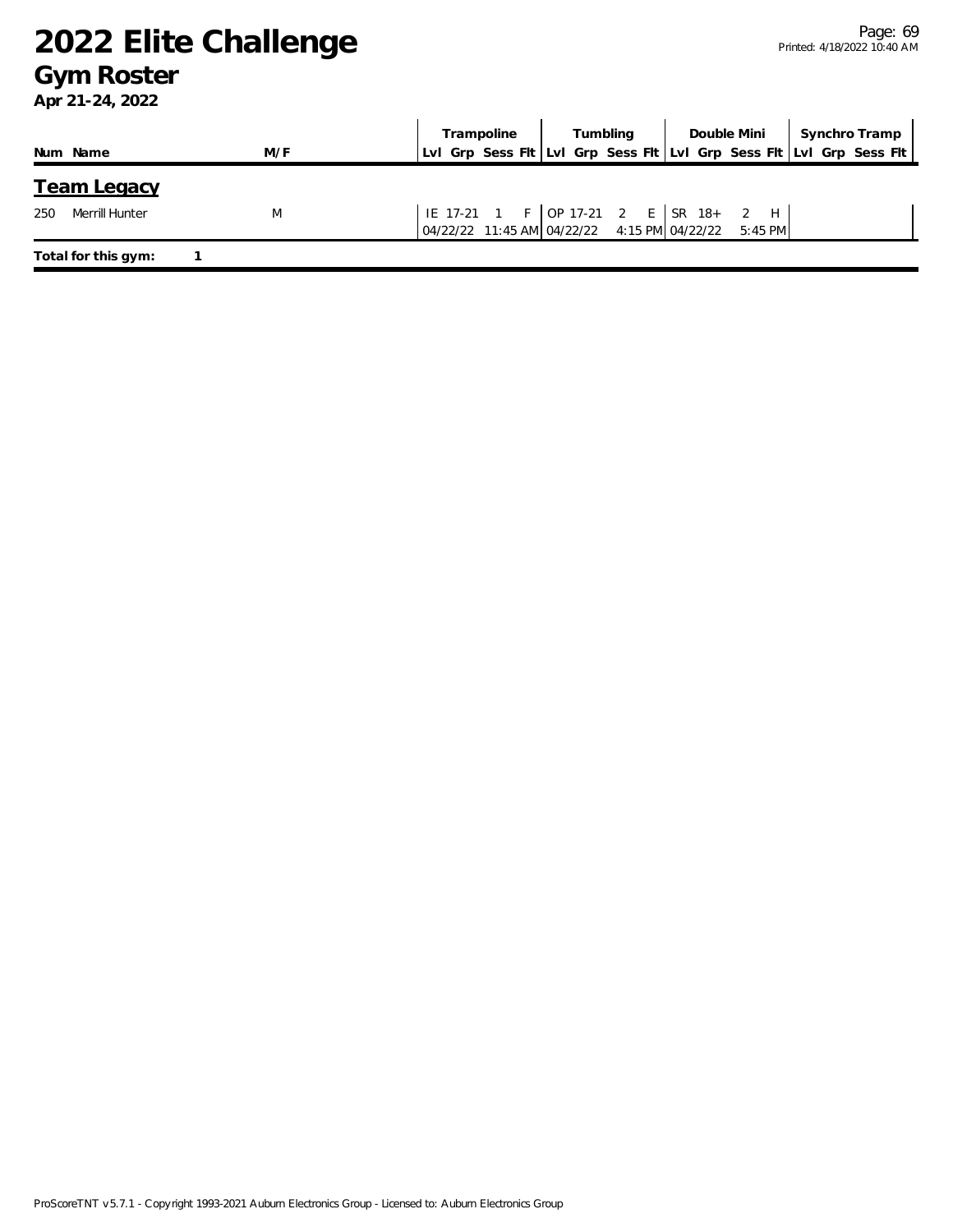### **Gym Roster**

|     | Trampoline                          | Double Mini Synchro Tramp                                           |
|-----|-------------------------------------|---------------------------------------------------------------------|
| M/F |                                     | Lvl Grp Sess Flt Lvl Grp Sess Flt Lvl Grp Sess Flt Lvl Grp Sess Flt |
|     |                                     |                                                                     |
|     | $IE$ 17-21 1 D<br>04/22/22 10:45 AM | SR 18+ 2 A<br>$2:00$ PM<br>04/22/22                                 |
| M   | $SR$ 18+<br>2<br>04/22/22           |                                                                     |
|     |                                     | Tumbling  <br>7:45 PM                                               |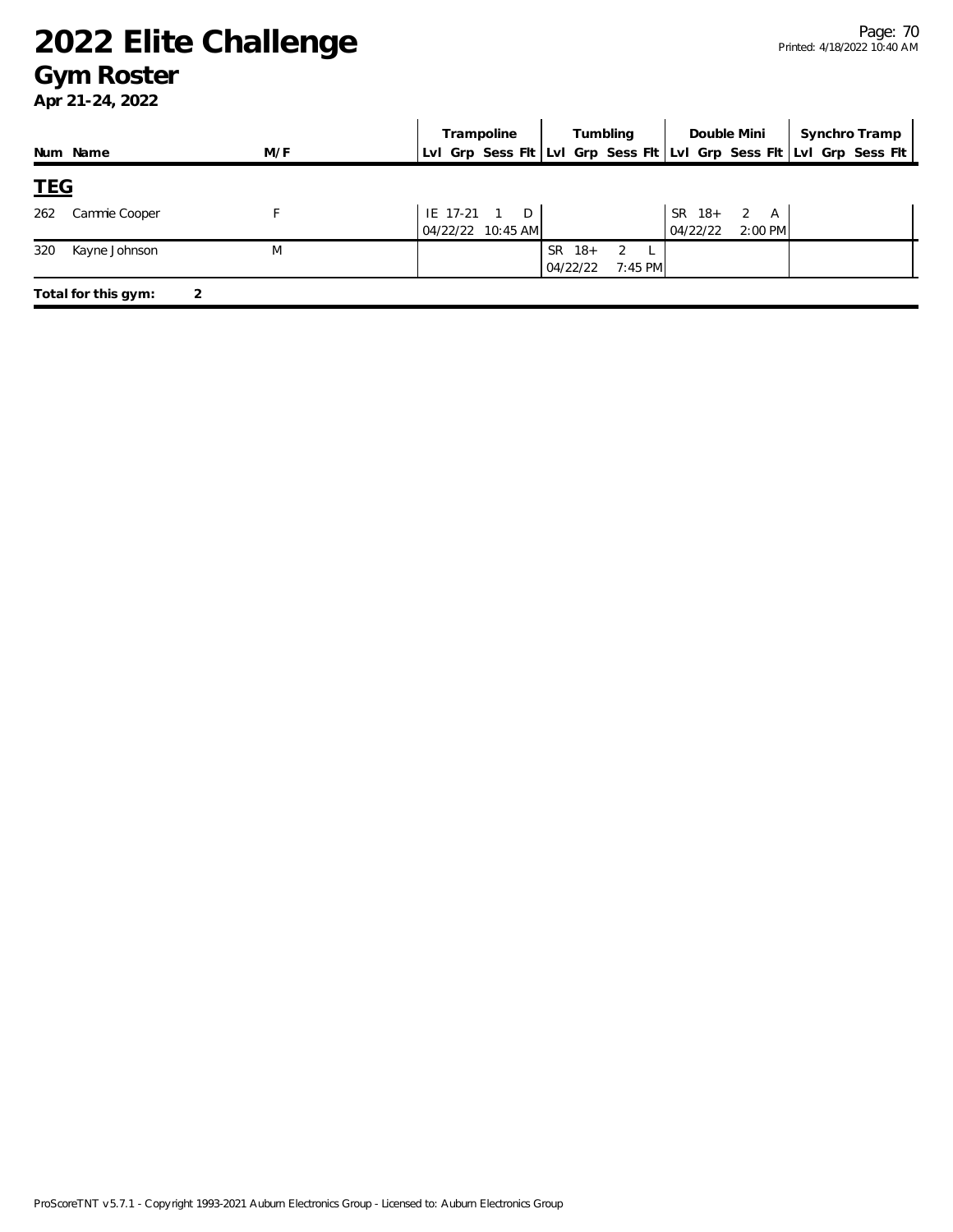### **Gym Roster**

|     |                          |     | Trampoline                                         | Tumbling | Double Mini                                 | Synchro Tramp                             |  |
|-----|--------------------------|-----|----------------------------------------------------|----------|---------------------------------------------|-------------------------------------------|--|
|     | Num Name                 | M/F | Lvl Grp Sess Fit Lvl Grp Sess Fit Lvl Grp Sess Fit |          |                                             | Lvl Grp Sess Flt                          |  |
|     | The Palaestra            |     |                                                    |          |                                             |                                           |  |
| 375 | Sofia Caldera Dorta      | F   | OP 17-21<br>3<br>H<br>04/23/22 12:45 PM            |          |                                             |                                           |  |
| 261 | Konrad Chelstowski       | M   | IE 17-21<br>G<br>04/22/22 12:15 PM                 |          | $SR$ 18+<br>2<br>04/22/22<br>$6:45$ PM      |                                           |  |
| 412 | Chelstowski-Newton       | M   |                                                    |          |                                             | IE 17-21<br>K<br>2<br>04/22/22<br>7:15 PM |  |
| 265 | <b>Brendon Newton</b>    | M   | $-F$<br>IE 17-21<br>04/22/22 11:45 AM              |          | $SR$ 18+<br>2<br>6:45 PM<br>04/22/22        |                                           |  |
| 241 | Angelica Soto            | F.  | OP 17-21<br>H<br>3<br>04/23/22<br>12:45 PM         |          | K<br>OP 17-21<br>2<br>04/22/22<br>$7:15$ PM |                                           |  |
| 217 | Camden Weaver            | M   | JR 15-16<br>2<br>$-F$<br>04/22/22<br>4:45 PM       |          | JR 15-16<br>$\Box$<br>04/22/22 10:45 AM     |                                           |  |
|     | Total for this gym:<br>6 |     |                                                    |          |                                             |                                           |  |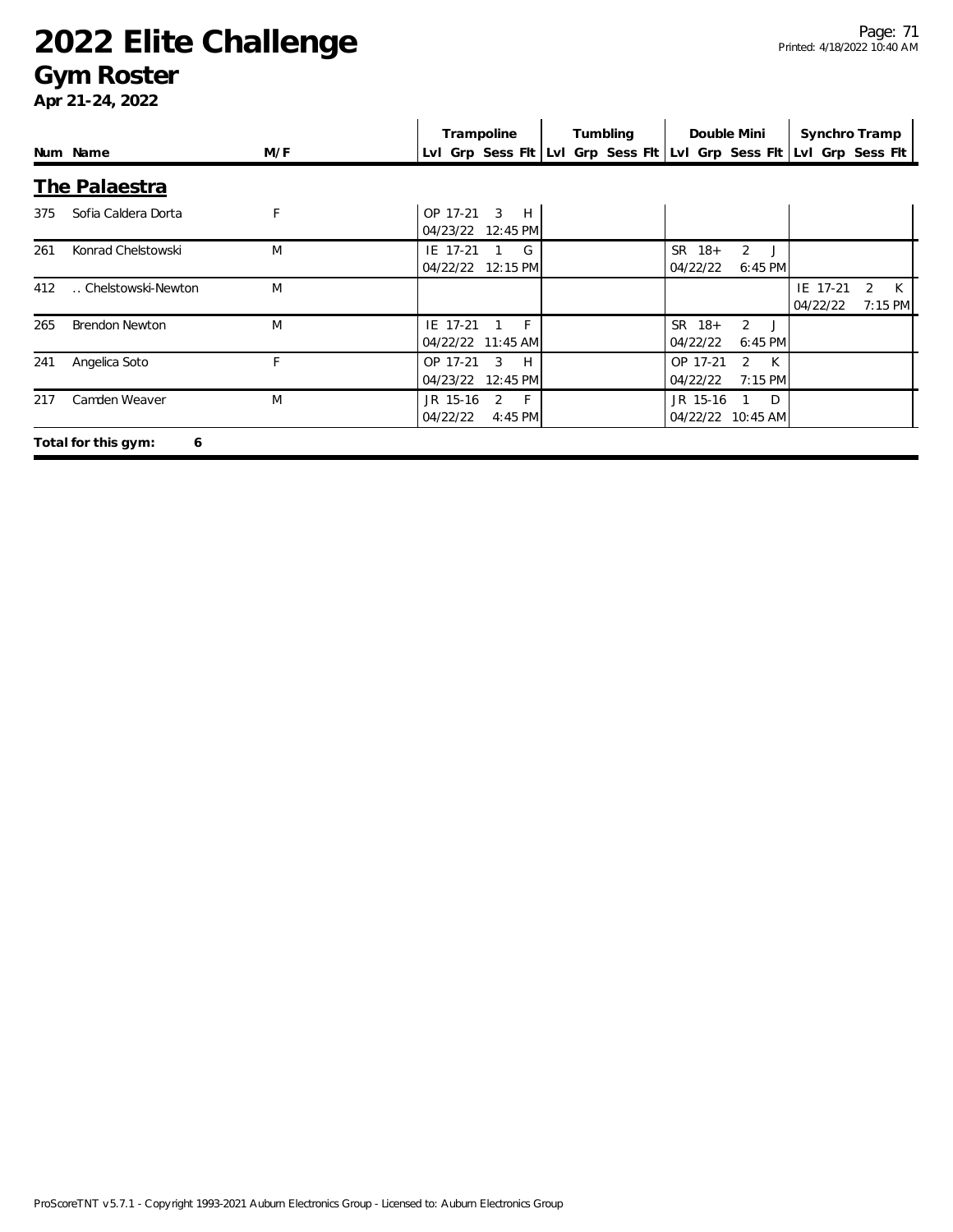### **Gym Roster**

|                             |     | Trampoline | Tumbling | Double Mini                                | Synchro Tramp                                                       |
|-----------------------------|-----|------------|----------|--------------------------------------------|---------------------------------------------------------------------|
| Num Name                    | M/F |            |          |                                            | LvI Grp Sess Fit LvI Grp Sess Fit LvI Grp Sess Fit LvI Grp Sess Fit |
| <b>Top Star</b>             |     |            |          |                                            |                                                                     |
| Lainey Jacobs<br>173        |     |            |          | $10$ 13-14 3 $\vert$<br>$04/23/22$ 1:15 PM |                                                                     |
| <b>Emily Landers</b><br>219 |     |            |          | JR 15-16<br>B<br>04/22/22<br>$9:45$ AM     |                                                                     |
| Total for this gym:         | 2   |            |          |                                            |                                                                     |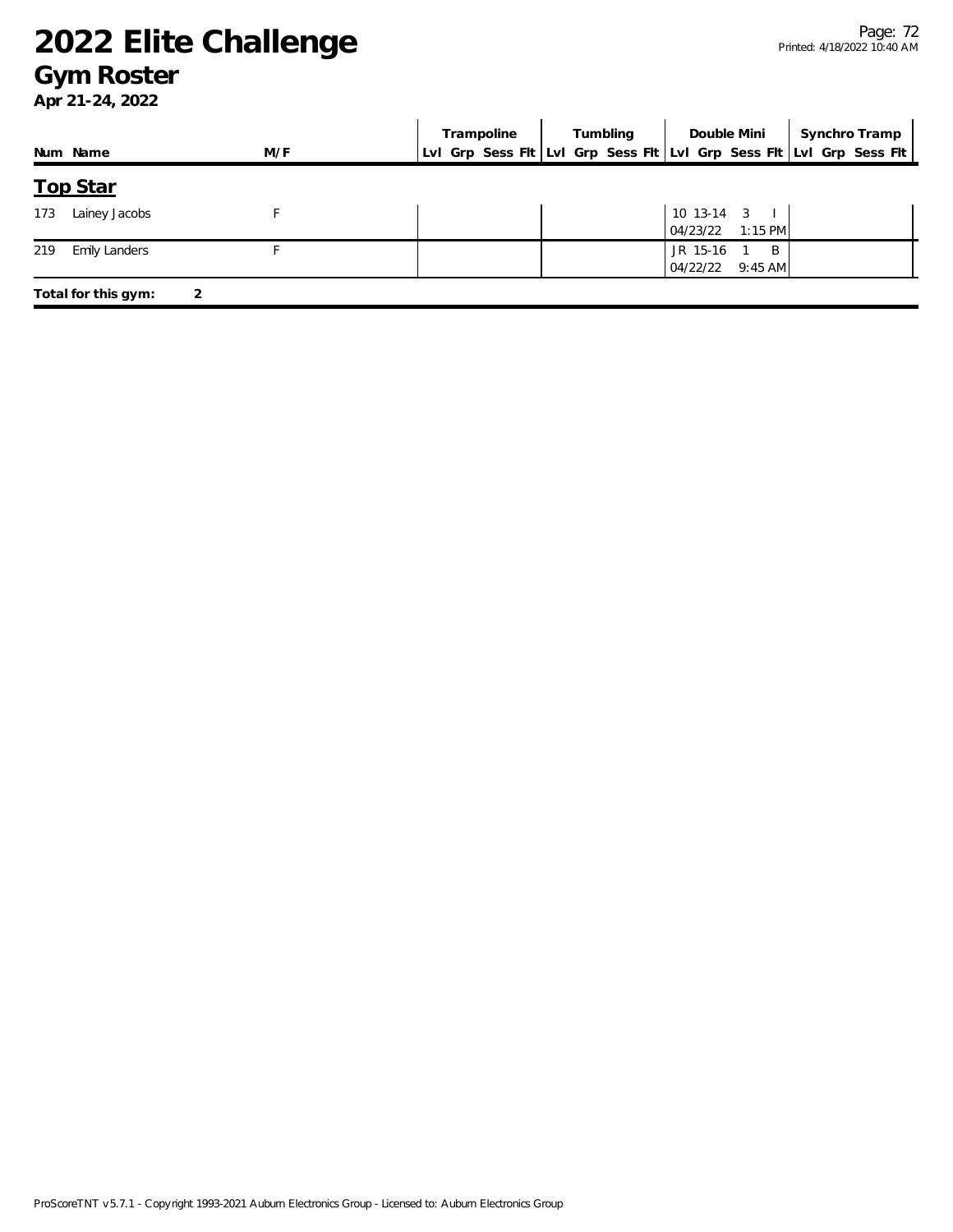#### **Gym Roster**

|     |                           |     |          | Tumbling<br>Trampoline  |  |  |  |          |                         | Double Mini                                                         |  | Synchro Tramp |
|-----|---------------------------|-----|----------|-------------------------|--|--|--|----------|-------------------------|---------------------------------------------------------------------|--|---------------|
|     | Num Name                  | M/F |          |                         |  |  |  |          |                         | Lvl Grp Sess Fit Lvl Grp Sess Fit Lvl Grp Sess Fit Lvl Grp Sess Fit |  |               |
|     | <b>Tornado Sport Club</b> |     |          |                         |  |  |  |          |                         |                                                                     |  |               |
| 277 | Nick Francken             | M   | 04/22/22 | SR 18+ 2 C<br>$3:15$ PM |  |  |  | 04/22/22 | SR 18+ 2 J<br>$6:45$ PM |                                                                     |  |               |
| 157 | Samuel Sheyman            | M   | JR 15-16 | 2<br>-F                 |  |  |  | 10 15-16 | -3<br>A                 |                                                                     |  |               |
|     |                           |     | 04/22/22 | $4:45$ PM               |  |  |  | 04/23/22 | $9:00$ AM               |                                                                     |  |               |
|     | Total for this gym:<br>2  |     |          |                         |  |  |  |          |                         |                                                                     |  |               |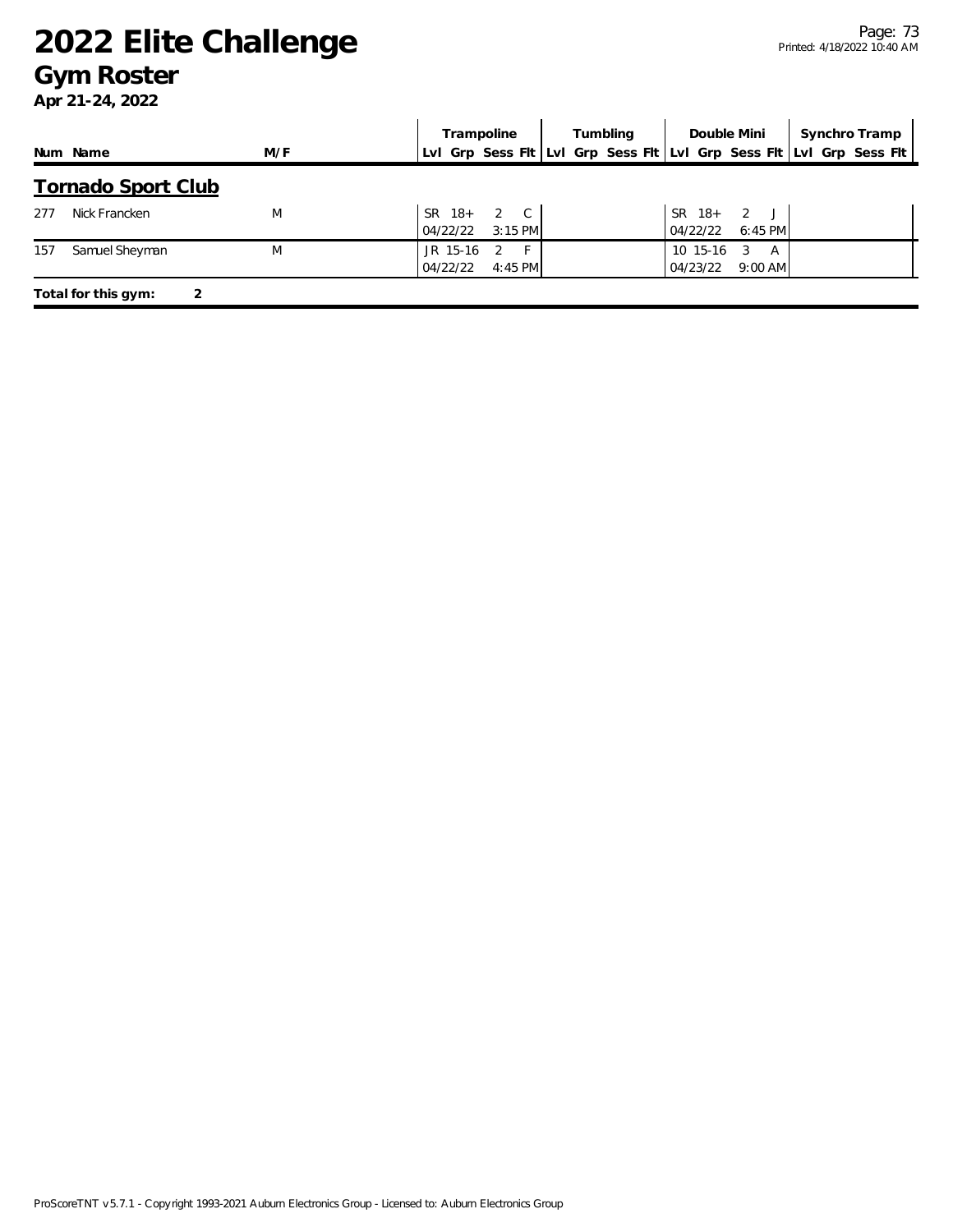#### **Gym Roster**

|                      |     | Trampoline |             | Tumbling  | Double Mini   Synchro Tramp                                         |
|----------------------|-----|------------|-------------|-----------|---------------------------------------------------------------------|
| Num Name             | M/F |            |             |           | LvI Grp Sess FIt LvI Grp Sess FIt LvI Grp Sess FIt LvI Grp Sess FIt |
| <u>Trevinos</u>      |     |            |             |           |                                                                     |
| 323<br>Dylan McGuire | M   |            | SR $18+2$ L |           |                                                                     |
|                      |     |            | 04/22/22    | $7:45$ PM |                                                                     |
| Total for this gym:  |     |            |             |           |                                                                     |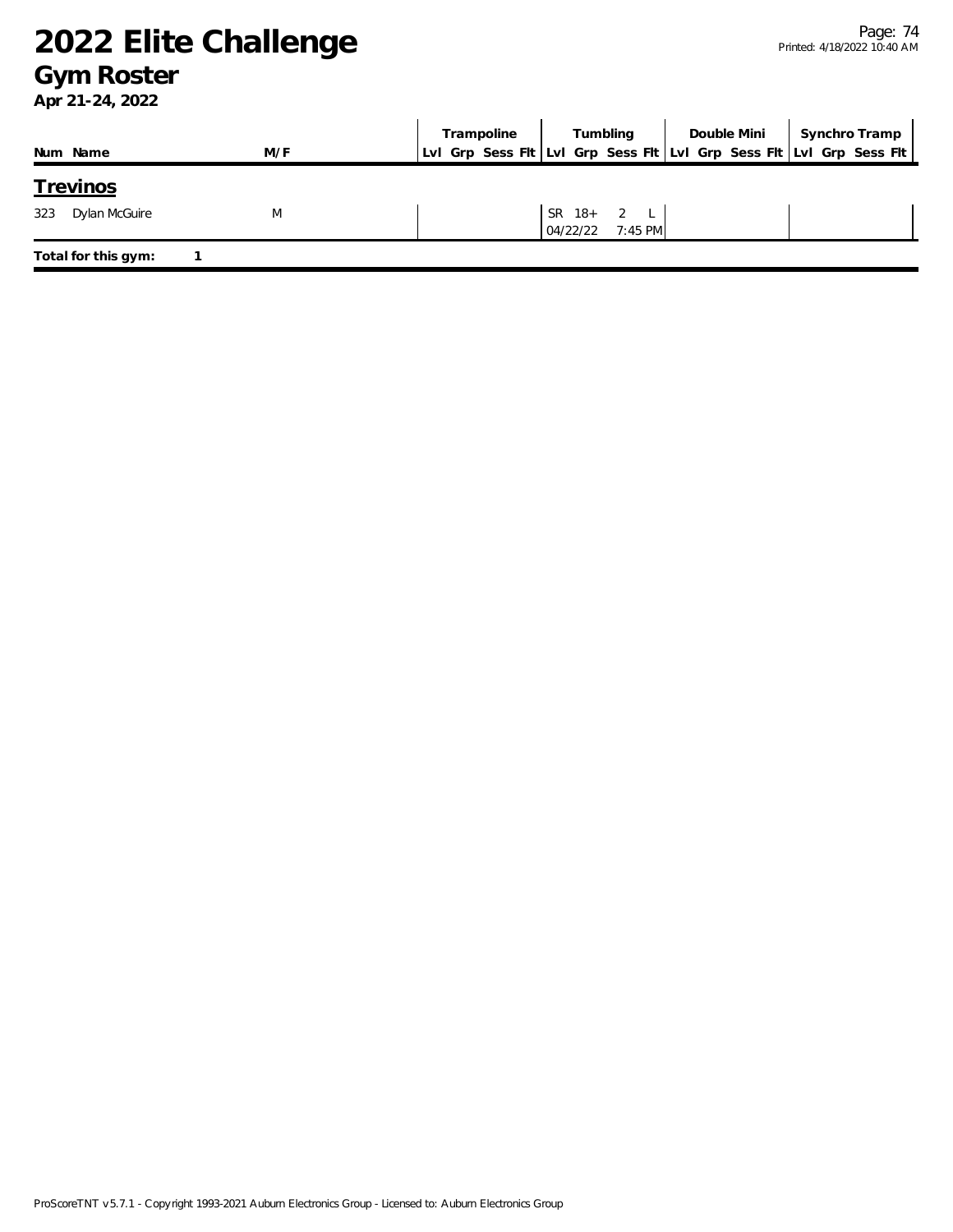#### **Gym Roster**

|     |                          |     | Trampoline                                                            | Tumbling | Double Mini                              | Synchro Tramp                                                       |
|-----|--------------------------|-----|-----------------------------------------------------------------------|----------|------------------------------------------|---------------------------------------------------------------------|
|     | Num Name                 | M/F |                                                                       |          |                                          | LvI Grp Sess FIt LvI Grp Sess FIt LvI Grp Sess FIt LvI Grp Sess FIt |
|     | <b>Tumble Tech</b>       |     |                                                                       |          |                                          |                                                                     |
| 191 | Roman Alvarez            | M   |                                                                       |          | IE 17-21<br>2 C<br>04/22/22<br>$3:15$ PM |                                                                     |
| 379 | Peyton Brown             | F   | SR 18+<br>2<br>D<br>04/22/22<br>$3:45$ PM                             |          |                                          |                                                                     |
| 227 | Carris Coe               | F   | IE 17-21<br>D<br>04/22/22 10:45 AM                                    |          | OP 17-21<br>2<br>04/22/22<br>7:45 PM     |                                                                     |
| 126 | Arianna Franco           | F   | 10 15-16<br>3<br>$\mathbb{C}$<br>04/23/22 10:15 AM                    |          | $3$ D<br>10 15-16<br>04/23/22 10:45 AM   |                                                                     |
| 127 | Mia Garcia               | F.  | $\overline{3}$<br>10 15-16<br>$\overline{B}$<br>04/23/22<br>$9:45$ AM |          | 10 15-16 3 F<br>04/23/22 11:45 AM        |                                                                     |
| 168 | Leah Partida             | F   | YE 13-14<br>B<br>04/22/22<br>$9:45$ AM                                |          | 10 13-14<br>3<br>04/23/22<br>$1:15$ PM   |                                                                     |
| 150 | Leah Tubbs               | F   | 3<br>10 13-14<br>$\mathsf{L}$<br>04/23/22<br>$2:45$ PM                |          | 3 H<br>10 13-14<br>04/23/22 12:45 PM     |                                                                     |
|     | Total for this gym:<br>7 |     |                                                                       |          |                                          |                                                                     |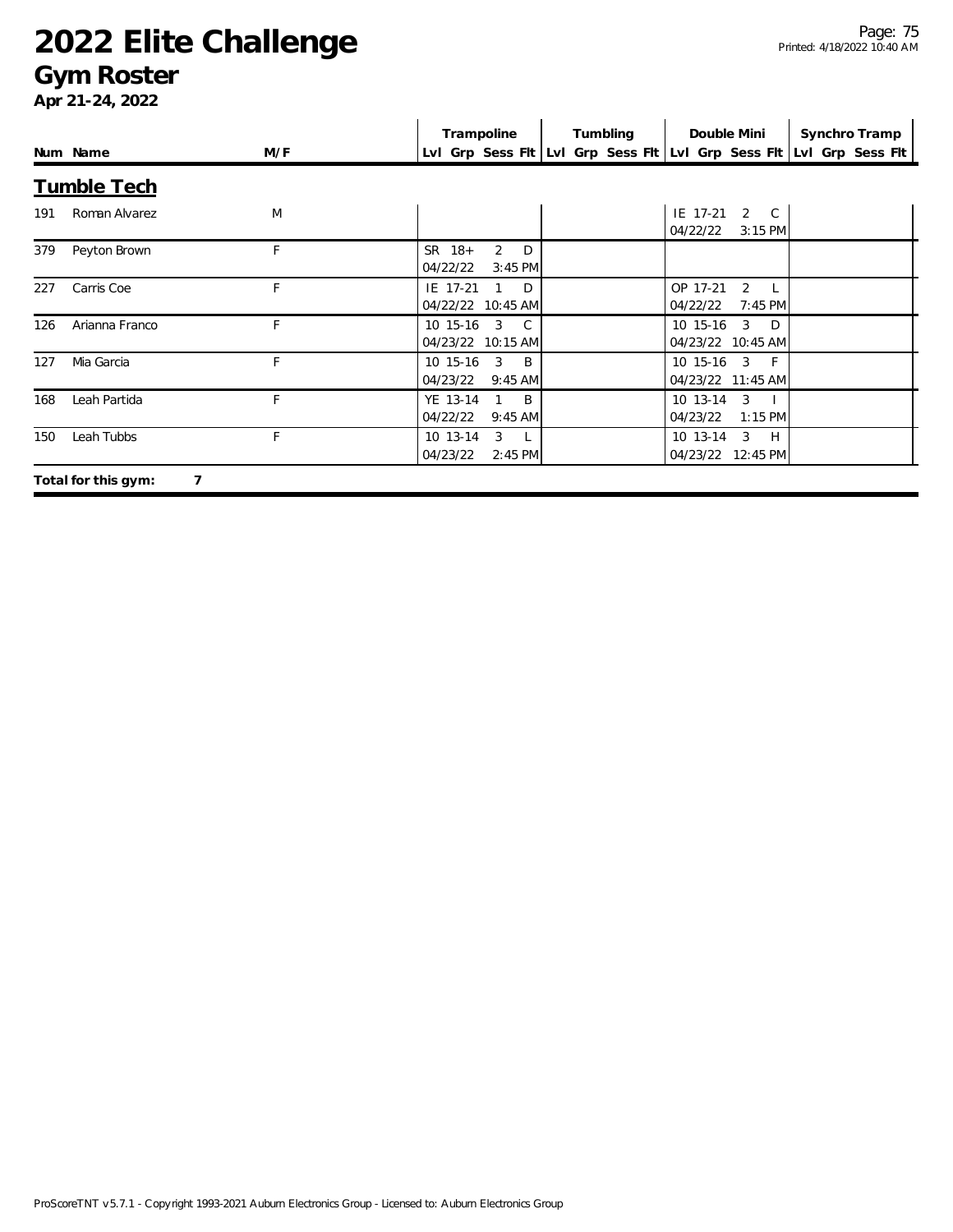#### **Gym Roster**

|     |                          |     | Trampoline                                              | Tumbling        | Double Mini                                       | Synchro Tramp                                                       |
|-----|--------------------------|-----|---------------------------------------------------------|-----------------|---------------------------------------------------|---------------------------------------------------------------------|
|     | Num Name                 | M/F |                                                         |                 |                                                   | Lvl Grp Sess Fit Lvi Grp Sess Fit Lvi Grp Sess Fit Lvi Grp Sess Fit |
|     | <b>Twiststars</b>        |     |                                                         |                 |                                                   |                                                                     |
| 389 | Zachary Ramacci          | M   | $\mathcal{P}$<br>$SR$ 18+<br>A<br>$2:00$ PM<br>04/22/22 |                 |                                                   |                                                                     |
| 145 | Kanye Rodgers            | M   | 10 13-14<br>3<br>$1:15$ PM<br>04/23/22                  |                 | K<br>$10 \t13 - 14$<br>3<br>$2:15$ PM<br>04/23/22 |                                                                     |
| 192 | Kiron Rodgers            | M   | $10, 15-16$<br>D<br>3<br>04/23/22 10:45 AM 04/22/22     | 10 15-16 2<br>D | JR 15-16<br>D<br>3:45 PM 04/22/22 10:45 AM        |                                                                     |
|     | 3<br>Total for this gym: |     |                                                         |                 |                                                   |                                                                     |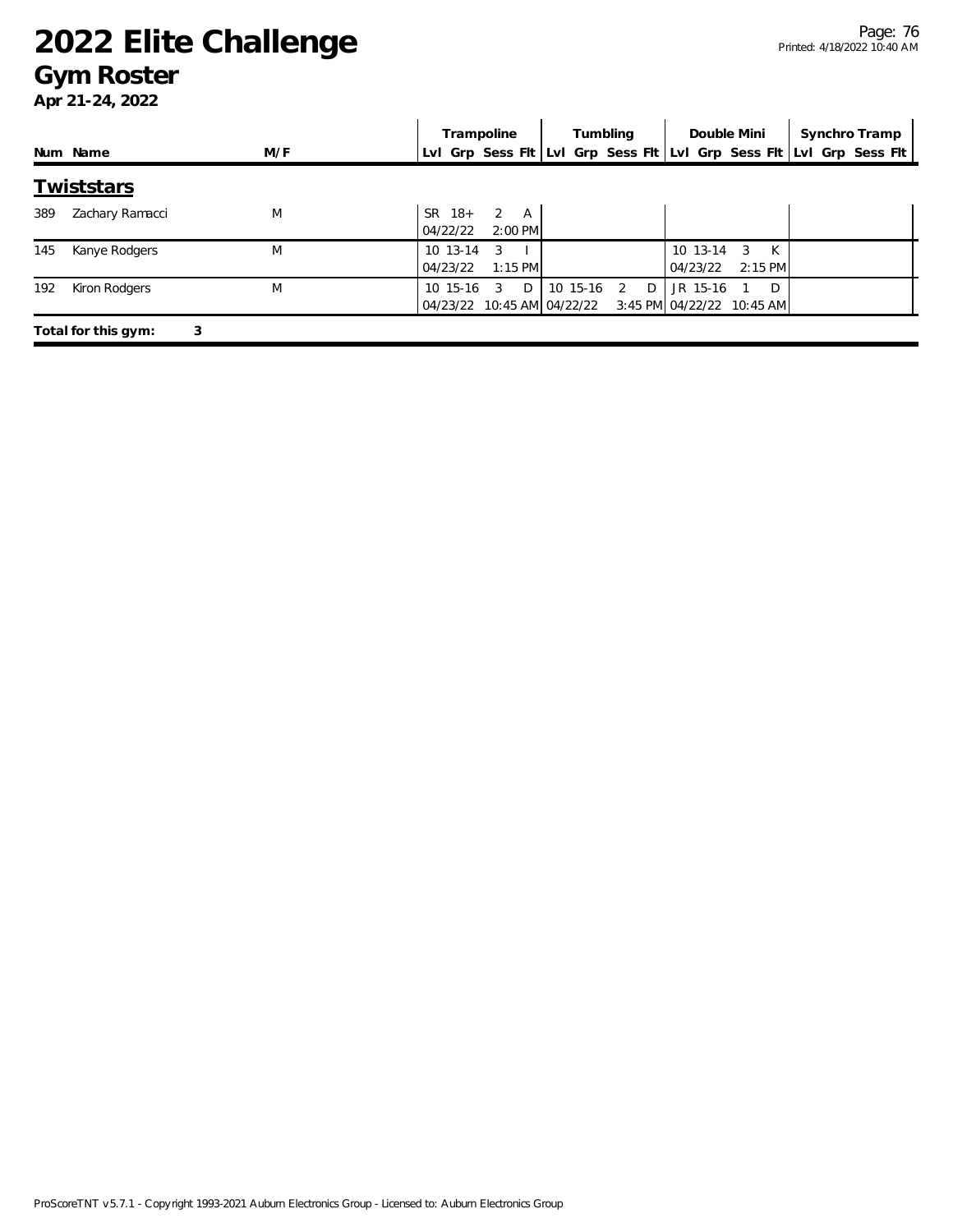#### **Gym Roster**

| Num Name                | M/F | Trampoline<br>Lvl Grp Sess Flt Lvl Grp Sess Flt Lvl Grp Sess Flt Lvl Grp Sess Flt | Tumbling | Double Mini                              | Synchro Tramp |
|-------------------------|-----|-----------------------------------------------------------------------------------|----------|------------------------------------------|---------------|
| Ultimate Air            |     |                                                                                   |          |                                          |               |
| McKenzie Petrich<br>229 |     | $IE$ 17-21 1 $E$<br>04/22/22 11:15 AM                                             |          | OP 17-21 2<br>K<br>$7:15$ PM<br>04/22/22 |               |
| Total for this gym:     |     |                                                                                   |          |                                          |               |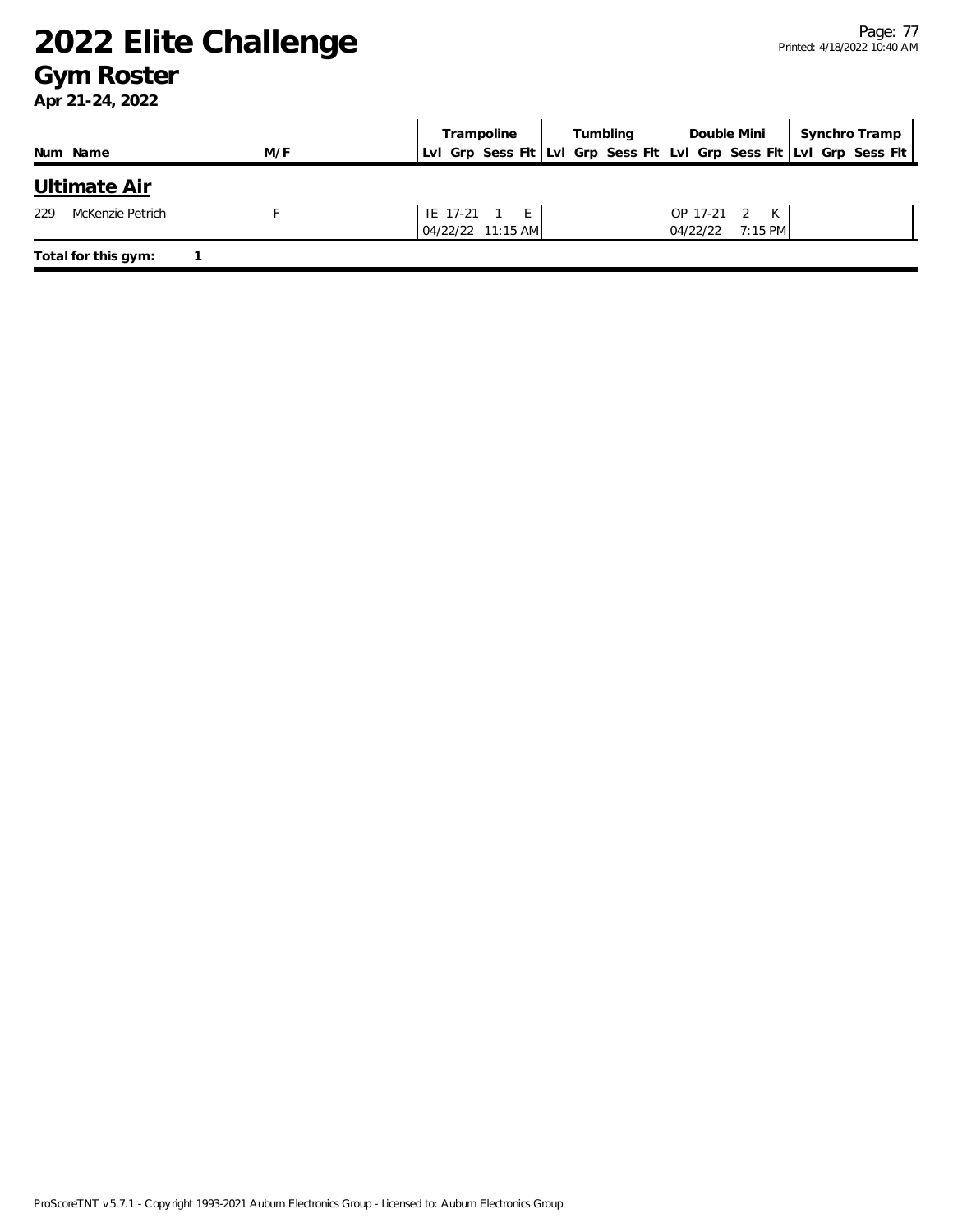#### **Gym Roster**

|                          |     | Double Mini<br>Synchro Tramp<br>Tumbling<br>Trampoline                                                                |
|--------------------------|-----|-----------------------------------------------------------------------------------------------------------------------|
| Num Name                 | M/F | LvI Grp Sess FIt LvI Grp Sess FIt LvI Grp Sess FIt LvI Grp Sess FIt                                                   |
| <b>USA Dynamites</b>     |     |                                                                                                                       |
| Kable Moore<br>238       | M   | OP 17-21 3<br>E<br>OP 17-21<br>M<br>$\mathcal{L}$<br>04/22/22<br>04/23/22 11:15 AM<br>8:15 PM                         |
| 198<br>Rosalie Thongphay |     | JR 15-16<br>JR 15-16<br>JR 15-16<br>H<br>2<br>A<br>A<br>5:45 PM 04/22/22<br>2:00 PM 04/22/22<br>04/22/22<br>$9:00$ AM |
| Total for this gym:      | っ   |                                                                                                                       |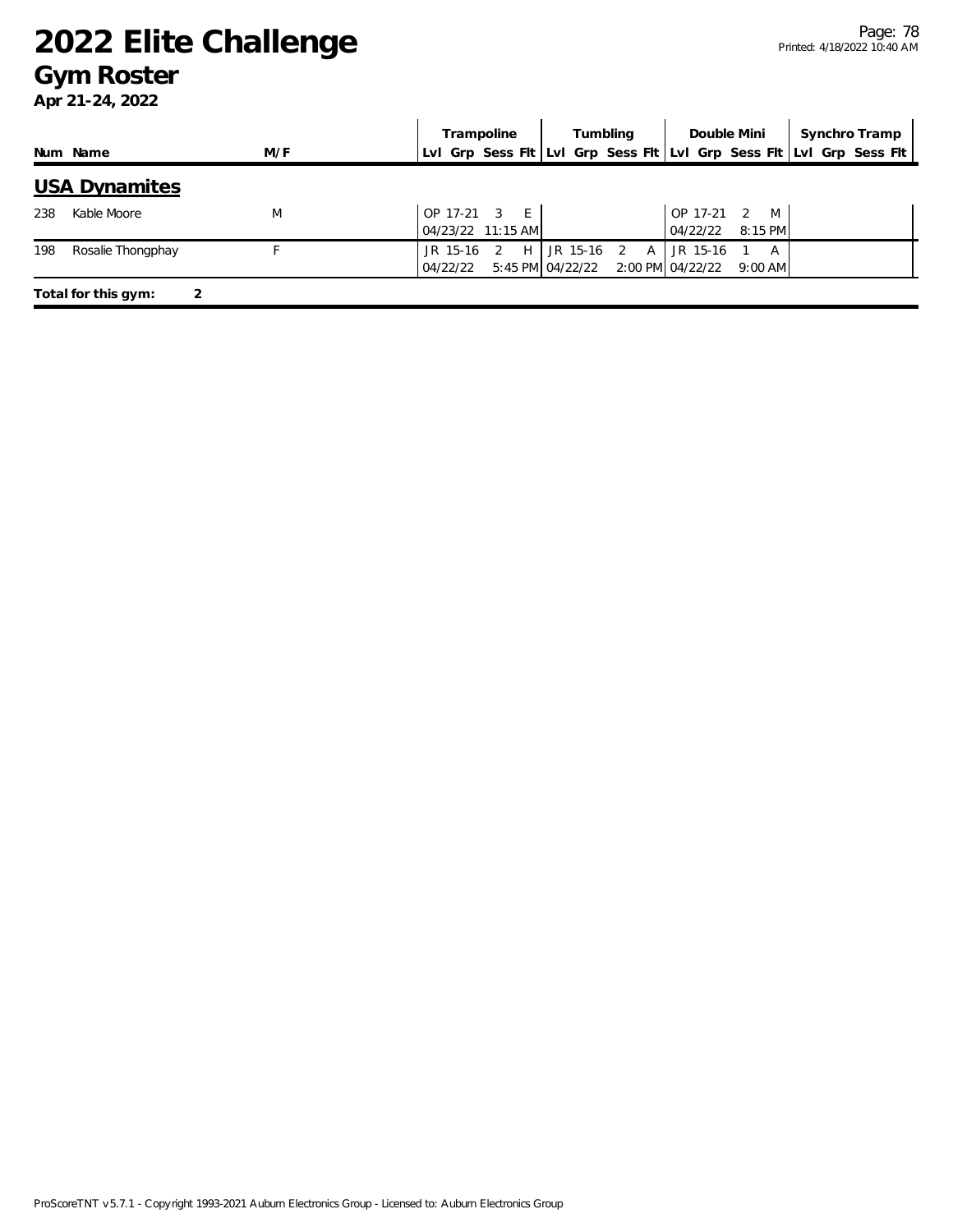#### **Gym Roster**

|     |                          |     | Trampoline                                             | Tumbling | Double Mini                                     | Synchro Tramp                                                       |  |
|-----|--------------------------|-----|--------------------------------------------------------|----------|-------------------------------------------------|---------------------------------------------------------------------|--|
|     | Num Name                 | M/F |                                                        |          |                                                 | Lvl Grp Sess Fit Lvl Grp Sess Fit Lvl Grp Sess Fit Lvl Grp Sess Fit |  |
|     | Vargas Academy           |     |                                                        |          |                                                 |                                                                     |  |
| 211 | Taj Gleitsman            | M   | $2 \quad F$<br>JR 15-16<br>04/22/22<br>4:45 PM         |          | JR 15-16<br>$\overline{C}$<br>04/22/22 10:15 AM |                                                                     |  |
| 155 | Hana Goulart             |     | JR 15-16<br>$\mathfrak{D}$<br>H<br>5:45 PM<br>04/22/22 |          | 10 15-16<br>-F<br>3<br>04/23/22 11:15 AM        |                                                                     |  |
| 185 | Nate Swanepoel           | M   | G<br>IE 17-21<br>04/22/22<br>12:15 PM                  |          | IE 17-21<br>-D<br>2<br>$3:45$ PM<br>04/22/22    |                                                                     |  |
|     | 3<br>Total for this gym: |     |                                                        |          |                                                 |                                                                     |  |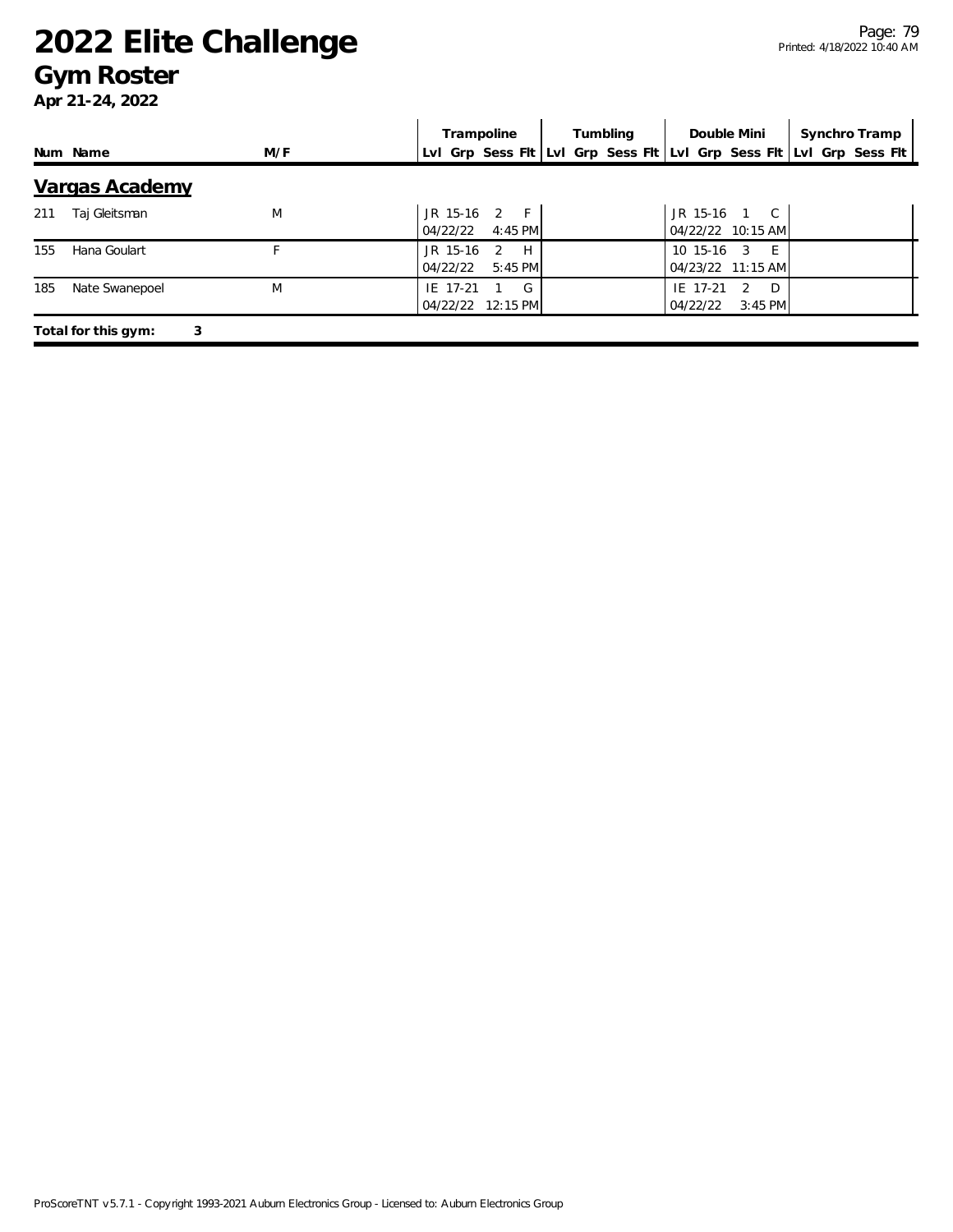#### **Gym Roster**

|     | Num Name                  | M/F | Trampoline                                             | Tumbling                                                     | Double Mini                                                                 | Synchro Tramp<br>Lvl Grp Sess Fit Lvl Grp Sess Fit Lvl Grp Sess Fit Lvl Grp Sess Fit |
|-----|---------------------------|-----|--------------------------------------------------------|--------------------------------------------------------------|-----------------------------------------------------------------------------|--------------------------------------------------------------------------------------|
|     | <b>Wasatch</b>            |     |                                                        |                                                              |                                                                             |                                                                                      |
| 304 | Tanna Andersen            | F   | IE 17-21 1<br>04/22/22 11:15 AM 04/22/22               | $E$   $IE$<br>2 M<br>8:15 PM                                 |                                                                             |                                                                                      |
| 316 | Kaden Brown               | M   |                                                        | SR 18+<br>$2^{\circ}$<br>- L<br>04/22/22<br>7:45 PM          |                                                                             |                                                                                      |
| 301 | Katie Brown               | F   |                                                        | $\overline{3}$<br>10 15-16<br>D<br>04/23/22 10:45 AM         |                                                                             |                                                                                      |
| 260 | CJ Castiglione            | M   | F<br>IE 17-21<br>$\overline{1}$<br>04/22/22 11:45 AM   |                                                              | SR 18+<br>2J<br>04/22/22<br>6:45 PM                                         |                                                                                      |
| 113 | Carter Garn               | M   |                                                        | YE 13-14<br>$2^{\circ}$<br>$\mathsf{C}$<br>04/22/22          | $\overline{3}$<br>10 13-14<br>$\mathsf{K}$<br>3:15 PM 04/23/22<br>$2:15$ PM |                                                                                      |
| 131 | Neila Johnson             | F   | 10 11-12<br>3<br>J<br>04/23/22<br>$1:45$ PM            |                                                              | $10$ 11-12<br>$\mathbf{3}$<br>$\mathbb{C}$<br>04/23/22 10:15 AM             |                                                                                      |
| 322 | Ashley McDonald           | F.  |                                                        | $\overline{2}$<br>SR 18+<br>J<br>04/22/22<br>$6:45$ PM       |                                                                             |                                                                                      |
| 333 | Eli Nilson                | M   |                                                        | YE 13-14<br>2 C<br>04/22/22<br>$3:15$ PM                     |                                                                             |                                                                                      |
| 167 | Ryder Nilson              | M   | YE 13-14<br>$\mathcal{C}$<br>1<br>04/22/22 10:15 AM    |                                                              | 10 13-14<br>$\mathbf{3}$<br>$\Box$<br>04/23/22<br>$1:45$ PM                 |                                                                                      |
| 253 | Ruben Padilla             | M   | $\overline{2}$<br>SR 18+<br>$\overline{A}$<br>04/22/22 | SR 18+<br>$\overline{2}$<br>$\mathsf{L}$<br>2:00 PM 04/22/22 | SR 18+<br>$\overline{2}$<br>$\sim$ 1<br>7:45 PM 04/22/22<br>6:15 PM         |                                                                                      |
| 108 | Avery Schmidt             | F   |                                                        | 10 11-12<br>2<br>B<br>04/22/22                               | 10 11-12<br>$\mathbf{3}$<br>$\mathcal{C}$<br>2:45 PM 04/23/22 10:15 AM      |                                                                                      |
|     | Total for this gym:<br>11 |     |                                                        |                                                              |                                                                             |                                                                                      |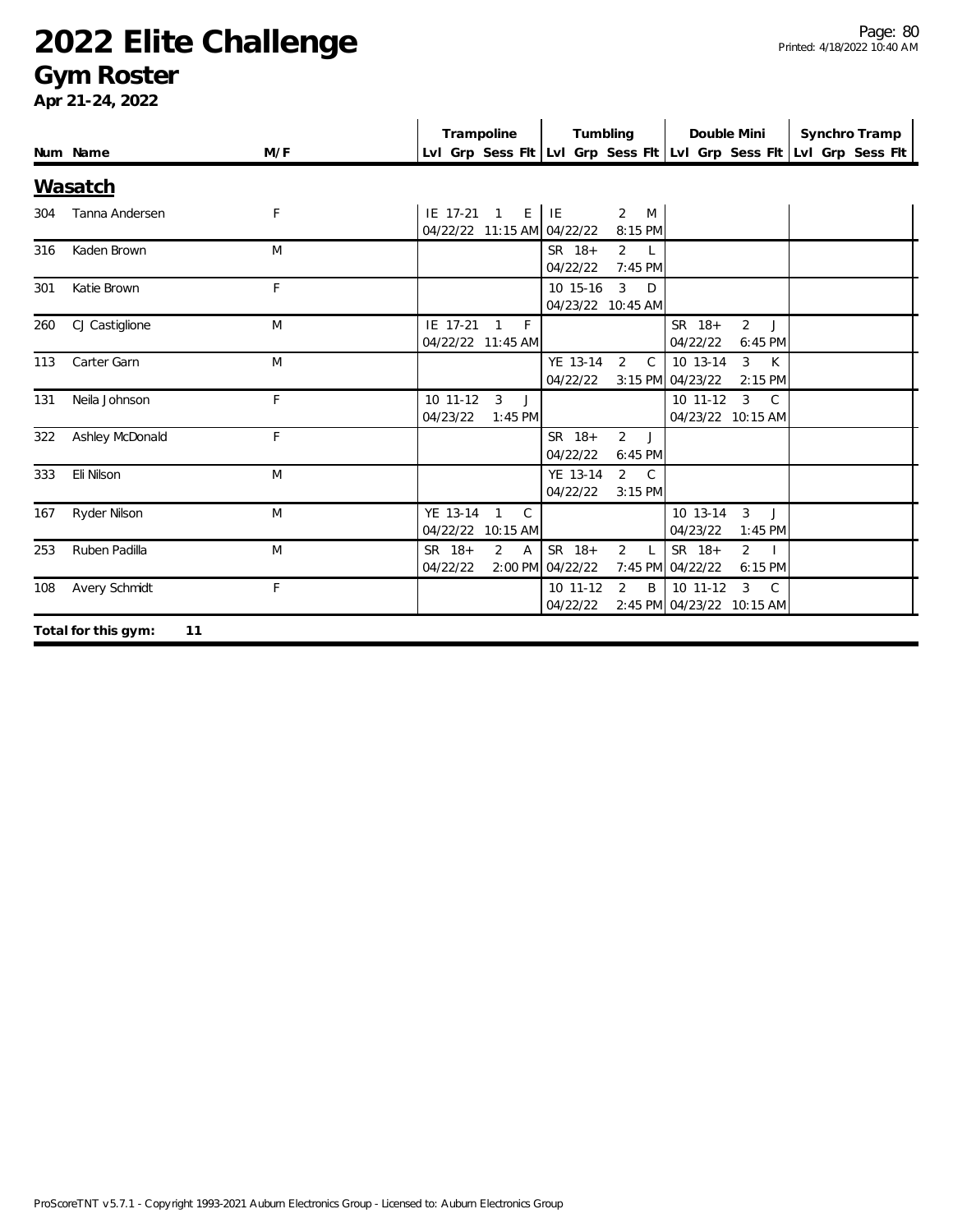#### **Gym Roster**

|            |                           |     |                      | Trampoline                                          |                    |          | Tumbling       |              | Double Mini                                                         |                                           | Synchro Tramp        |              |   |
|------------|---------------------------|-----|----------------------|-----------------------------------------------------|--------------------|----------|----------------|--------------|---------------------------------------------------------------------|-------------------------------------------|----------------------|--------------|---|
|            | Num Name                  | M/F |                      |                                                     |                    |          |                |              | Lvl Grp Sess Fit Lvi Grp Sess Fit Lvi Grp Sess Fit Lvi Grp Sess Fit |                                           |                      |              |   |
| <b>Wcc</b> |                           |     |                      |                                                     |                    |          |                |              |                                                                     |                                           |                      |              |   |
| 406        | Arakawa-Pansano           | F   |                      |                                                     |                    |          |                |              |                                                                     |                                           | JR 15-16<br>04/22/22 | 2<br>8:15 PM | M |
| 112        | Cole Bianca               | M   |                      |                                                     | 04/22/22           | YE 13-14 | 2              | $\mathsf{C}$ | 10 13-14<br>3:15 PM 04/23/22                                        | 3<br>K<br>$2:15$ PM                       |                      |              |   |
| 317        | Miah Bruns                | F   |                      |                                                     | SR 18+<br>04/22/22 |          | 2J<br>6:45 PM  |              |                                                                     |                                           |                      |              |   |
| 312        | London Hunt               | F   |                      |                                                     | 04/22/22           | JR 15-16 | 2 A            | 2:00 PM      |                                                                     |                                           |                      |              |   |
| 308        | Morgan Kessler            | M   |                      |                                                     | 04/22/22           | IE 17-21 | 2 K<br>7:15 PM |              |                                                                     |                                           |                      |              |   |
| 364        | Jordy Maldonado           | M   | IE 17-21             | G<br>$\mathbf{1}$<br>04/22/22 12:15 PM              |                    |          |                |              |                                                                     |                                           |                      |              |   |
| 216        | Isabella Pansano          | F   | JR 15-16<br>04/22/22 | 2<br>H<br>5:45 PM                                   |                    |          |                |              | JR 15-16<br>04/22/22                                                | $\mathbf{1}$<br>$\overline{A}$<br>9:00 AM |                      |              |   |
| 259        | Alec Pelezo               | M   |                      |                                                     | SR 18+<br>04/22/22 |          | $\overline{2}$ | $\mathsf{L}$ | SR 18+<br>7:45 PM 04/22/22                                          | $\overline{2}$<br>$\cdot$<br>6:45 PM      |                      |              |   |
| 151        | Lucy Vanecko              | F   | 10 15-16             | $\mathsf{C}$<br>$\overline{3}$<br>04/23/22 10:15 AM |                    |          |                |              | 10 15-16<br>04/23/22 11:45 AM                                       | $\mathbf{3}$<br>$-F$                      |                      |              |   |
| 309        | Tasha Williams            | F   |                      |                                                     | SR 18+<br>04/22/22 |          | 2<br>8:15 PM   | M            |                                                                     |                                           |                      |              |   |
|            | 10<br>Total for this gym: |     |                      |                                                     |                    |          |                |              |                                                                     |                                           |                      |              |   |